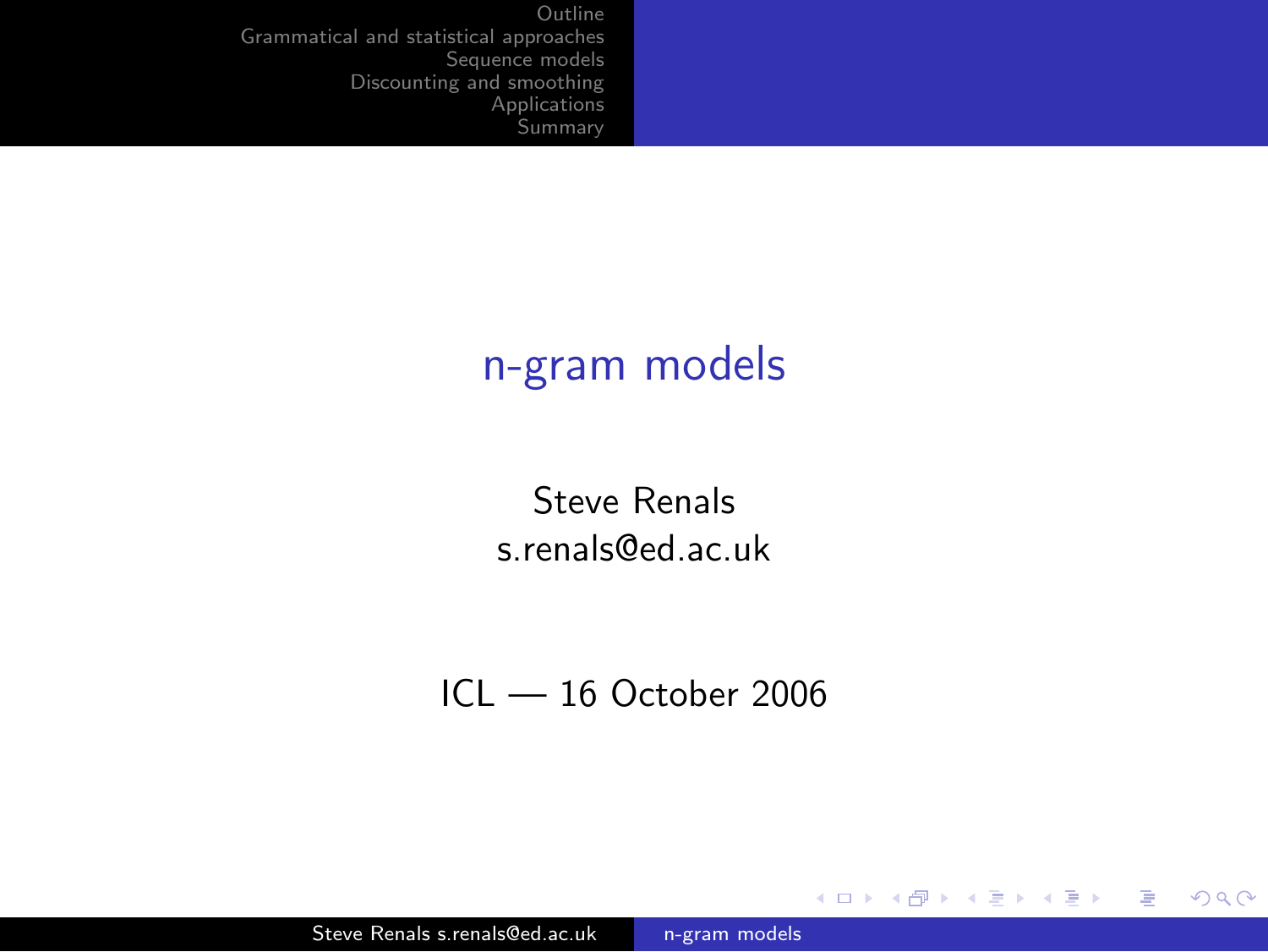[Guess the next word](#page-3-0) [Counting words](#page-21-0)

<span id="page-1-0"></span> $200$ 

#### Grammatical and statistical approaches

- $\triangleright$  The rules governing the generation of linguistic events. Grammatical approaches are powerful in limited domains but they are not always robust.
- $\triangleright$  The assignment of probabilities to linguistic events. Statistical approaches are more general but typically more shallow.
- $\triangleright$  Estimate the parameters of statistical models from large text corpora
- $\triangleright$  n-gram models directly assign probabilities to word sequences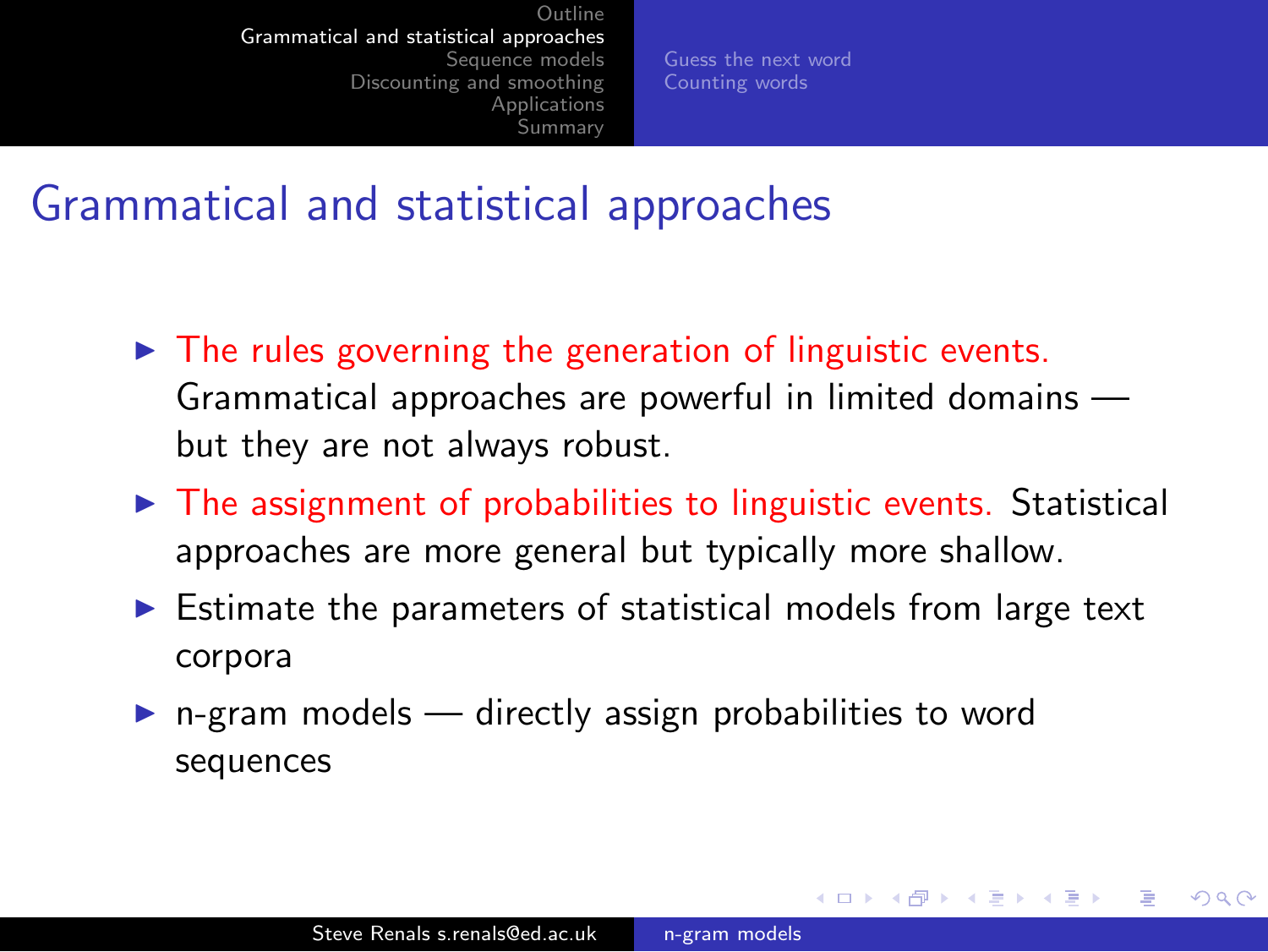[Guess the next word](#page-3-0) [Counting words](#page-21-0)

つくい

#### Two extremes...

Every time I fire a linguist the error rates go down.

Fred Jelinek, former head of the IBM speech recognition research group (1988)

But it must be recognized that the notion "probability of a sentence" is an entirely useless one, under any known interpretation of the term.

Noam Chomsky (1969)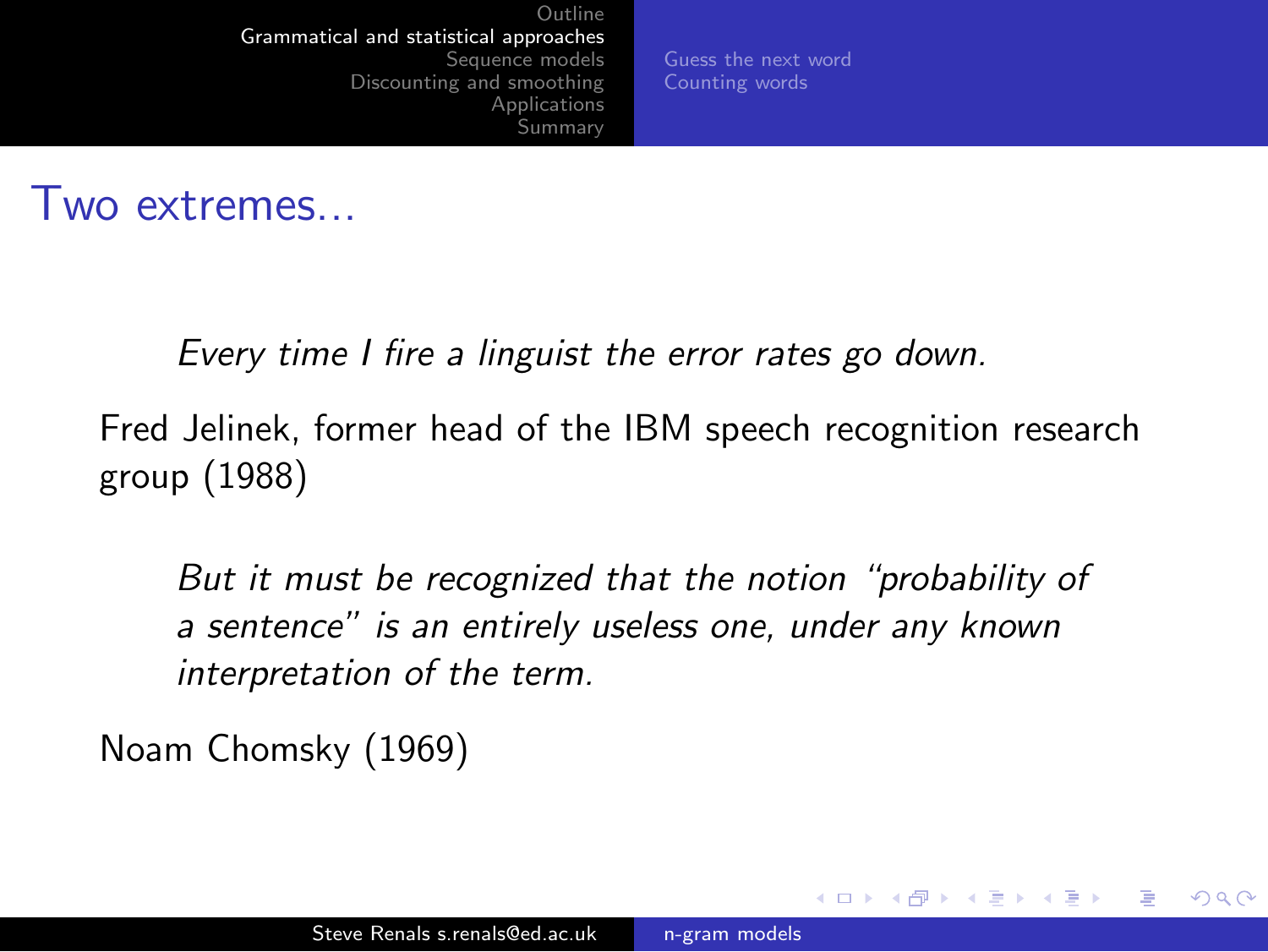[Guess the next word](#page-9-0) [Counting words](#page-21-0)

E

メロト メ団 トメ ミト メミト

<span id="page-3-0"></span> $299$ 

#### Guess the next word

 $\triangleright$  Warning of big fall in house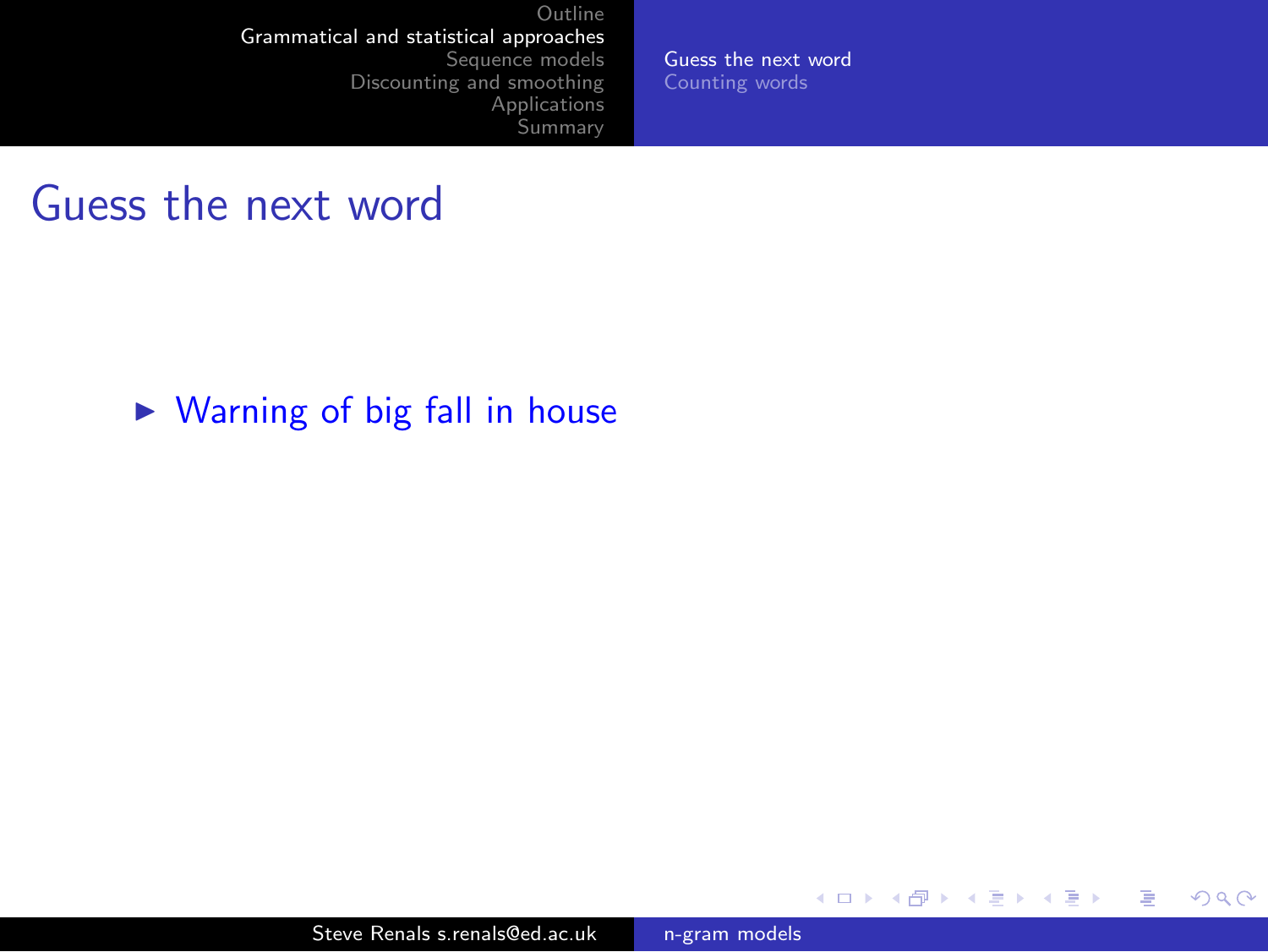[Guess the next word](#page-9-0) [Counting words](#page-21-0)

 $299$ 

重

メロト メ団 トメ ミト メミト

#### Guess the next word

 $\triangleright$  Warning of big fall in house prices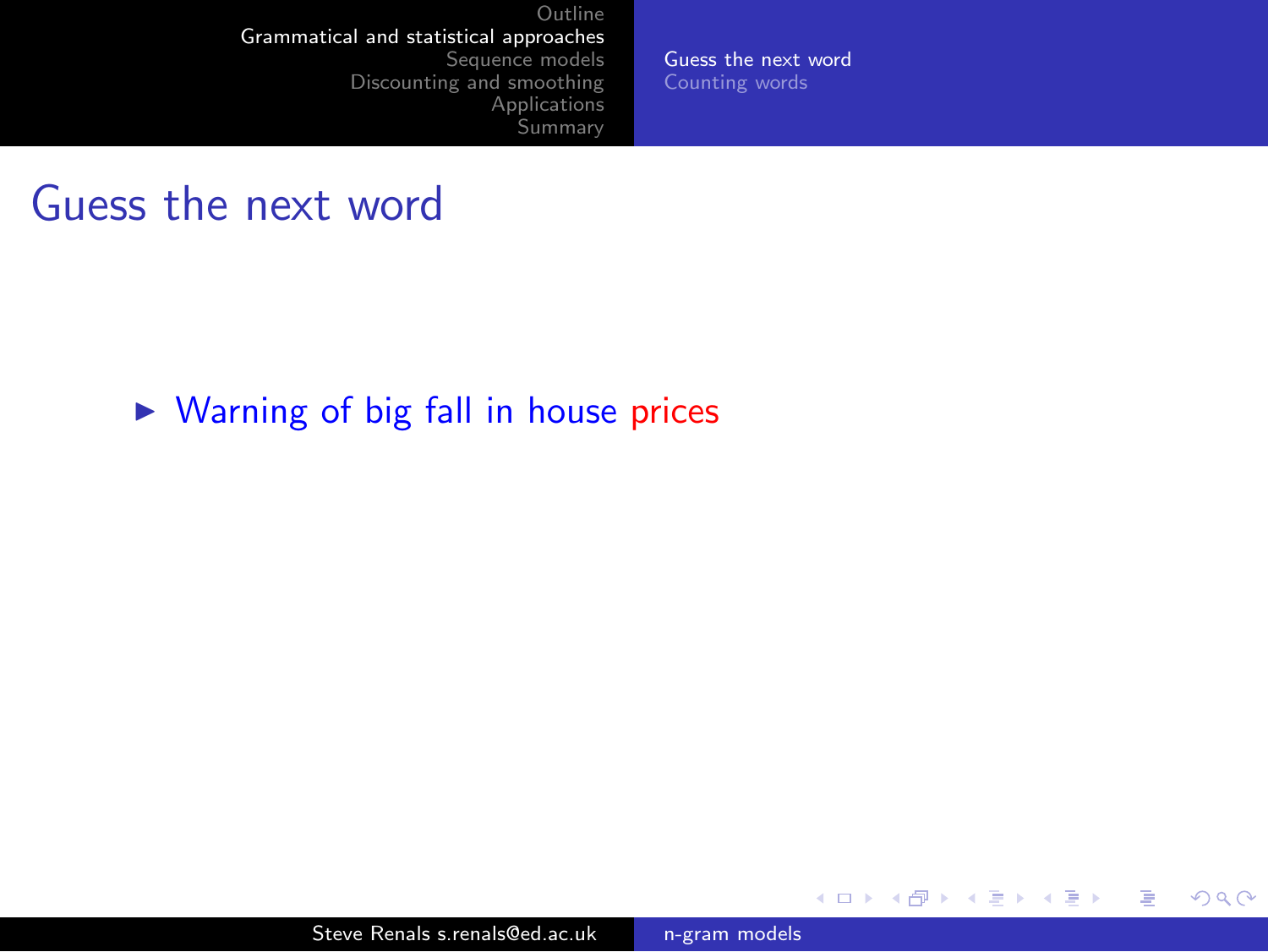[Guess the next word](#page-9-0) [Counting words](#page-21-0)

4 0 8

→ 母→

э

 $\mathcal{A}$  $\sim$  э **B** э  $2990$ 

- $\triangleright$  Warning of big fall in house prices
- ▶ Variety reports Sean Connery may be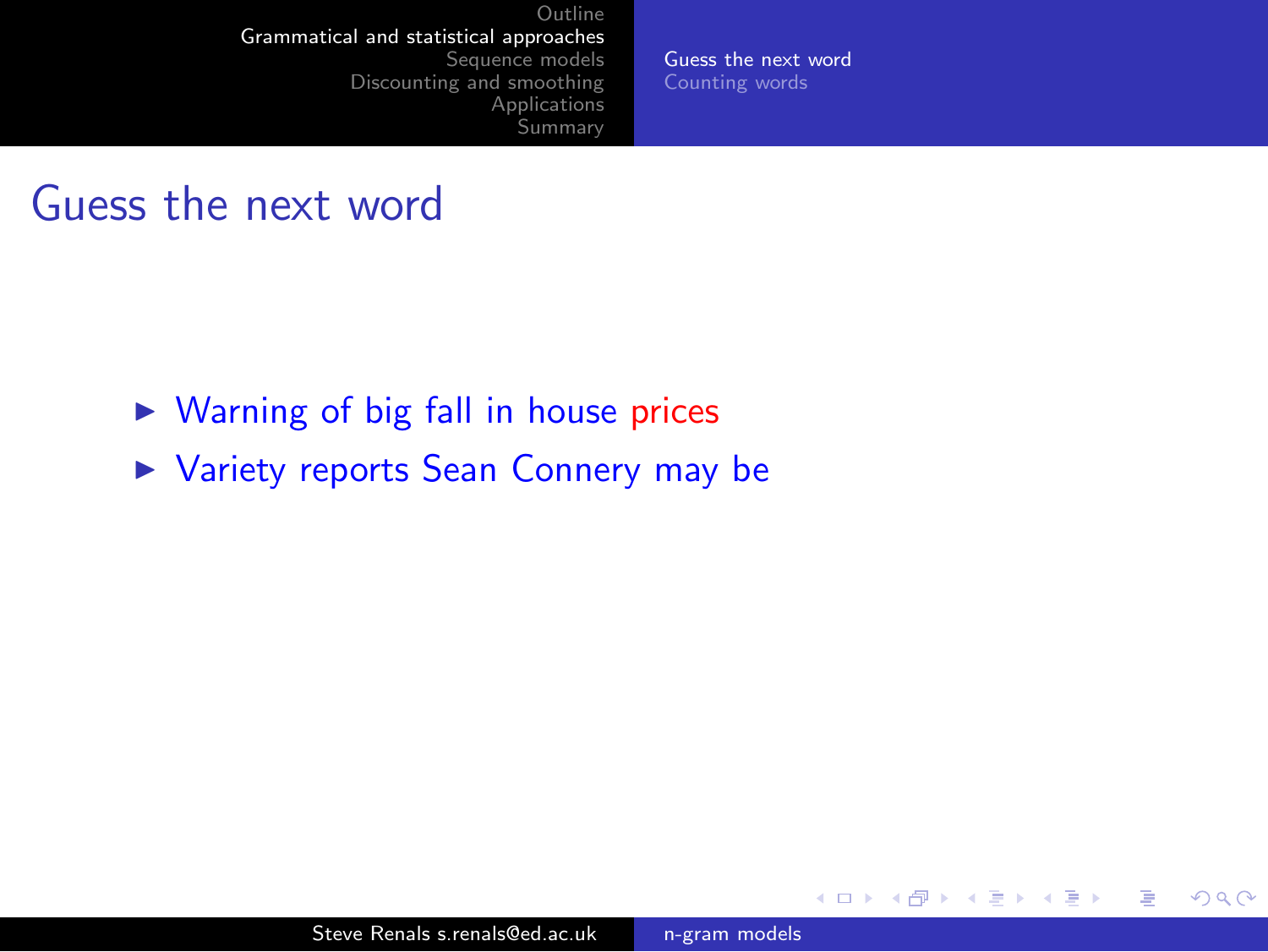[Guess the next word](#page-9-0) [Counting words](#page-21-0)

4 0 8

→ 母→

э

 $\sim$ 

э

Пb.

 $2990$ 

э

- $\triangleright$  Warning of big fall in house prices
- ▶ Variety reports Sean Connery may be retiring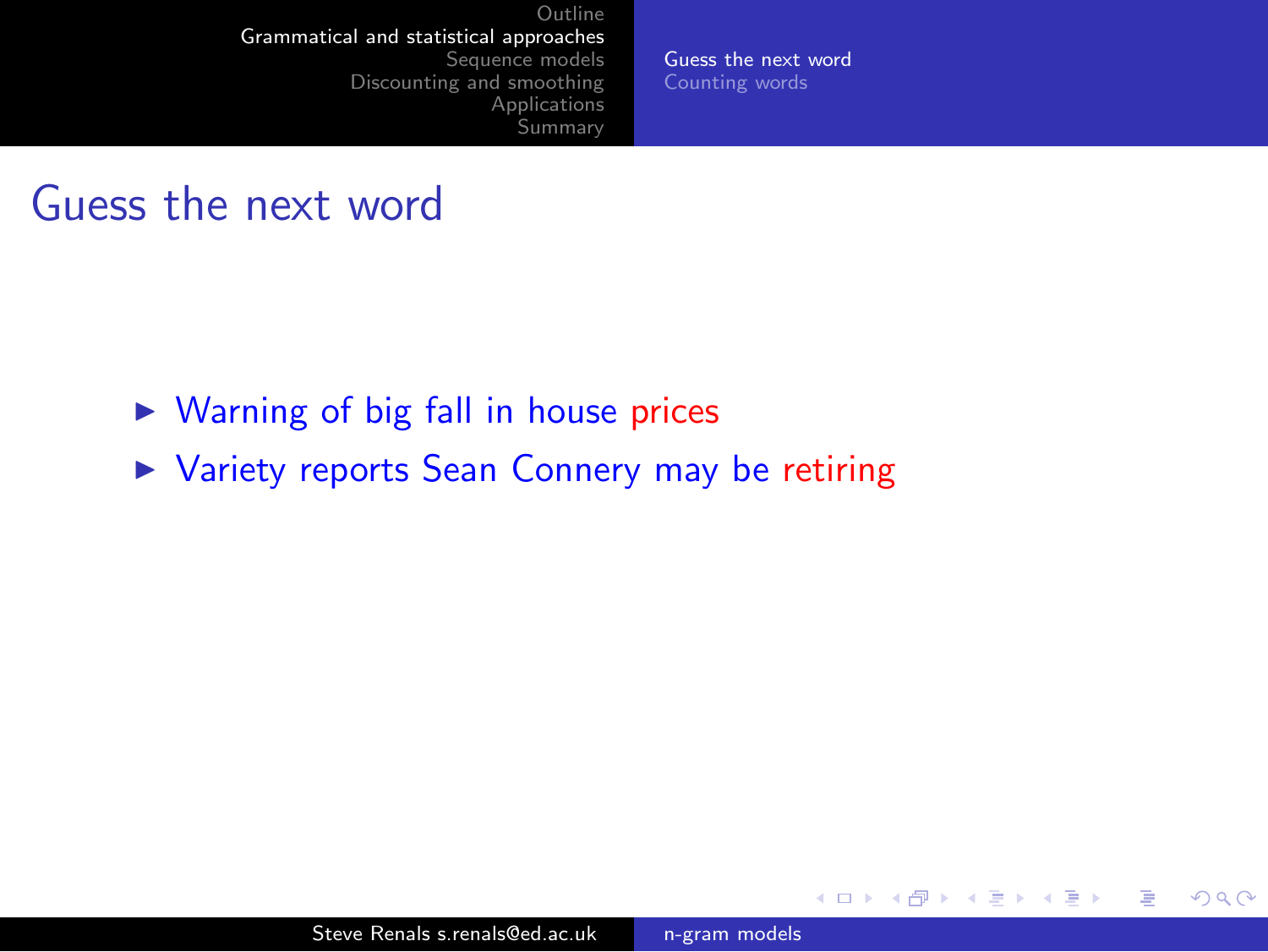[Guess the next word](#page-9-0) [Counting words](#page-21-0)

4 0 8

→ 母→

э

 $\sim$ 

э

Пb.

 $2990$ 

э

- $\triangleright$  Warning of big fall in house prices
- ▶ Variety reports Sean Connery may be retiring
- $\triangleright$  Arsenal stranded in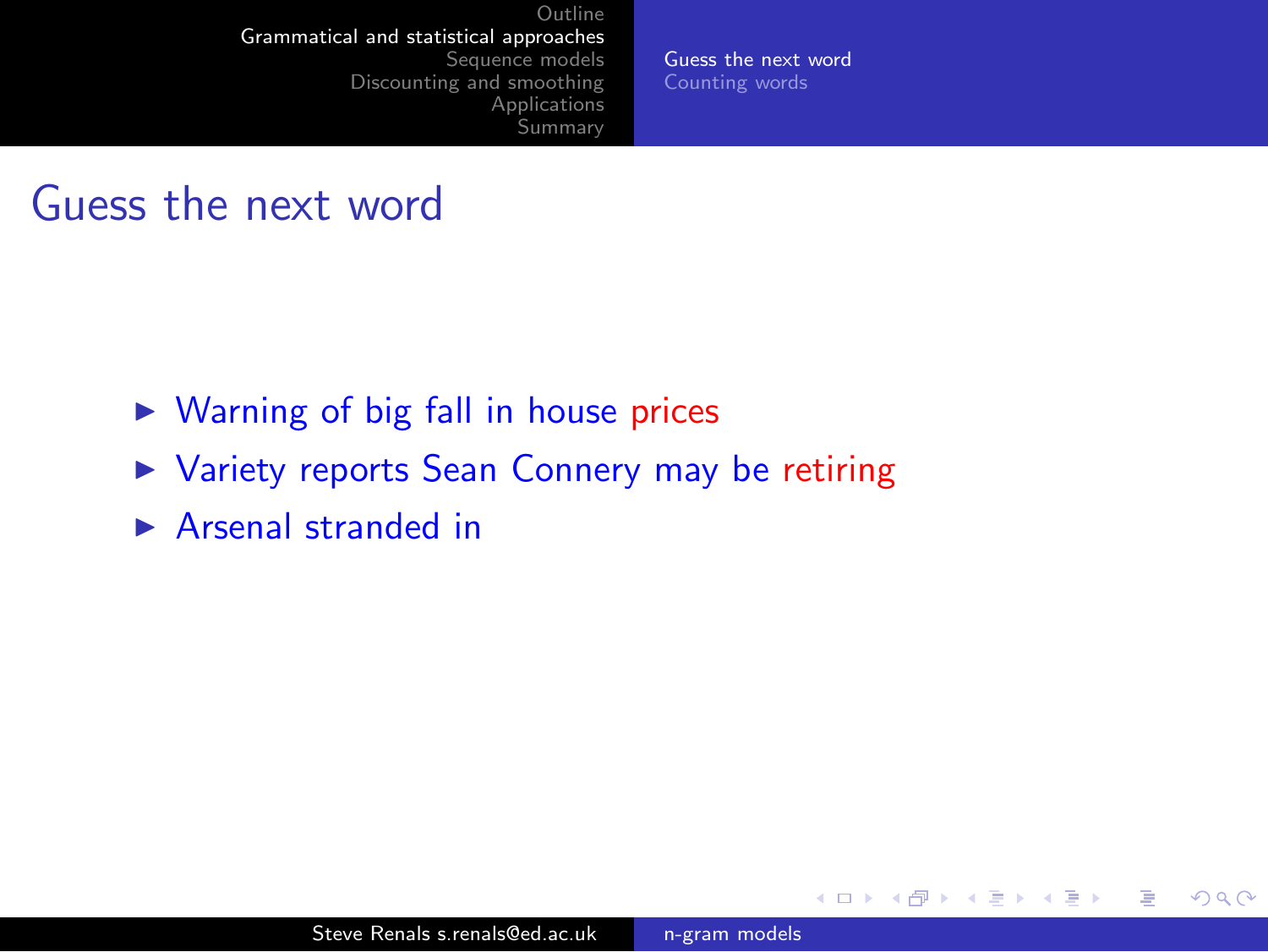[Guess the next word](#page-9-0) [Counting words](#page-21-0)

4 0 8

4 冊 ▶

э

э

Пb.

э

 $200$ 

- $\triangleright$  Warning of big fall in house prices
- ▶ Variety reports Sean Connery may be retiring
- $\triangleright$  Arsenal stranded in Trondheim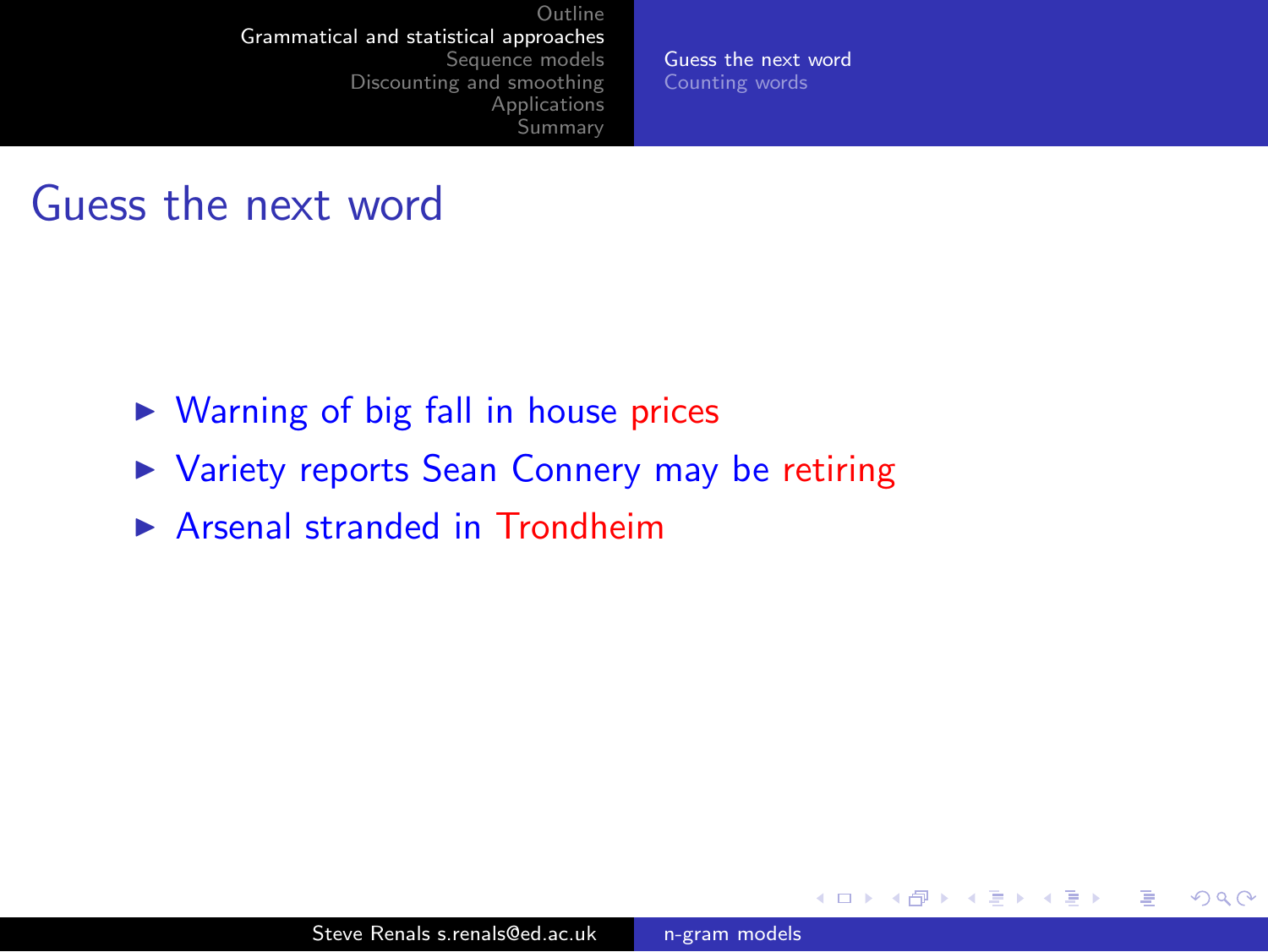[Guess the next word](#page-3-0) [Counting words](#page-21-0)

<span id="page-9-0"></span> $200$ 

#### Guess the next word

- $\triangleright$  Warning of big fall in house prices
- ▶ Variety reports Sean Connery may be retiring
- $\triangleright$  Arsenal stranded in Trondheim

Guessing the next word is an essential component of many tasks such as speech recognition, handwriting recognition, and context-sensitive spelling correction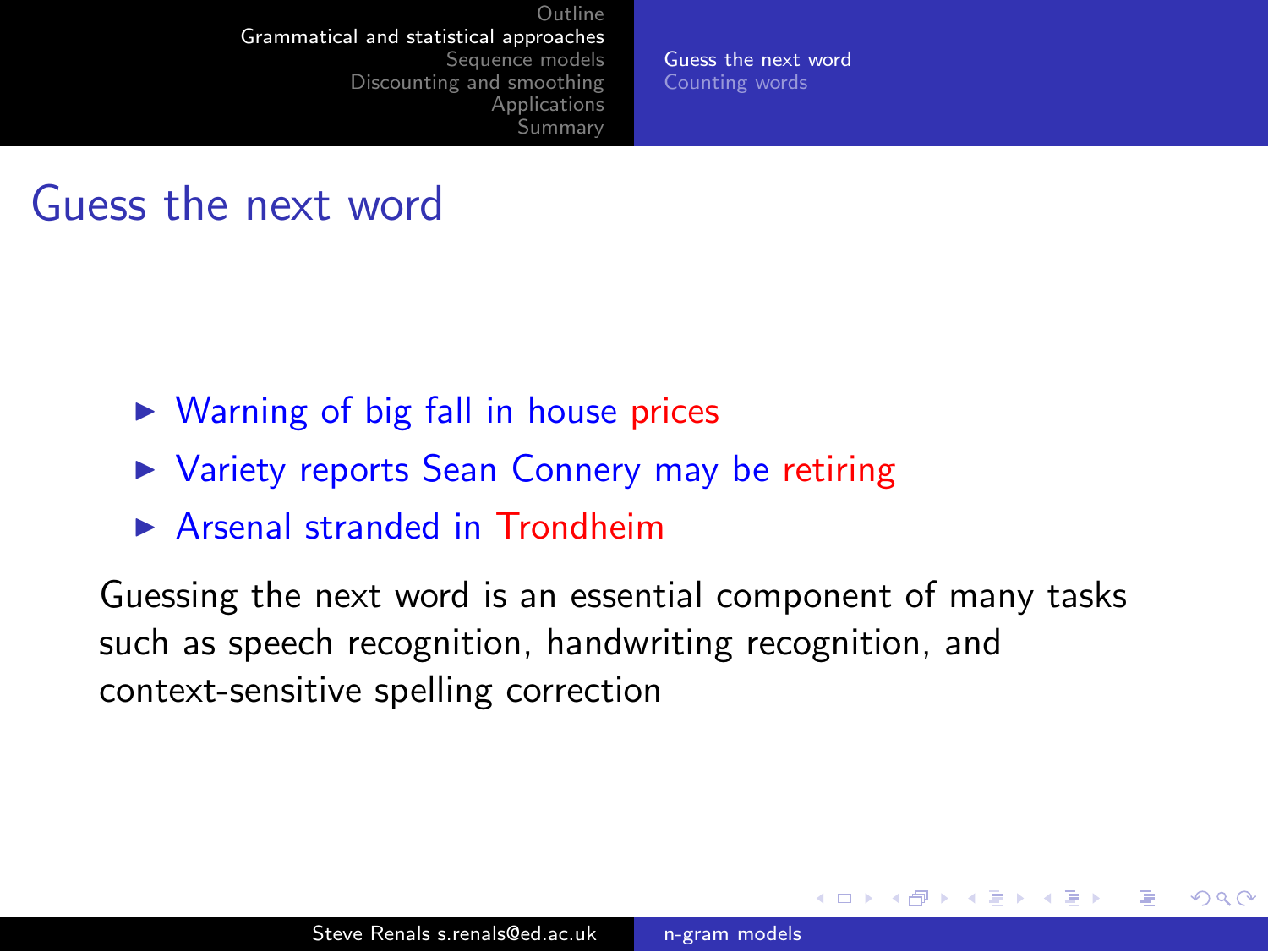[Guess the next word](#page-3-0) [Counting words](#page-21-0)

4 0 8

→ 母→

э

э  $\sim$ э  $2990$ 

#### How to make a good guess

 $\triangleright$  A word is easy to guess if it is more probable than any other word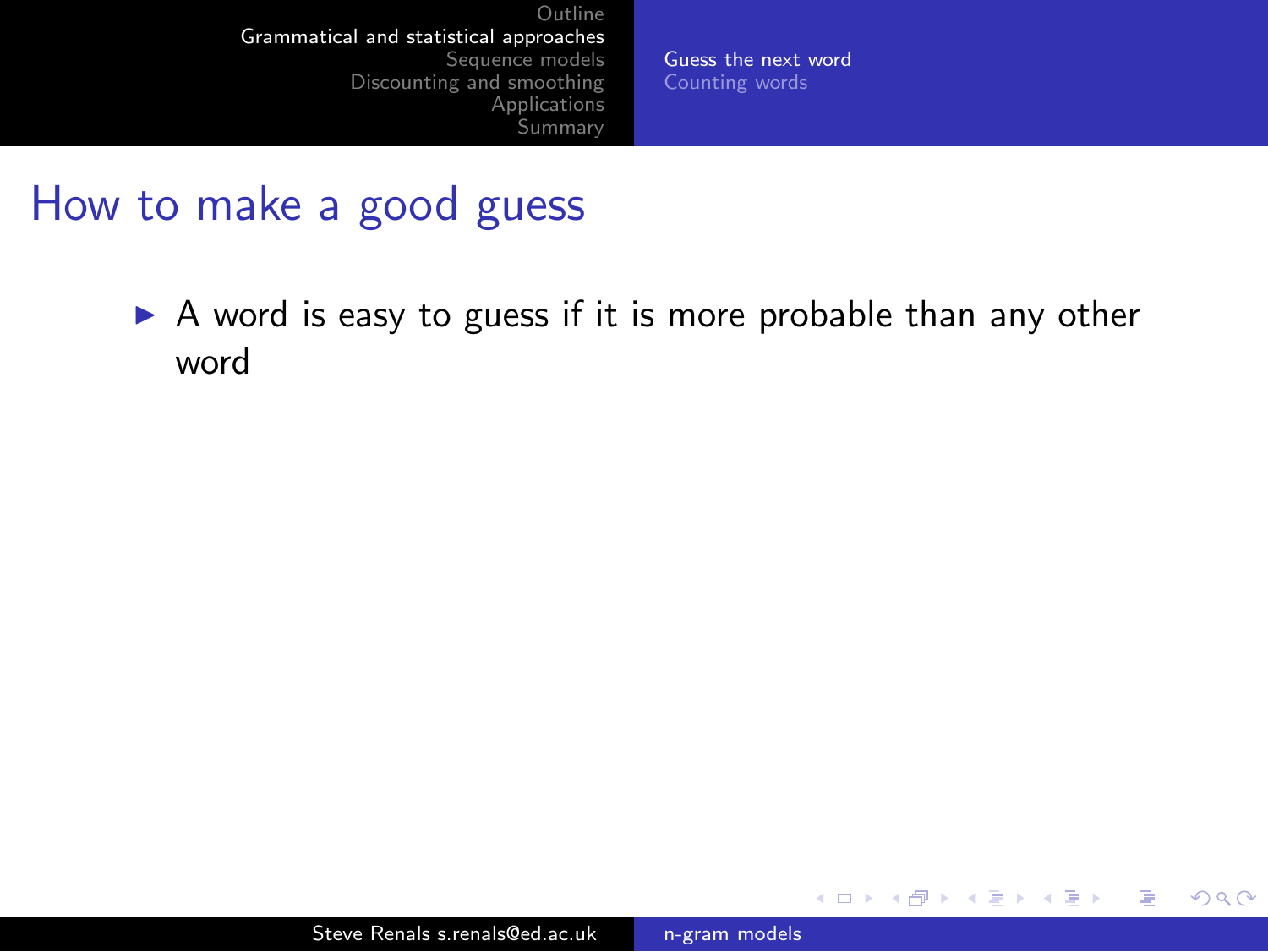[Guess the next word](#page-3-0) [Counting words](#page-21-0)

4 0 8

→ 母→

 $2990$ 

э

э

- $\triangleright$  A word is easy to guess if it is more probable than any other word
- $\triangleright$  Order is important: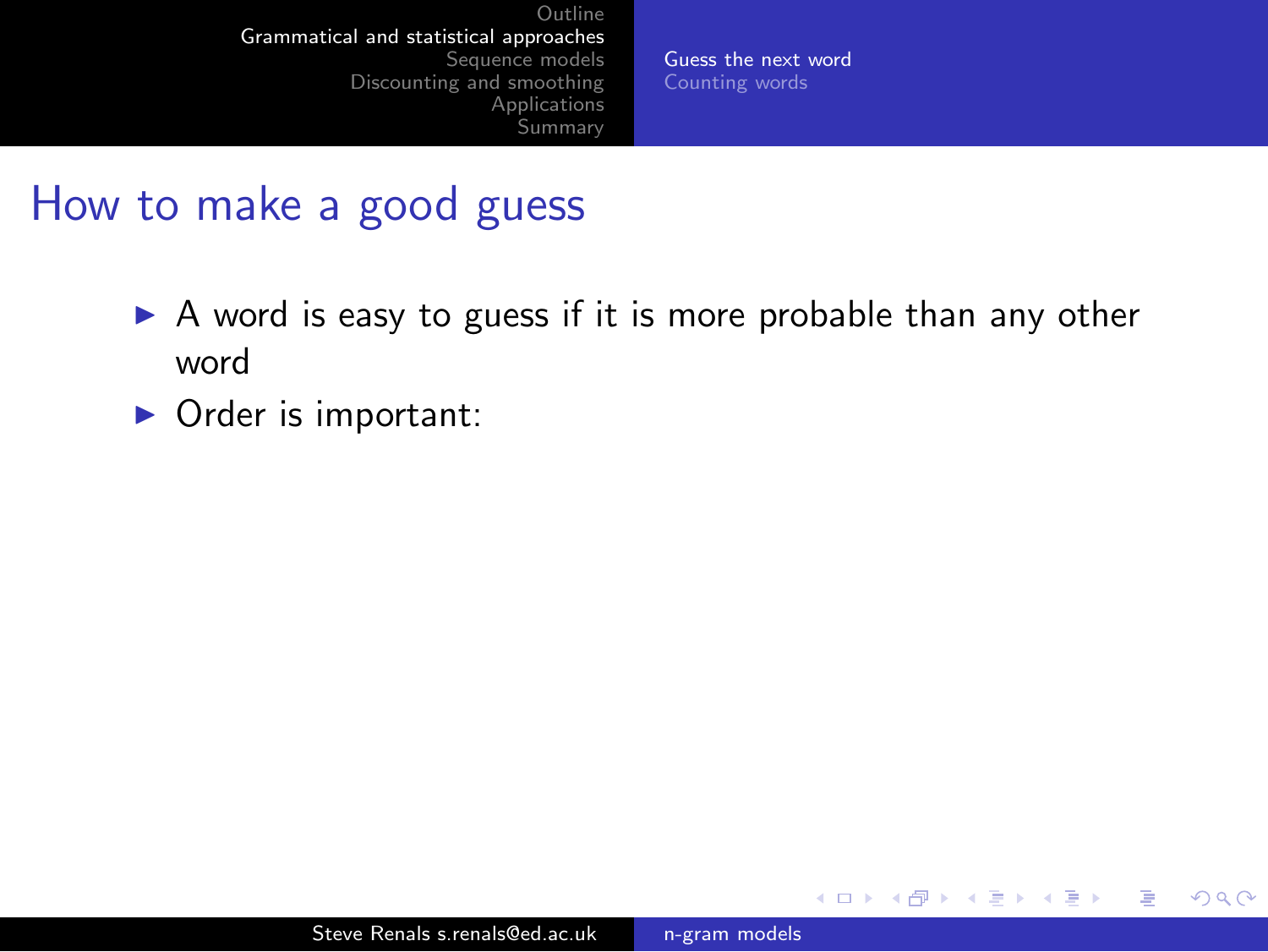[Guess the next word](#page-3-0) [Counting words](#page-21-0)

a mills

 $\Omega$ 

- $\triangleright$  A word is easy to guess if it is more probable than any other word
- $\triangleright$  Order is important:
	- ▶ Variety reports Sean Connery may be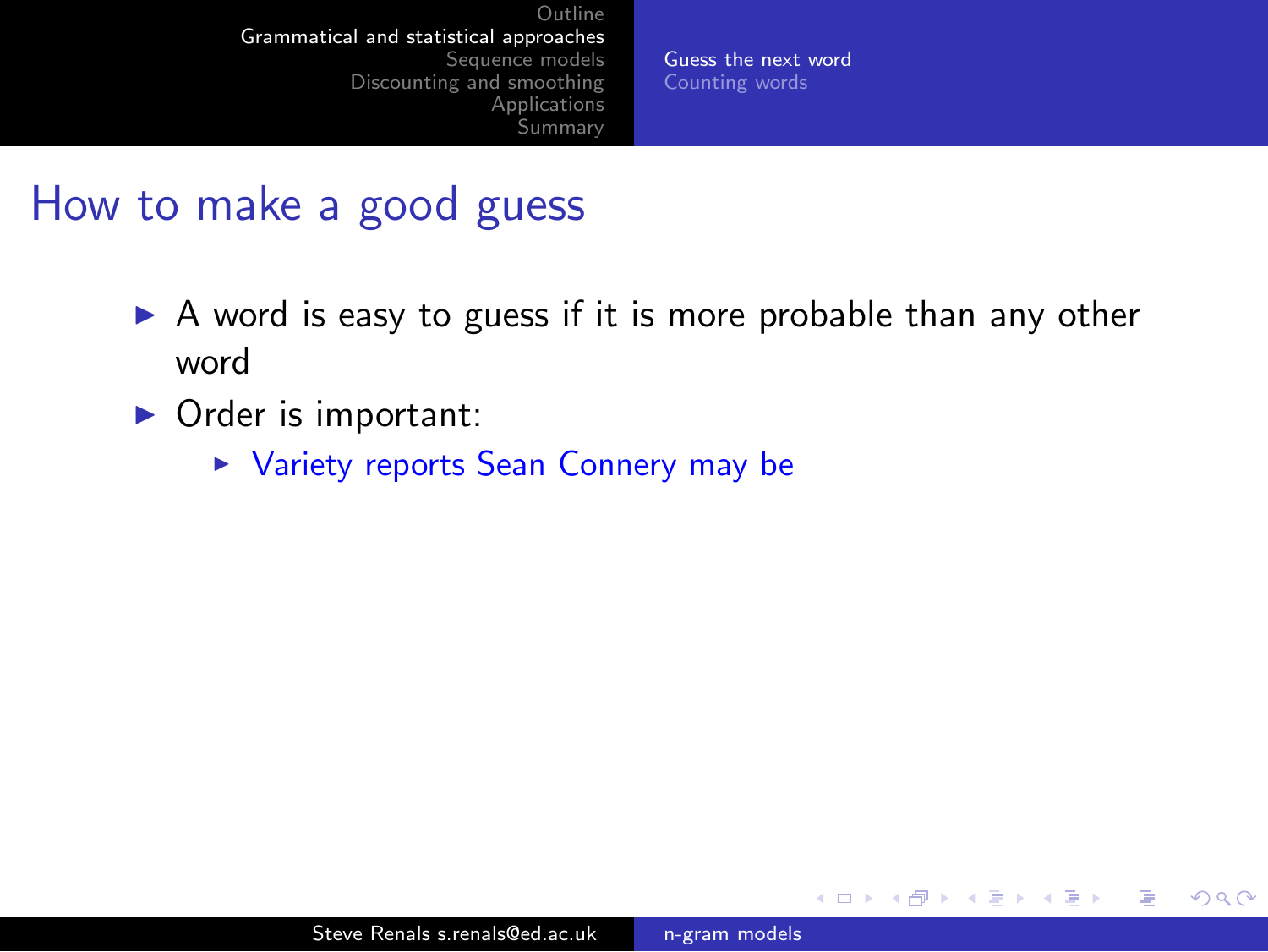[Guess the next word](#page-3-0) [Counting words](#page-21-0)

 $\sim$   $\sim$ 

 $\Omega$ 

- $\triangleright$  A word is easy to guess if it is more probable than any other word
- $\triangleright$  Order is important:
	- ▶ Variety reports Sean Connery may be
	- ▶ Variety Sean may reports Connery be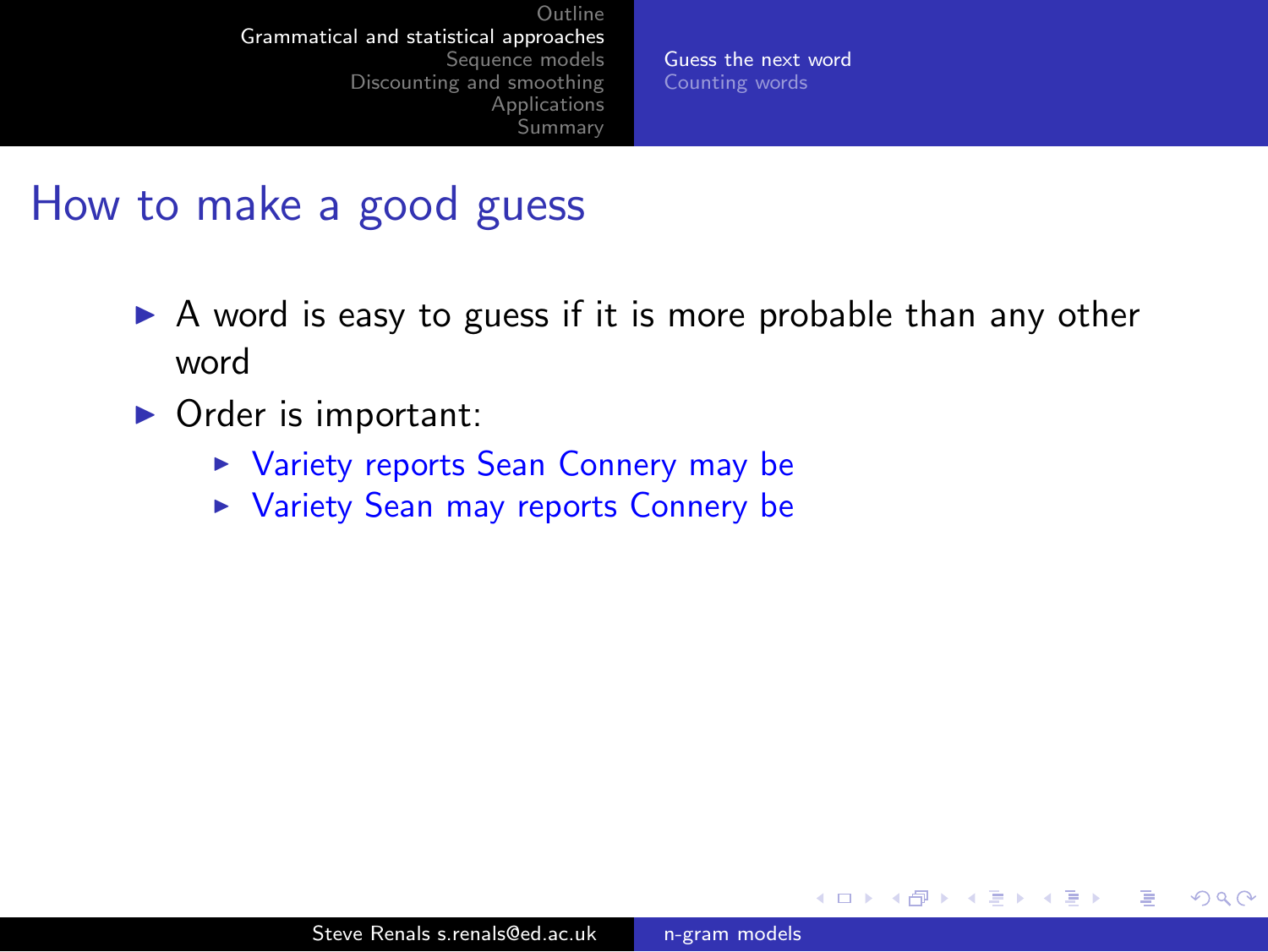[Guess the next word](#page-3-0) [Counting words](#page-21-0)

 $200$ 

- $\triangleright$  A word is easy to guess if it is more probable than any other word
- $\triangleright$  Order is important:
	- ▶ Variety reports Sean Connery may be
	- ▶ Variety Sean may reports Connery be
	- **Example 12 be may Connery Sean reports Variety**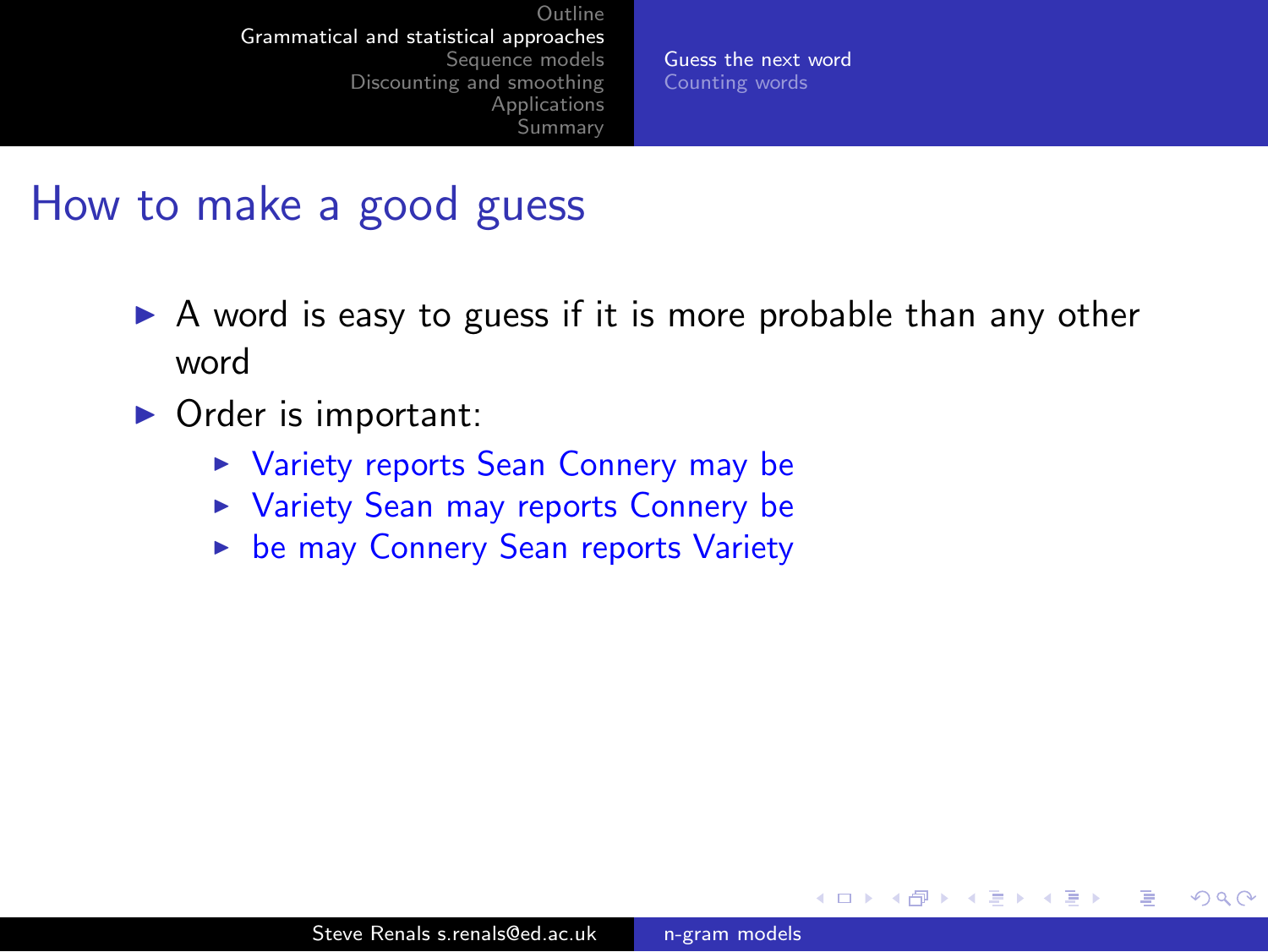[Guess the next word](#page-3-0) [Counting words](#page-21-0)

 $200$ 

- $\triangleright$  A word is easy to guess if it is more probable than any other word
- $\triangleright$  Order is important:
	- ▶ Variety reports Sean Connery may be
	- ▶ Variety Sean may reports Connery be
	- **Example 12 be may Connery Sean reports Variety**
- $\blacktriangleright$  Context helps: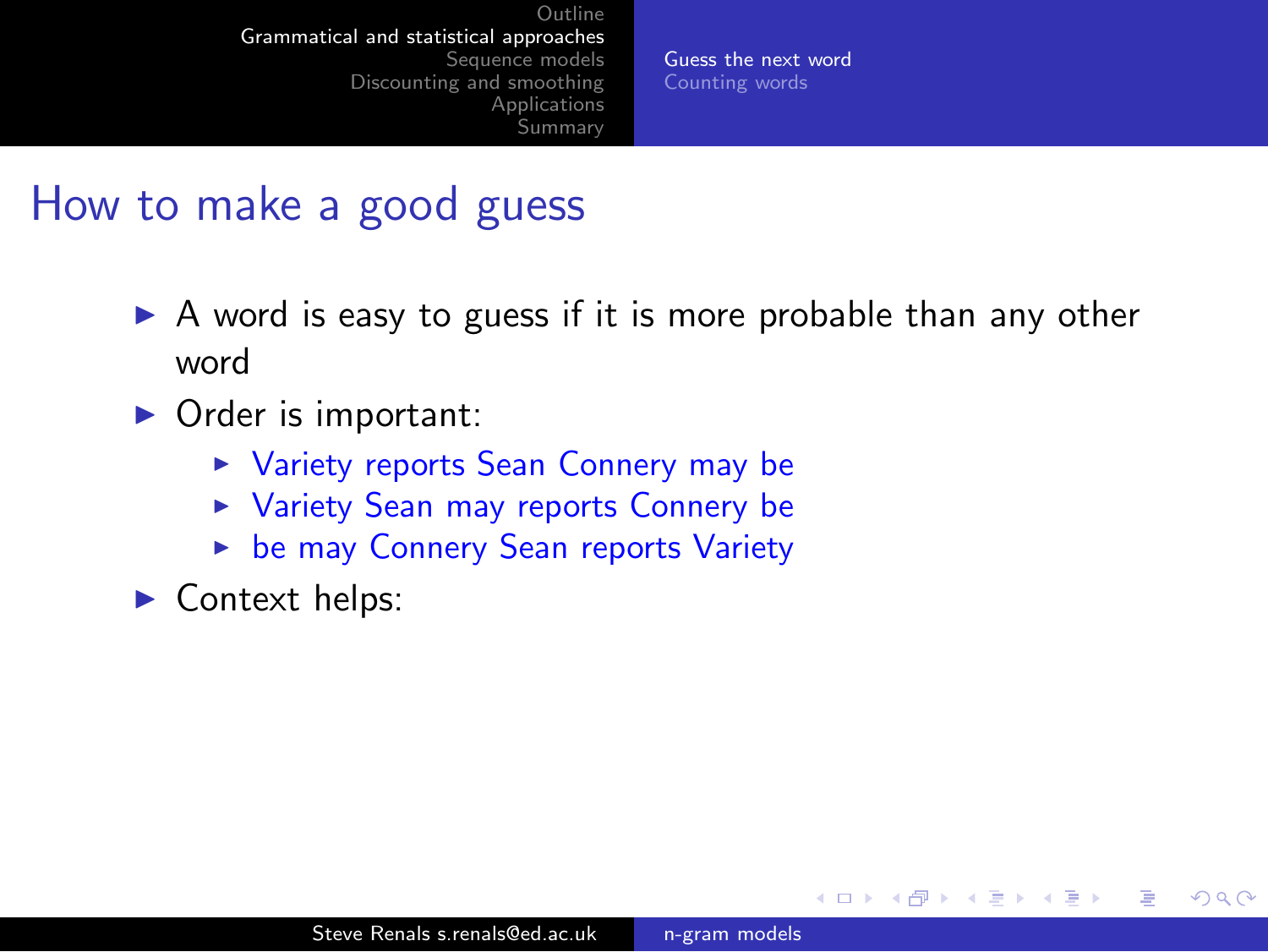[Guess the next word](#page-3-0) [Counting words](#page-21-0)

 $200$ 

### How to make a good guess

- $\triangleright$  A word is easy to guess if it is more probable than any other word
- $\triangleright$  Order is important:
	- ▶ Variety reports Sean Connery may be
	- ▶ Variety Sean may reports Connery be
	- **Example 12 be may Connery Sean reports Variety**
- $\blacktriangleright$  Context helps:

<sup>I</sup> ...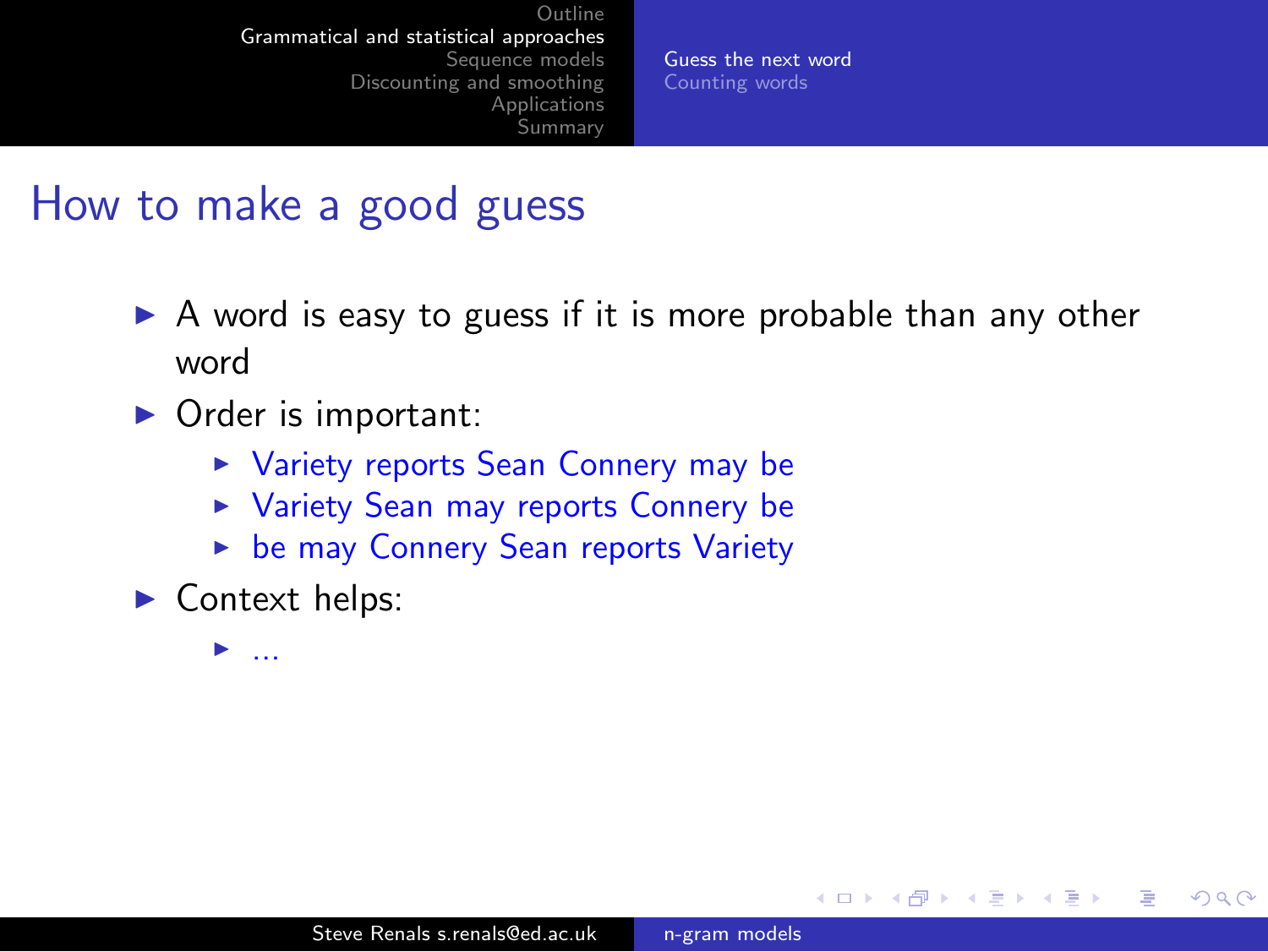[Guess the next word](#page-3-0) [Counting words](#page-21-0)

 $200$ 

- $\triangleright$  A word is easy to guess if it is more probable than any other word
- $\triangleright$  Order is important:
	- ▶ Variety reports Sean Connery may be
	- ▶ Variety Sean may reports Connery be
	- **Example 12 be may Connery Sean reports Variety**
- $\blacktriangleright$  Context helps:
	- <sup>I</sup> ...
	- $\triangleright$  Warning...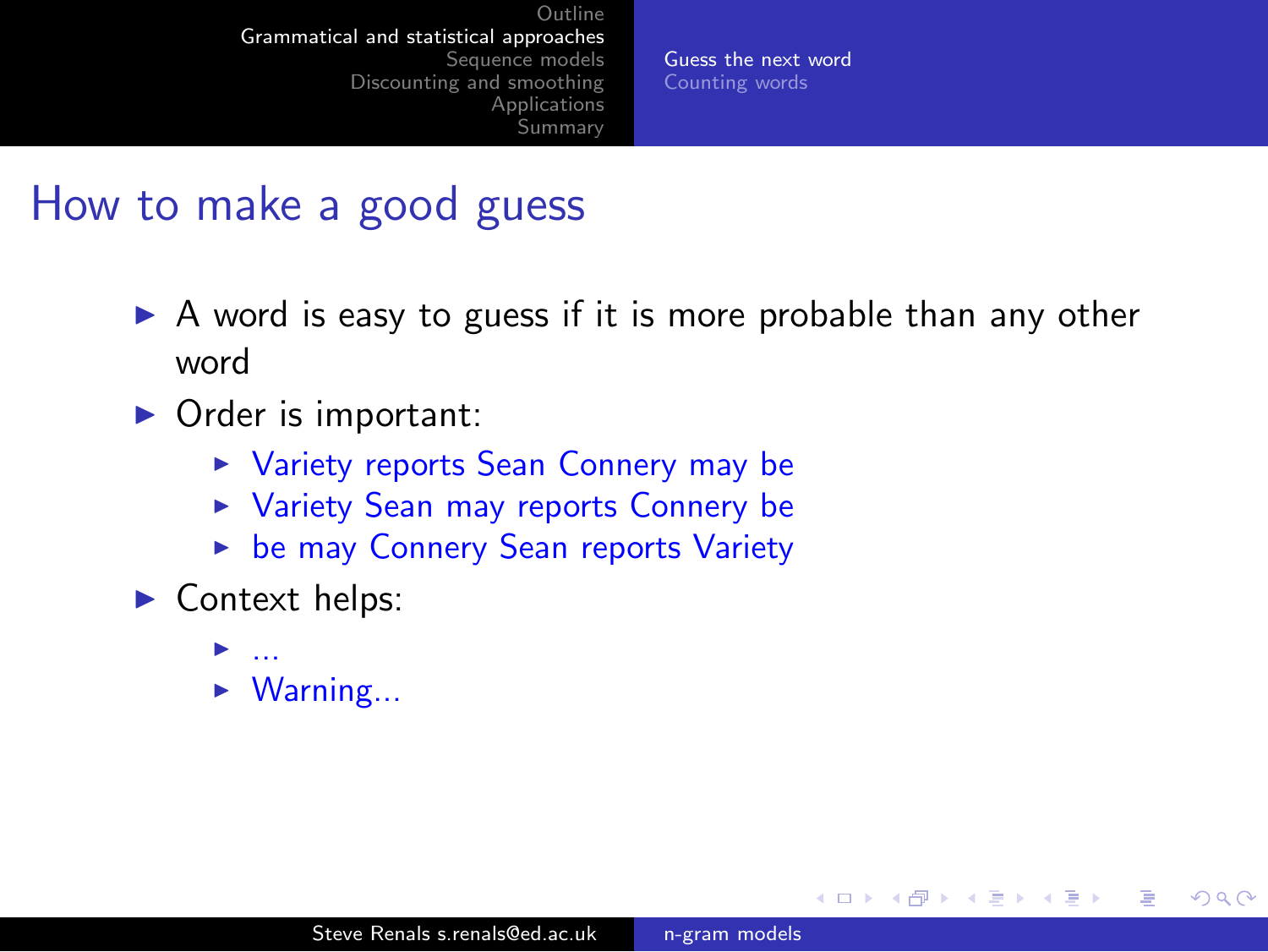[Guess the next word](#page-3-0) [Counting words](#page-21-0)

 $200$ 

- $\triangleright$  A word is easy to guess if it is more probable than any other word
- $\triangleright$  Order is important:
	- ▶ Variety reports Sean Connery may be
	- ▶ Variety Sean may reports Connery be
	- ► be may Connery Sean reports Variety
- $\blacktriangleright$  Context helps:
	- $\blacktriangleright$  ...
	- $\blacktriangleright$  Warning...
	- $\triangleright$  Warning of...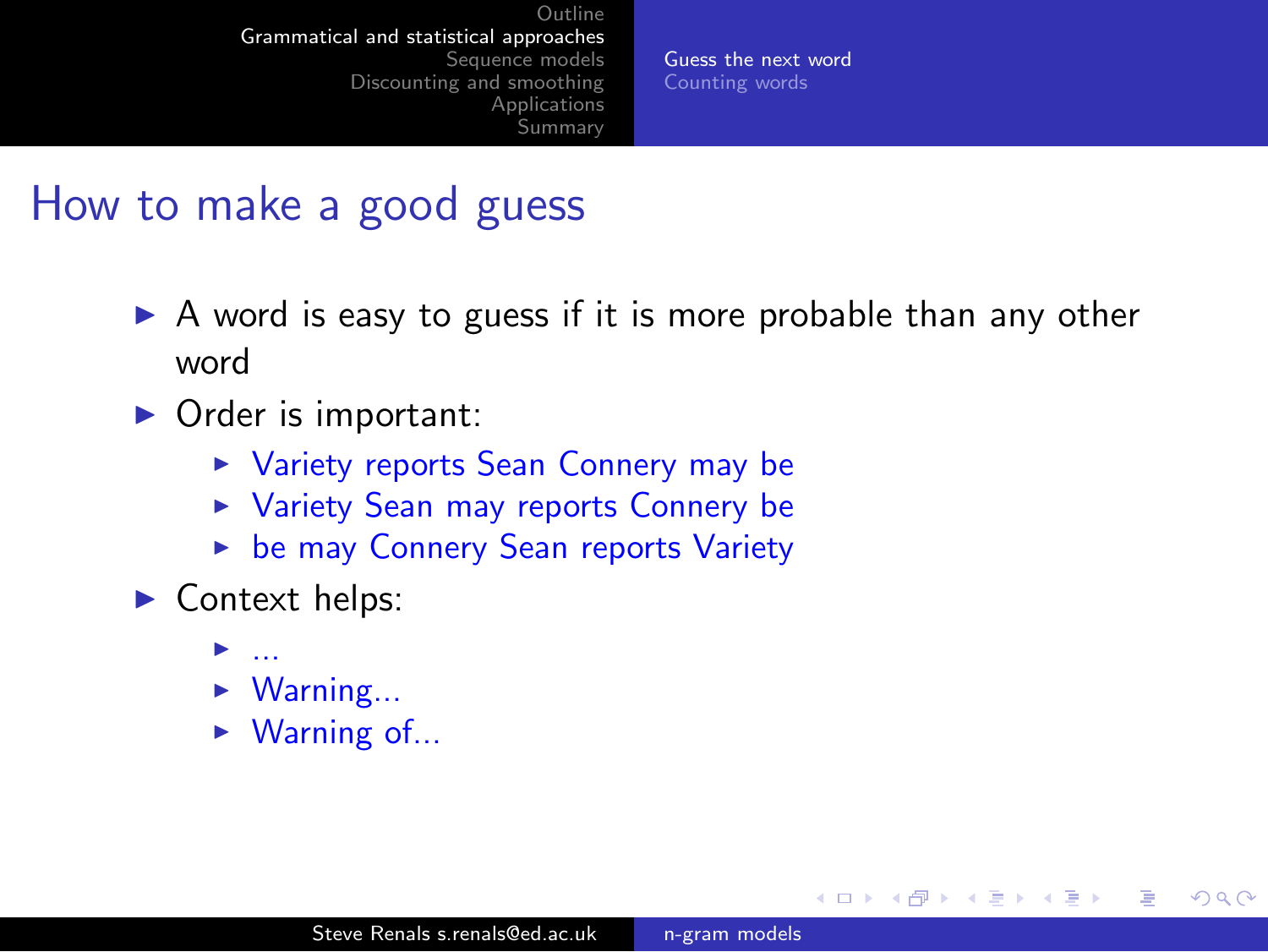[Guess the next word](#page-3-0) [Counting words](#page-21-0)

 $200$ 

- $\triangleright$  A word is easy to guess if it is more probable than any other word
- $\triangleright$  Order is important:
	- ▶ Variety reports Sean Connery may be
	- ▶ Variety Sean may reports Connery be
	- ► be may Connery Sean reports Variety
- $\blacktriangleright$  Context helps:
	- $\blacktriangleright$  ...
	- $\triangleright$  Warning...
	- $\triangleright$  Warning of...
	- $\triangleright$  Warning of big...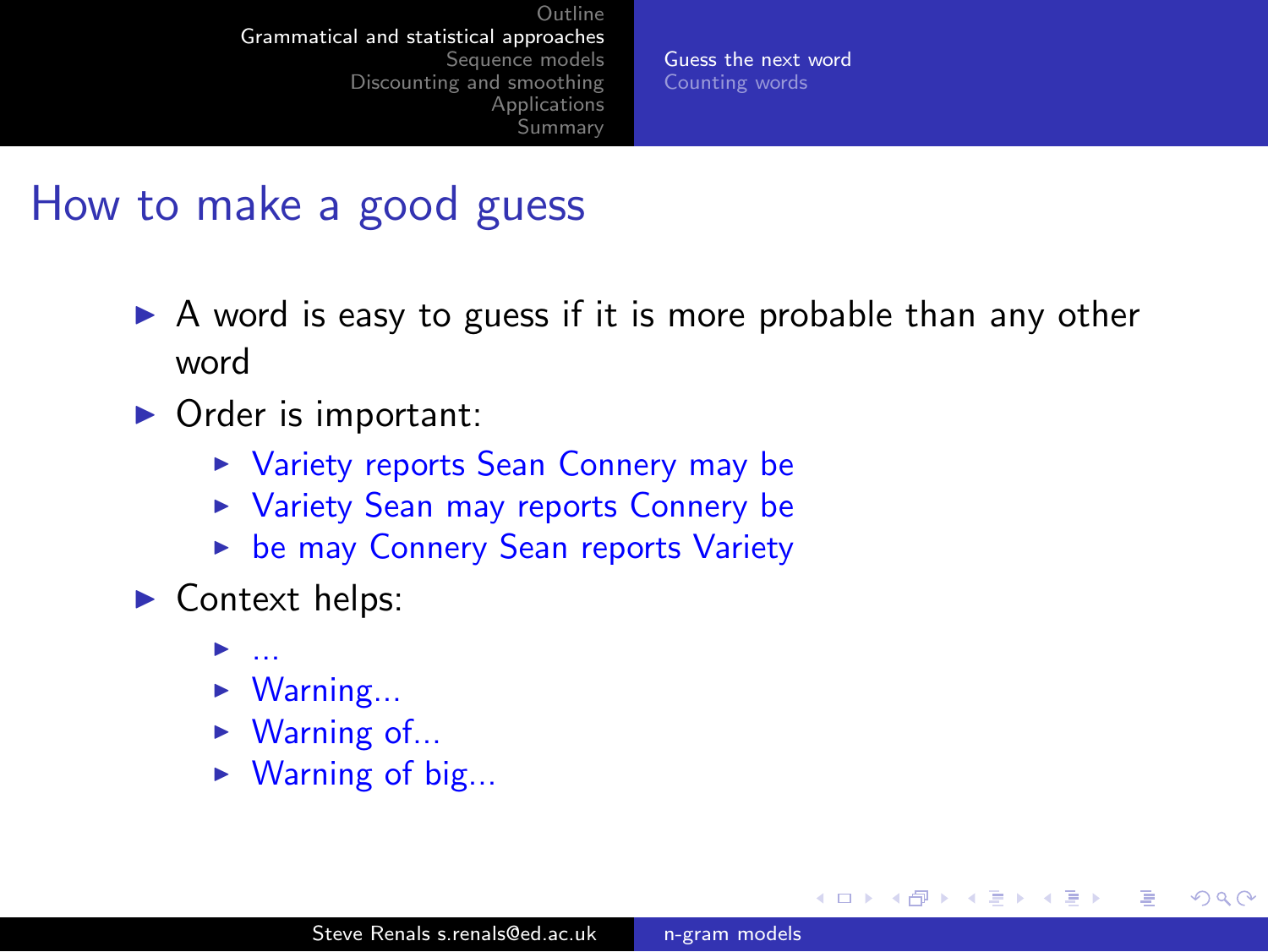[Guess the next word](#page-3-0) [Counting words](#page-21-0)

 $200$ 

- $\triangleright$  A word is easy to guess if it is more probable than any other word
- $\triangleright$  Order is important:
	- ▶ Variety reports Sean Connery may be
	- ▶ Variety Sean may reports Connery be
	- ► be may Connery Sean reports Variety
- $\blacktriangleright$  Context helps:
	- $\blacktriangleright$  ...
	- $\triangleright$  Warning...
	- $\triangleright$  Warning of...
	- $\triangleright$  Warning of big...
	- $\triangleright$  Warning of big fall...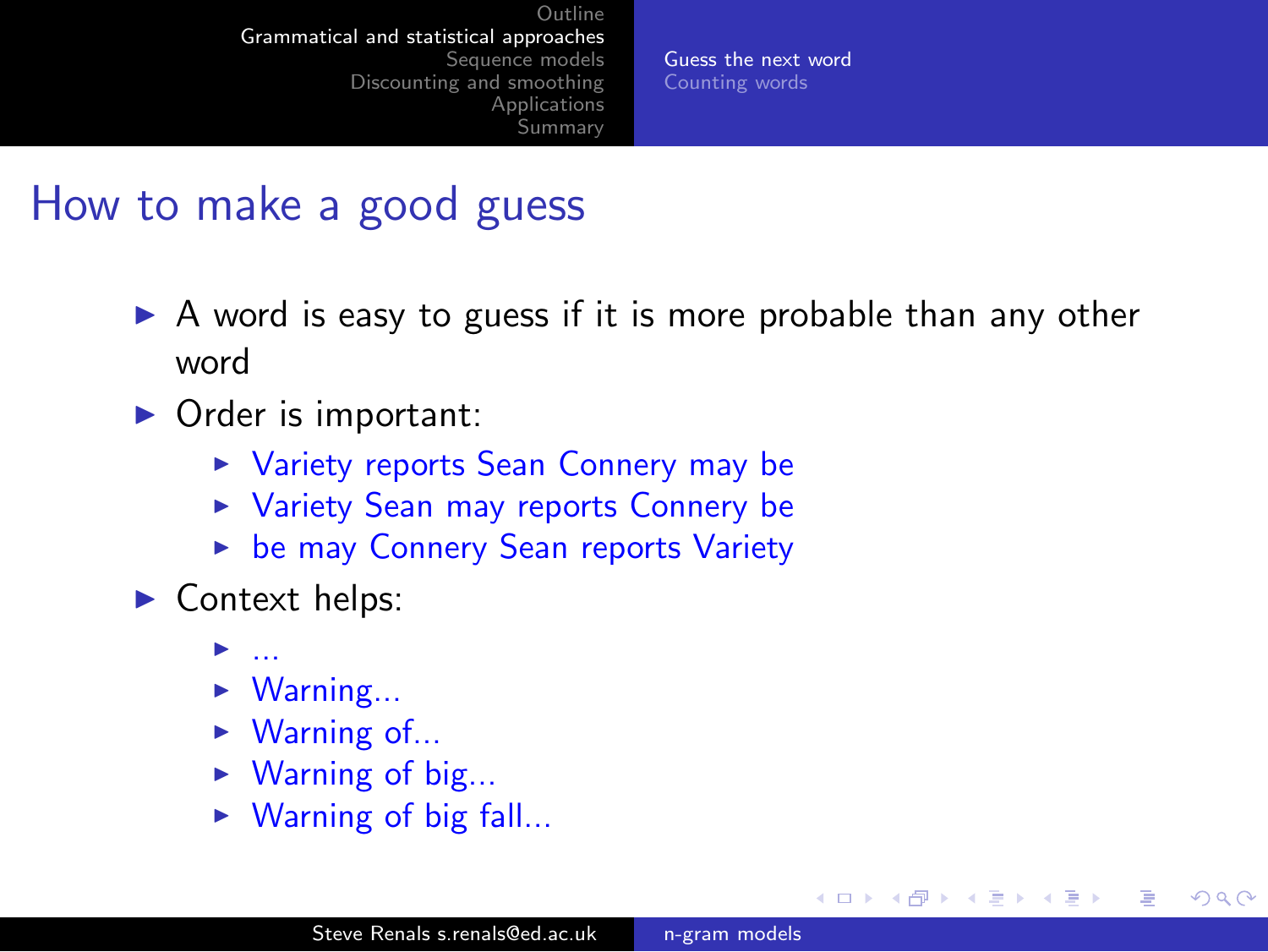[Guess the next word](#page-3-0) [Counting words](#page-22-0)

4 0 8

→ 伊 ▶

э

 $\sim$ 

э

э

<span id="page-21-0"></span> $200$ 

## Counting words

- $\triangleright$  The best way to guess the next word is to first try the most probable, then the second-most probable, and so on
- $\triangleright$  So we need to estimate the probability of a word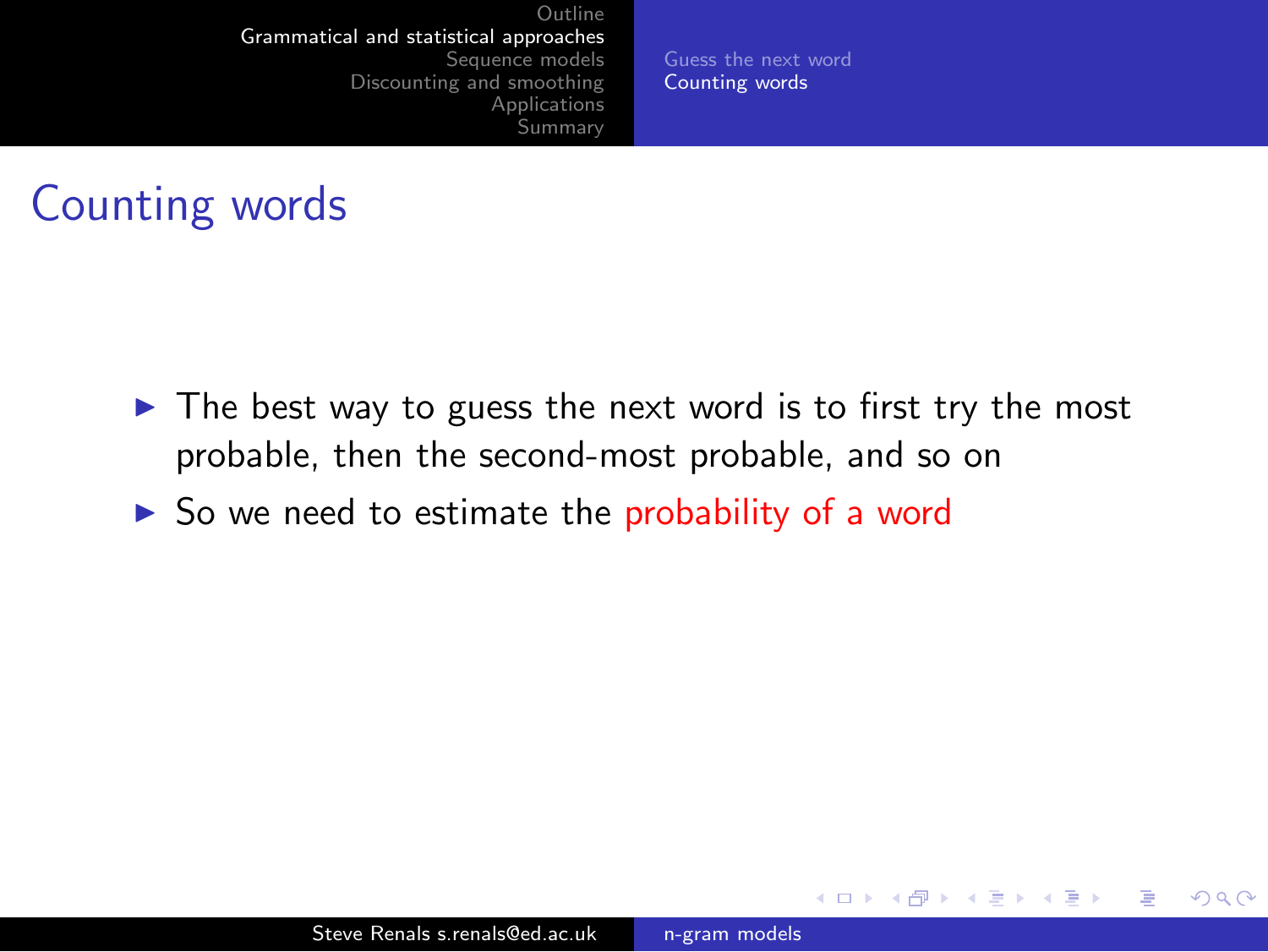[Guess the next word](#page-3-0) [Counting words](#page-21-0)

<span id="page-22-0"></span> $\Omega$ 

## Counting words

- $\triangleright$  The best way to guess the next word is to first try the most probable, then the second-most probable, and so on
- $\triangleright$  So we need to estimate the probability of a word
- $\triangleright$  To estimate word probabilities we can count words—how many tokens of each type?
- $\triangleright$  More generally we can count n-grams not just words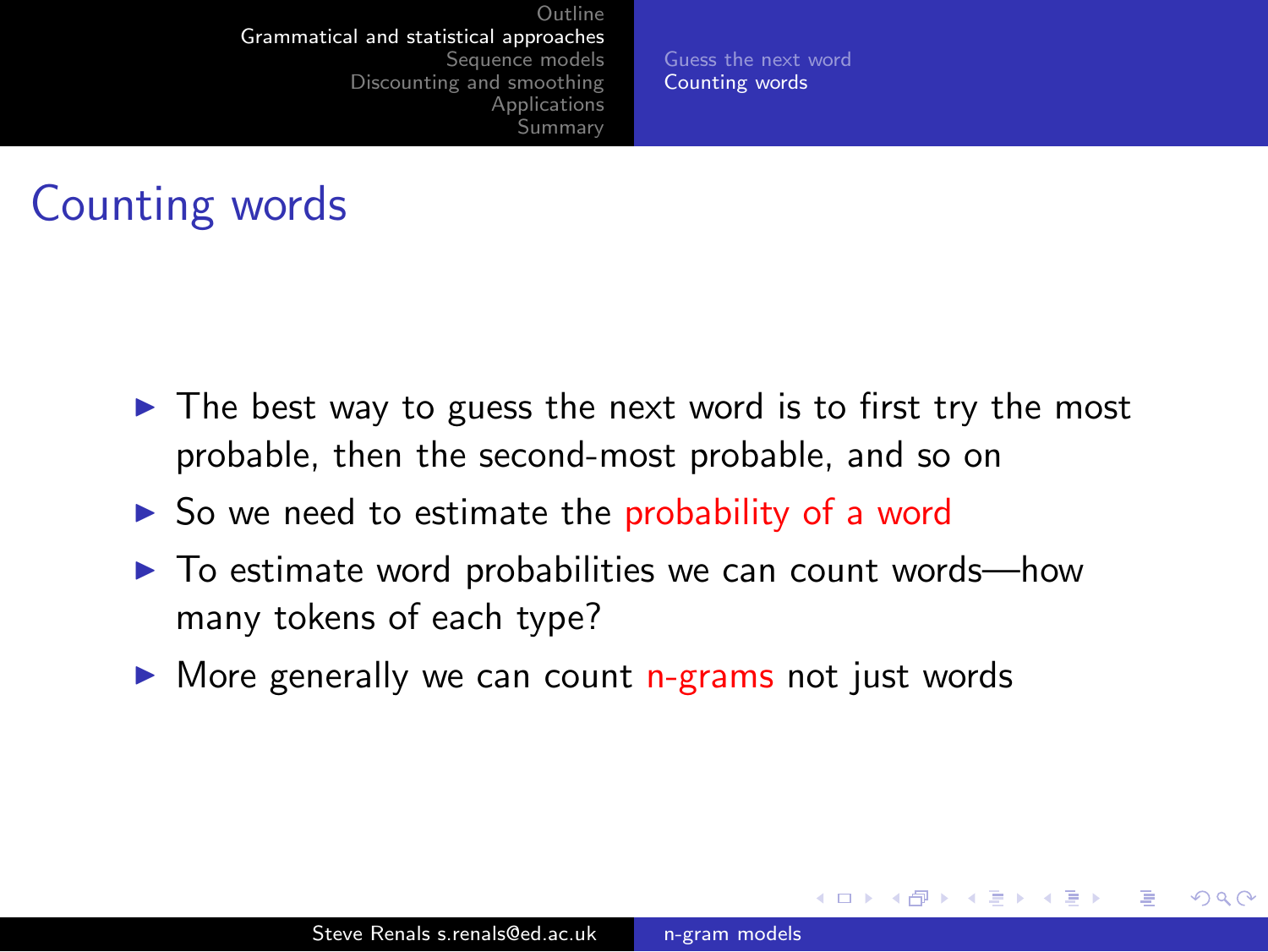[Guess the next word](#page-3-0) [Counting words](#page-21-0)

#### Two simple approaches to language modelling

Sequence Estimate the probability of a word given the recent sequence of words (eg resonance likely to follow nuclear magnetic) Used for speech recognition language modelling, tagging, machine translation

Topic Estimate the probability of a word given the distribution of words in a document (eg Brown likely to occur in a document containing Blair Prime Chancellor Minister Downing leadership) Used for text retrieval, document classification

つくい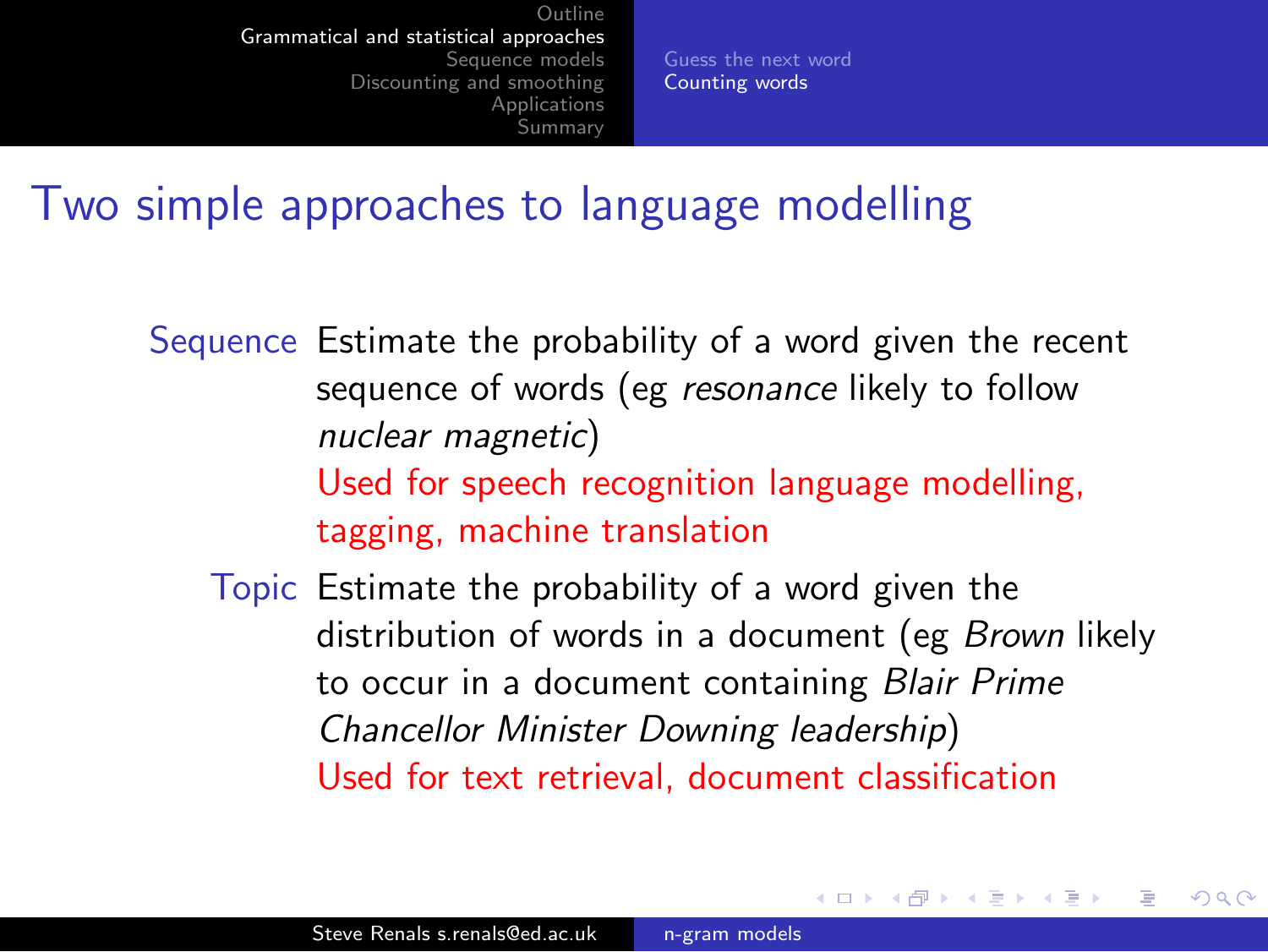[Maximum likelihood estimation](#page-40-0)

イロト イ部 トイ君 トイ君 ト

目

<span id="page-24-0"></span> $299$ 

#### n-grams

 $\triangleright$  An n-gram is a sequence of n words

Steve Renals s.renals@ed.ac.uk [n-gram models](#page-0-0)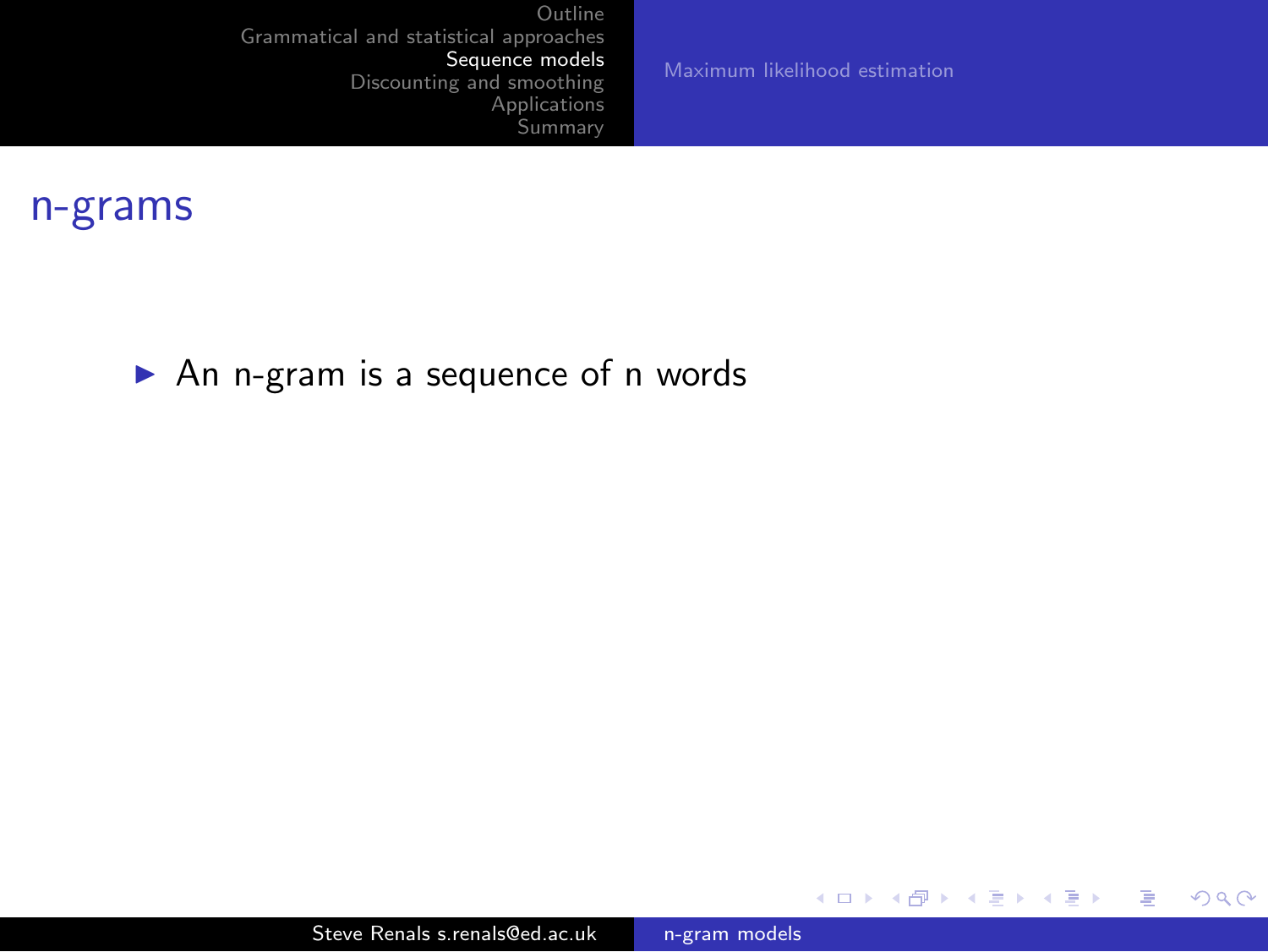[Maximum likelihood estimation](#page-40-0)

4 0 8

→ 伊 ▶

э

 $\sim$  4.  $\sim$  $\rightarrow$ 

重  $\,$ э  $299$ 

- $\triangleright$  An n-gram is a sequence of n words
- $\blacktriangleright$  Eg: warning of big fall in house prices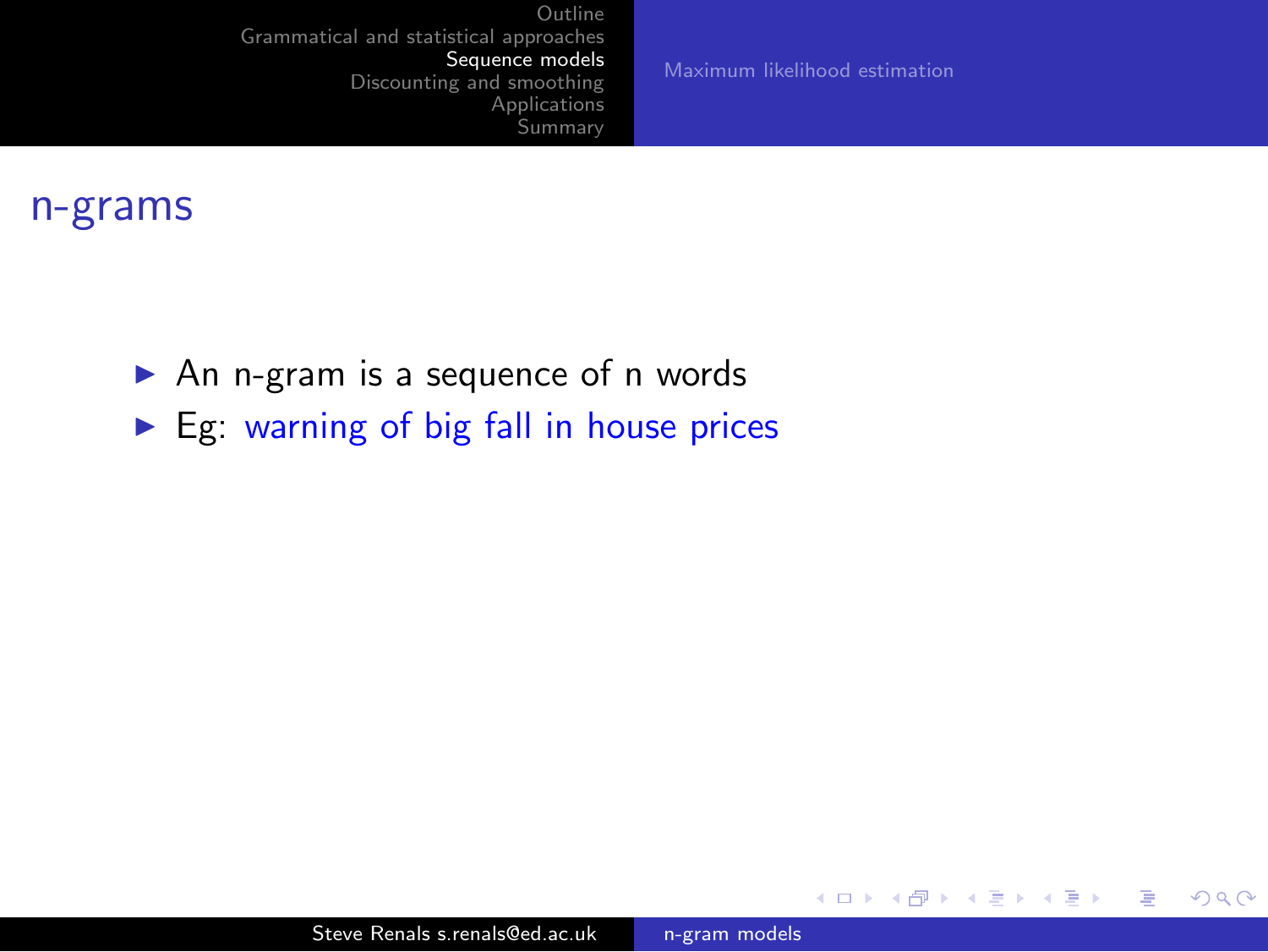[Maximum likelihood estimation](#page-40-0)

4 0 8 4 伊

**SIL** 

э

Пb.

∍

 $\Omega$ 

- $\triangleright$  An n-gram is a sequence of n words
- $\triangleright$  Eg: warning of big fall in house prices
	- $\triangleright$  Unigrams: warning ; of ; big ; fall ; in ; house ; prices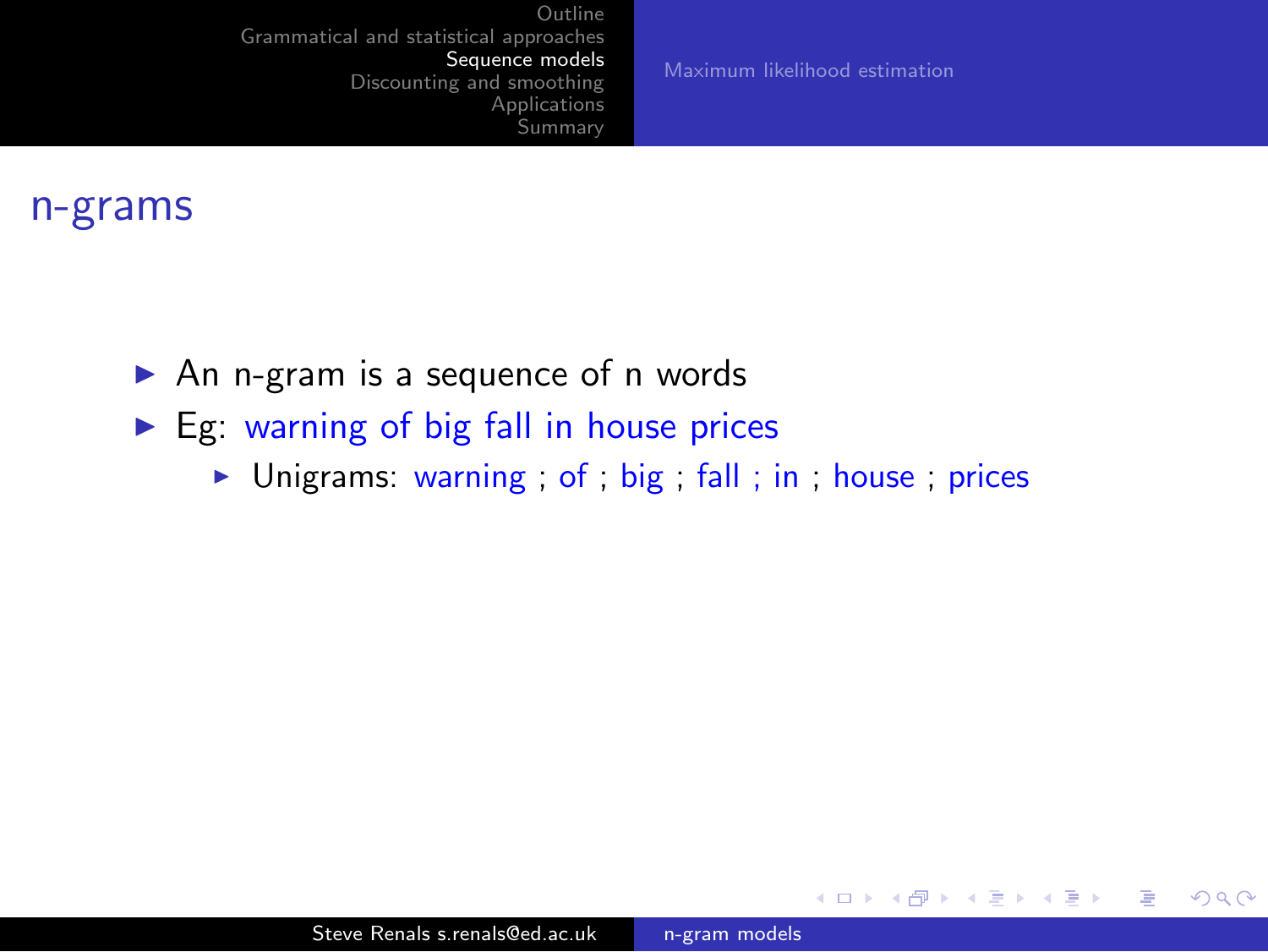[Maximum likelihood estimation](#page-40-0)

 $\leftarrow$ 

**SIL** 

 $\Omega$ 

- $\triangleright$  An n-gram is a sequence of n words
- $\triangleright$  Eg: warning of big fall in house prices
	- $\triangleright$  Unigrams: warning ; of ; big ; fall ; in ; house ; prices
	- $\triangleright$  Bigrams: warning of ; of big ; big fall ; fall in ; in house ; house prices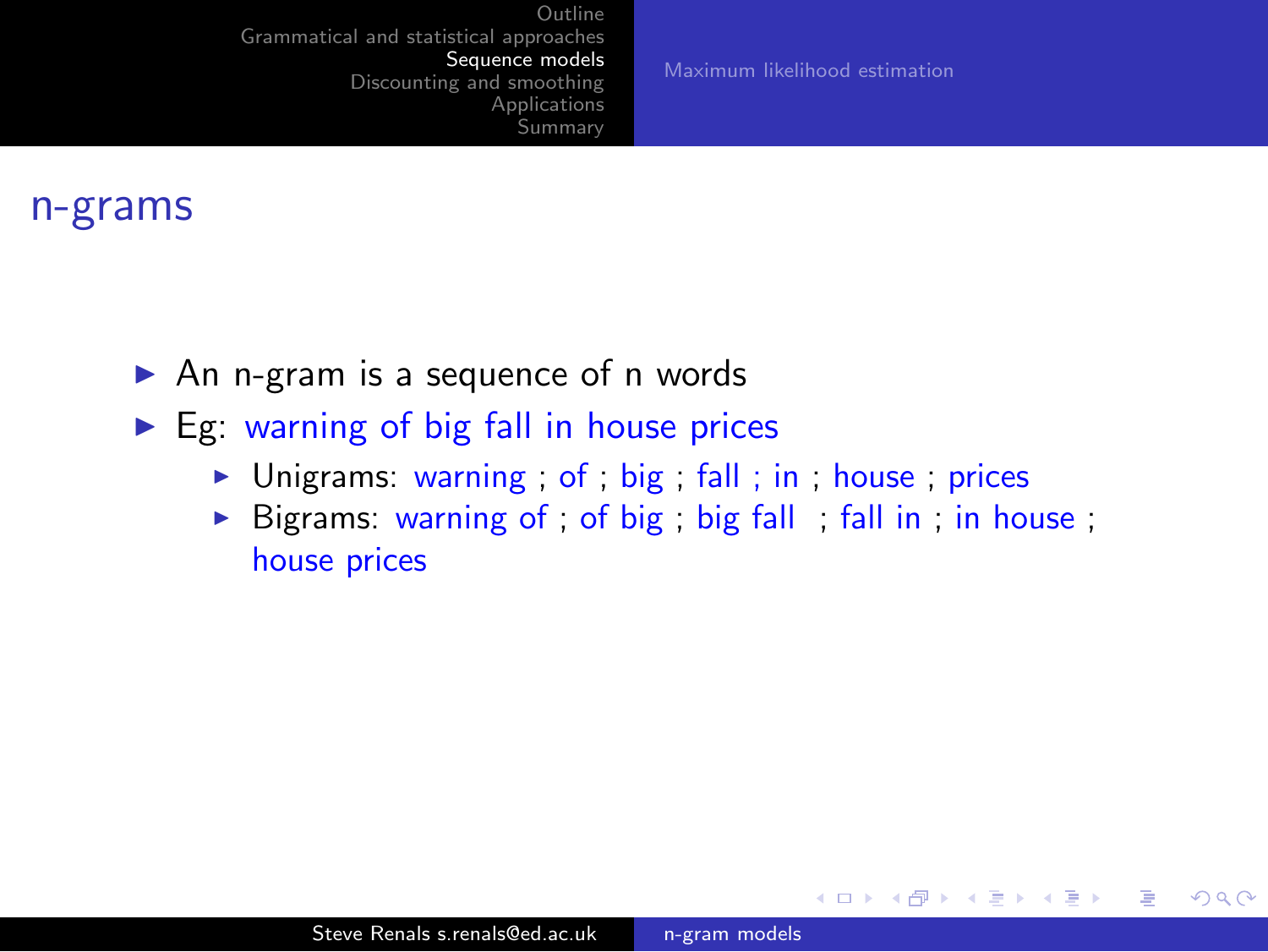[Maximum likelihood estimation](#page-40-0)

→ 冊→

 $200$ 

- $\triangleright$  An n-gram is a sequence of n words
- $\triangleright$  Eg: warning of big fall in house prices
	- $\triangleright$  Unigrams: warning; of; big; fall; in; house; prices
	- $\triangleright$  Bigrams: warning of ; of big ; big fall ; fall in ; in house ; house prices
	- $\triangleright$  Trigrams: warning of big; of big fall; big fall in; fall in house ; in house prices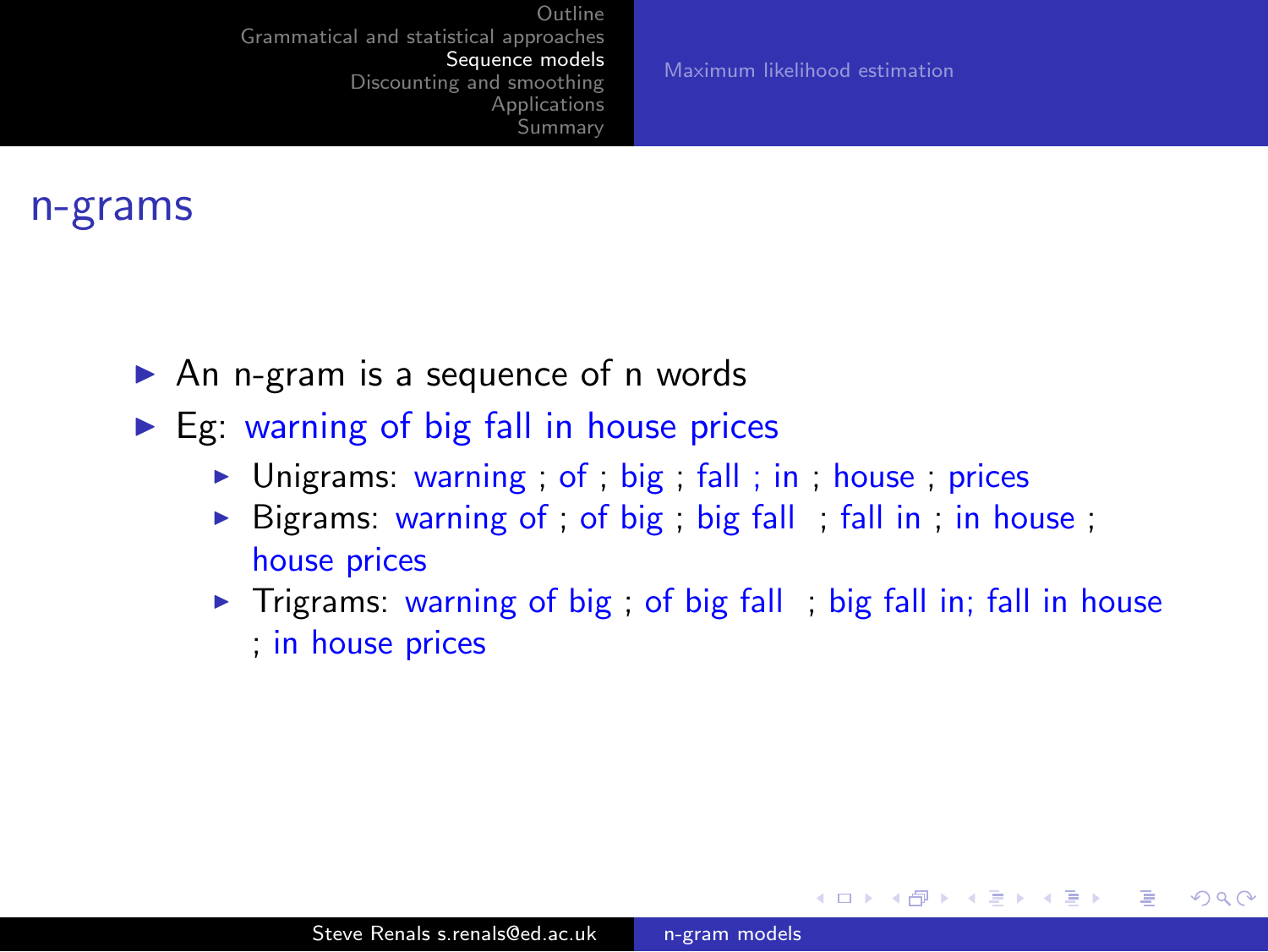[Maximum likelihood estimation](#page-40-0)

#### n-grams

- $\triangleright$  An n-gram is a sequence of n words
- $\triangleright$  Eg: warning of big fall in house prices
	- $\triangleright$  Unigrams: warning; of; big; fall; in; house; prices
	- $\triangleright$  Bigrams: warning of ; of big ; big fall ; fall in ; in house ; house prices
	- $\triangleright$  Trigrams: warning of big; of big fall; big fall in; fall in house ; in house prices
	- $\triangleright$  4-grams: warning of big fall ; of big fall in ; big fall in house ; fall in house prices

→ 伊 ▶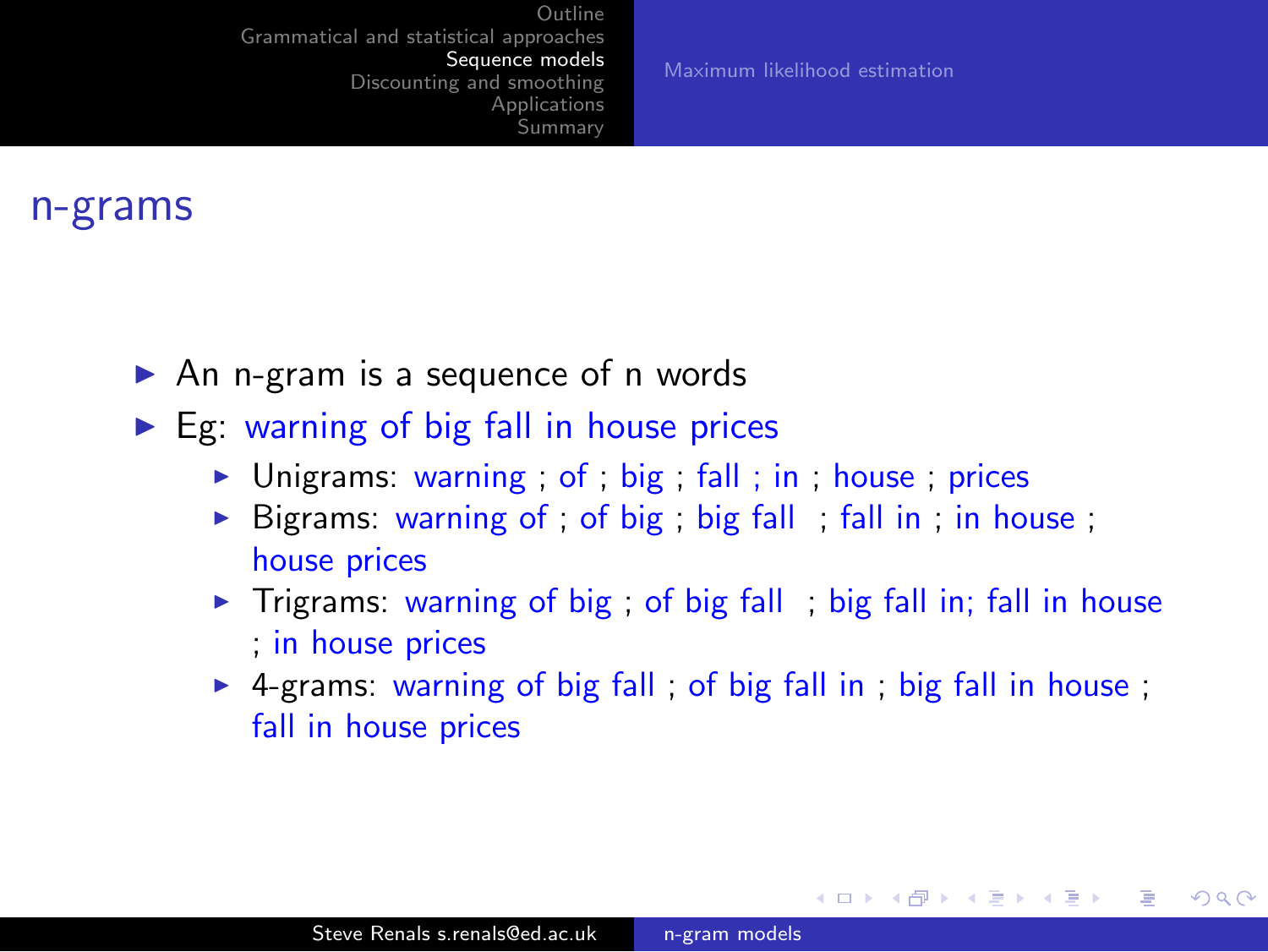[Maximum likelihood estimation](#page-40-0)

 $\Omega$ 

#### Example: BBC news transcripts

The THISL corpus of transcribed BBC TV and radio news programmes, containing 7,488,445 word tokens. Counts and relative frequencies of eight most frequent words:

| word | count   | rel freq. | word | count   | rel freq. |
|------|---------|-----------|------|---------|-----------|
| the  | 394481  | 0.0527    | and  | 133962  | 0.0179    |
| to   | 240 001 | 0.0320    | as   | 109 217 | 0.0146    |
|      | 225 506 | 0.0301    | be   | 84020   | 0.0112    |
| in   | 177 997 | 0.0238    | that | 69 265  | 0.0092    |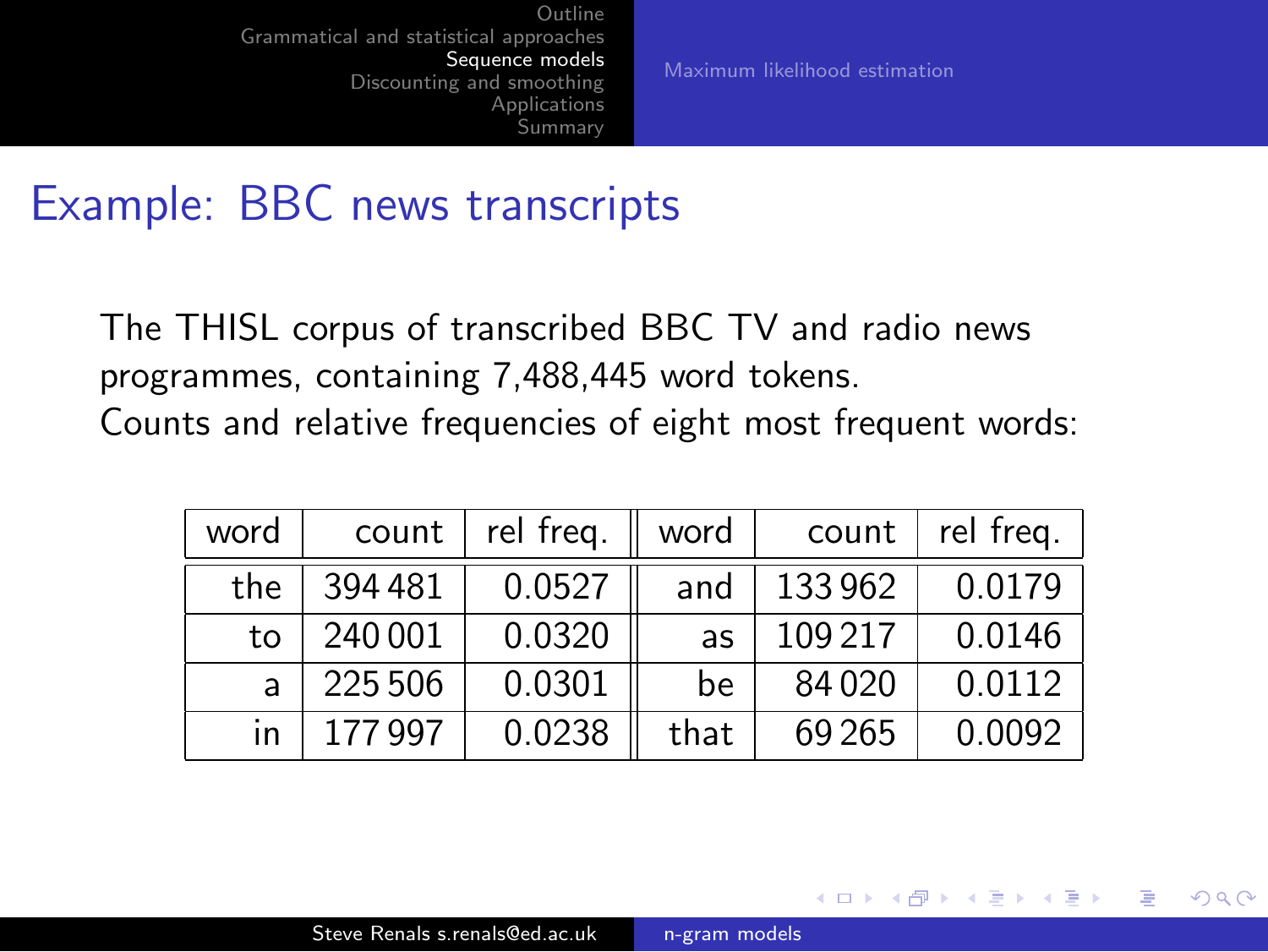[Maximum likelihood estimation](#page-40-0)

4 0 8

◀ 冊  $\sim$   $2990$ 

∍

э

#### Probability of a word sequence

 $\triangleright$  wonderland is an infrequent word... unless we have just seen the words alice in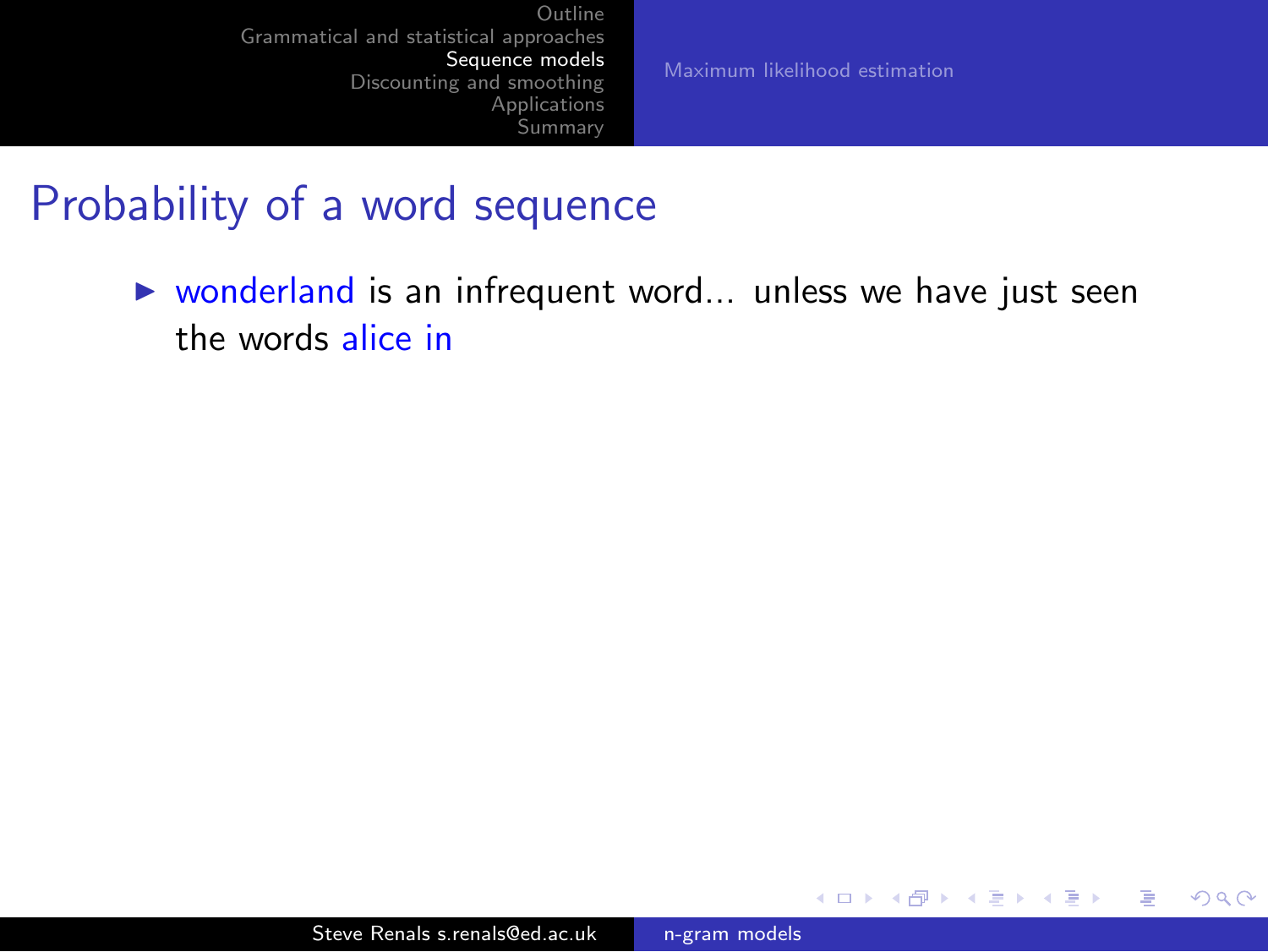[Maximum likelihood estimation](#page-40-0)

 $\Omega$ 

### Probability of a word sequence

- $\triangleright$  wonderland is an infrequent word... unless we have just seen the words alice in
- $\triangleright$  We can better estimate the probability of a word if we take into account the word sequence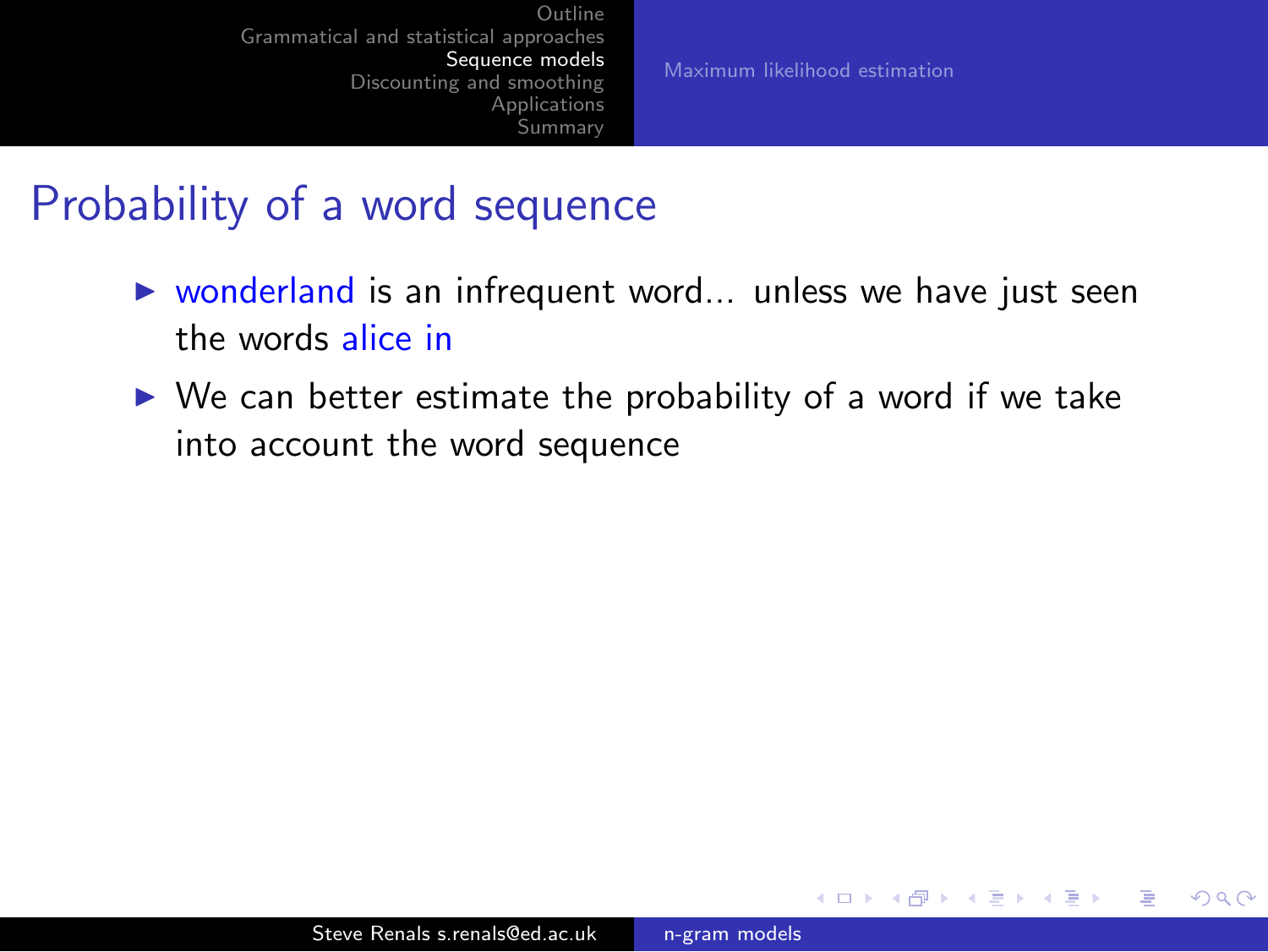[Maximum likelihood estimation](#page-40-0)

イロト イ母 トイヨ トイヨ トー

<span id="page-33-0"></span> $200$ 

### Probability of a word sequence

- $\triangleright$  wonderland is an infrequent word... unless we have just seen the words alice in
- $\triangleright$  We can better estimate the probability of a word if we take into account the word sequence
- $\triangleright$  Consider a string of N words:  $w_1, w_2, w_3, \ldots, w_{N-1}, w_N$ .
- $\triangleright$  Decompose the probability of the string as follows

 $P(w_1, w_2, w_3, \ldots, w_{N-1}, w_N) =$  $P(w_1)P(w_2|w_1)P(w_3|w_1,w_2)P(w_4|w_1,w_2,w_3)...$ . . .  $P(w_{N-1}|w_1,w_2,\ldots,w_{N-2})P(w_N|w_1,w_2,\ldots,w_{N-2},w_{N-1})$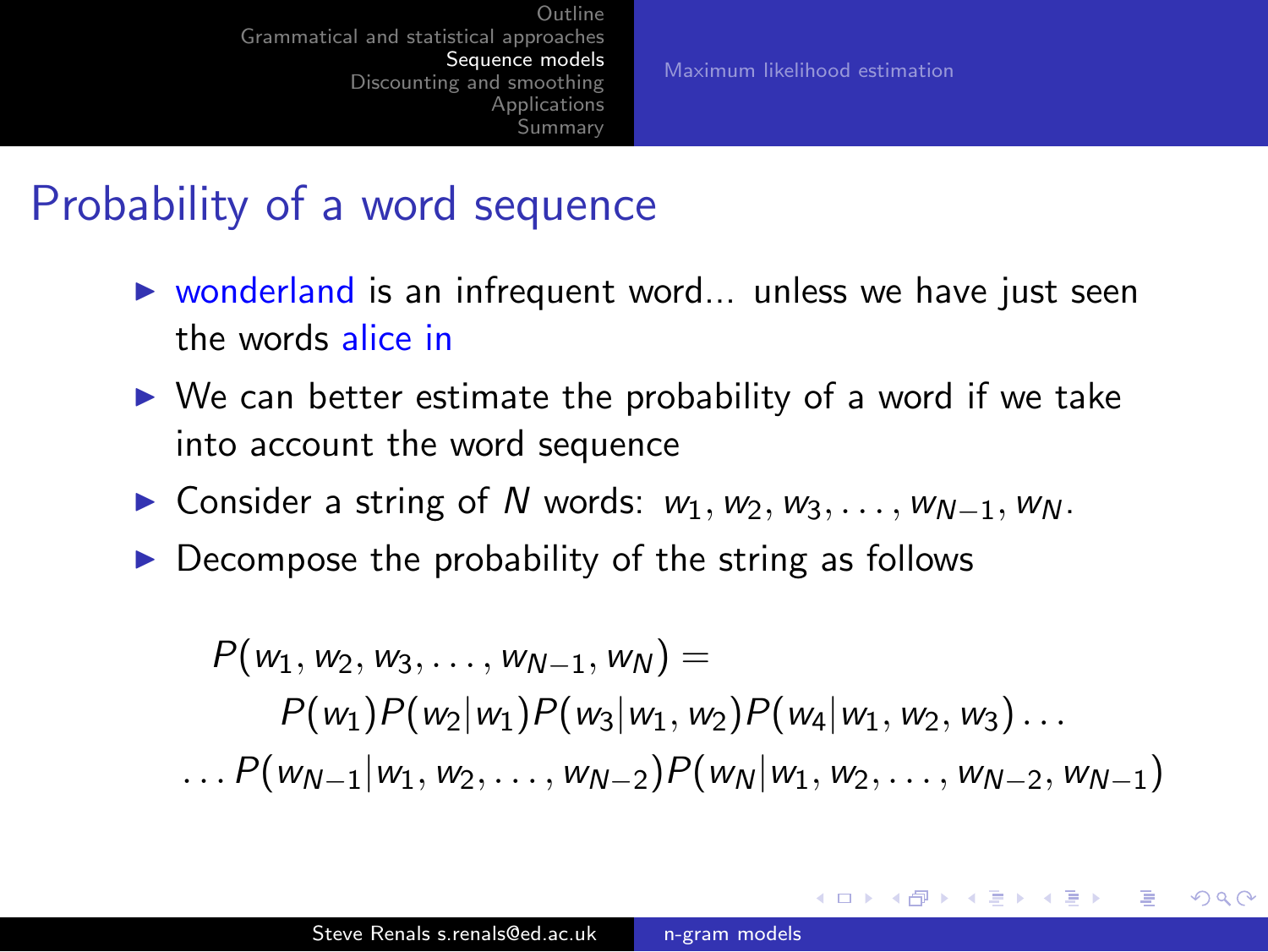[Maximum likelihood estimation](#page-40-0)

4 0 8

→ 冊→

э

 $\sim$ 

э

Пb.

 $2990$ 

<span id="page-34-0"></span>∍

#### n-gram approximation

I Taking all the previous words into account results in a huge table of probabilities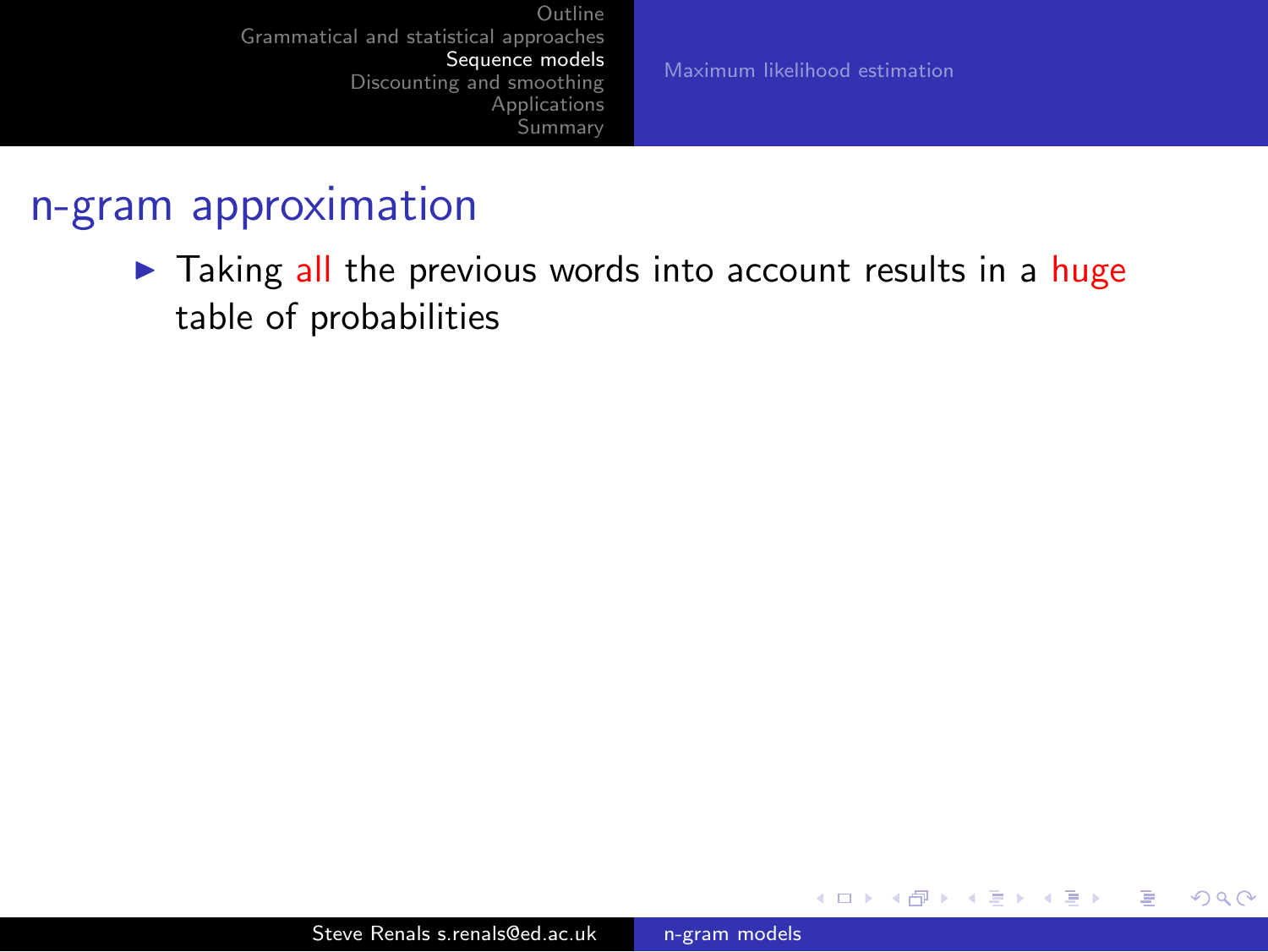[Maximum likelihood estimation](#page-40-0)

a mills

 $\Omega$ 

#### n-gram approximation

- $\triangleright$  Taking all the previous words into account results in a huge table of probabilities
- $\triangleright$  The Markov assumption consider only the previous (n-1) words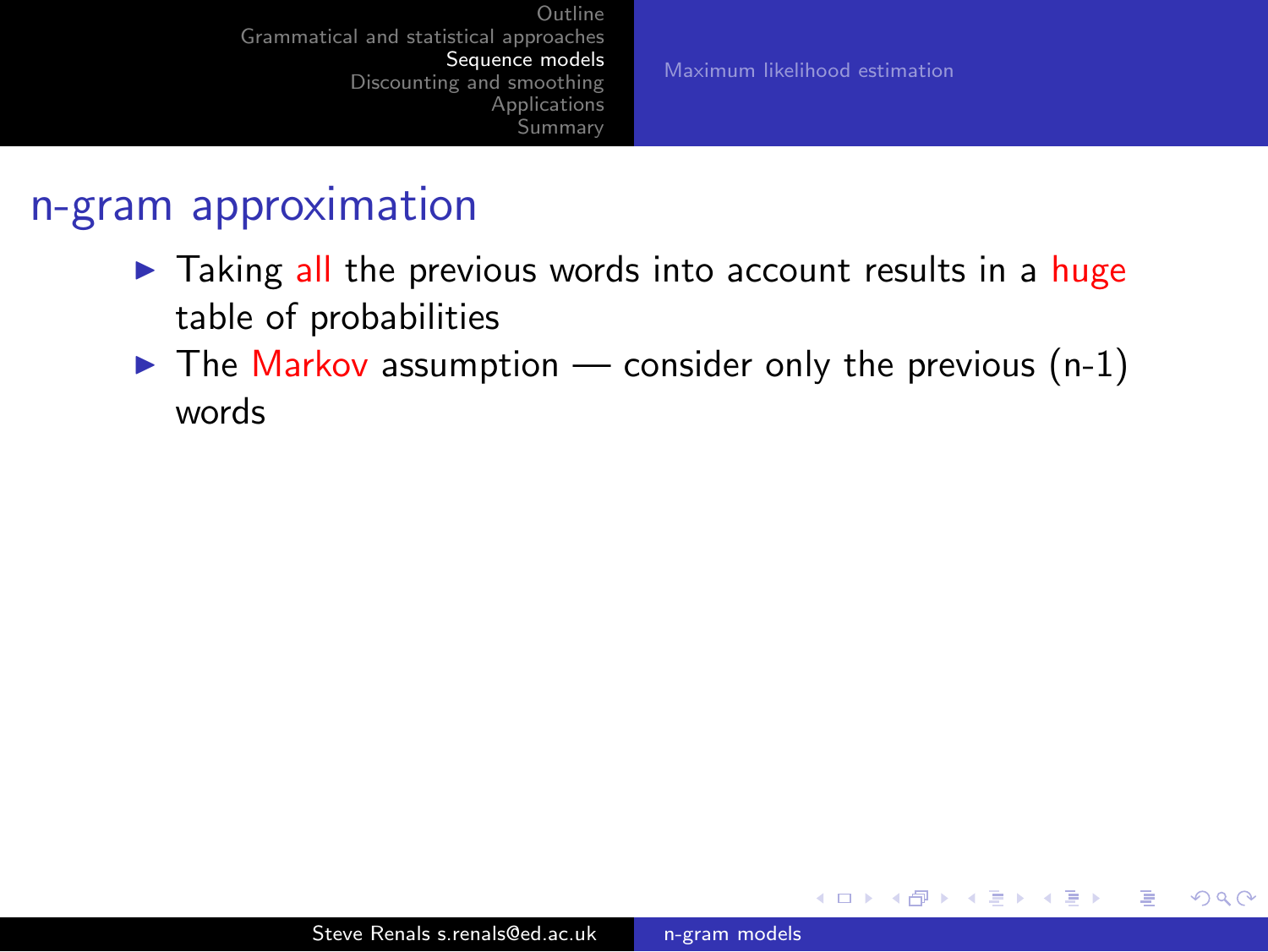[Maximum likelihood estimation](#page-40-0)

<span id="page-36-0"></span> $200$ 

### n-gram approximation

- $\triangleright$  Taking all the previous words into account results in a huge table of probabilities
- $\triangleright$  The Markov assumption consider only the previous (n-1) words
- $\triangleright$  Bigram (n=2) has one word of context:

$$
P(w_1, w_2, w_3, \ldots, w_{N-1}, w_N) =
$$
  
 
$$
P(w_1)P(w_2|w_1)P(w_3|w_2) \ldots P(w_{N-1}|w_{N-2})P(w_N|w_{N-1})
$$

$$
P(w_3|w_1, w_2) \sim P(w_3|w_2)
$$
  

$$
P(w_N|w_1, w_2, ..., w_{N-2}, w_{N-1}) \sim P(w_N|w_{N-1})
$$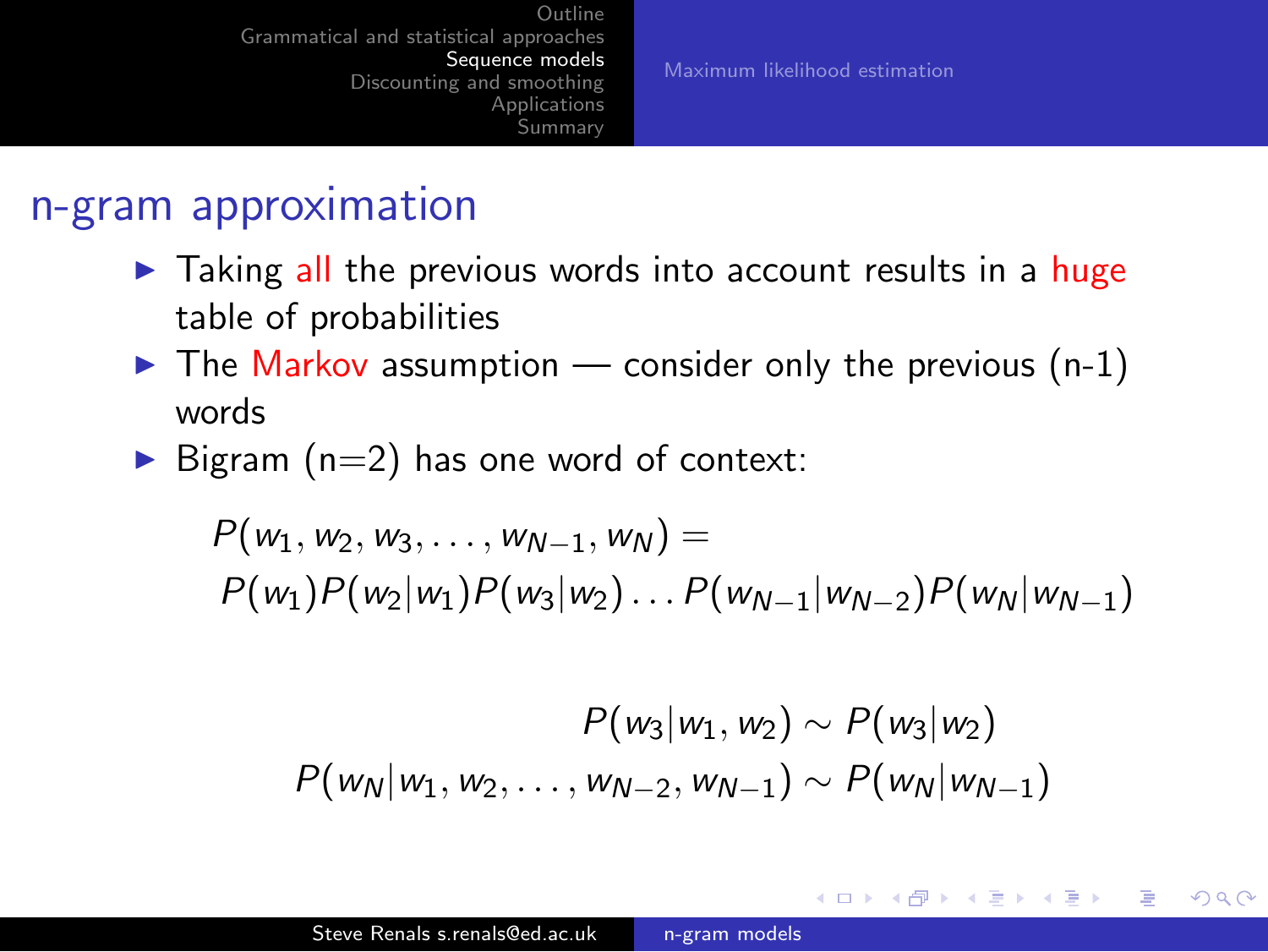#### n-gram approximation

- $\triangleright$  Taking all the previous words into account results in a huge table of probabilities
- $\triangleright$  The Markov assumption consider only the previous (n-1) words
- $\triangleright$  Bigram (n=2) has one word of context:

 $P(w_1, w_2, w_3, \ldots, w_{N-1}, w_N) =$  $P(w_1)P(w_2|w_1)P(w_3|w_2)... P(w_{N-1}|w_{N-2})P(w_N|w_{N-1})$ 

<span id="page-37-0"></span>
$$
P(w_3|w_1, w_2) \sim P(w_3|w_2)
$$
  

$$
P(w_N|w_1, w_2, \ldots, w_{N-2}, w_{N-1}) \sim P(w_N|w_{N-1})
$$

 $\triangleright$  View a bigram as a simple Markov chain — or a (weighted) finite state ma[ch](#page-36-0)ine with a state for each [wo](#page-38-0)[r](#page-33-0)[d](#page-34-0)  $2990$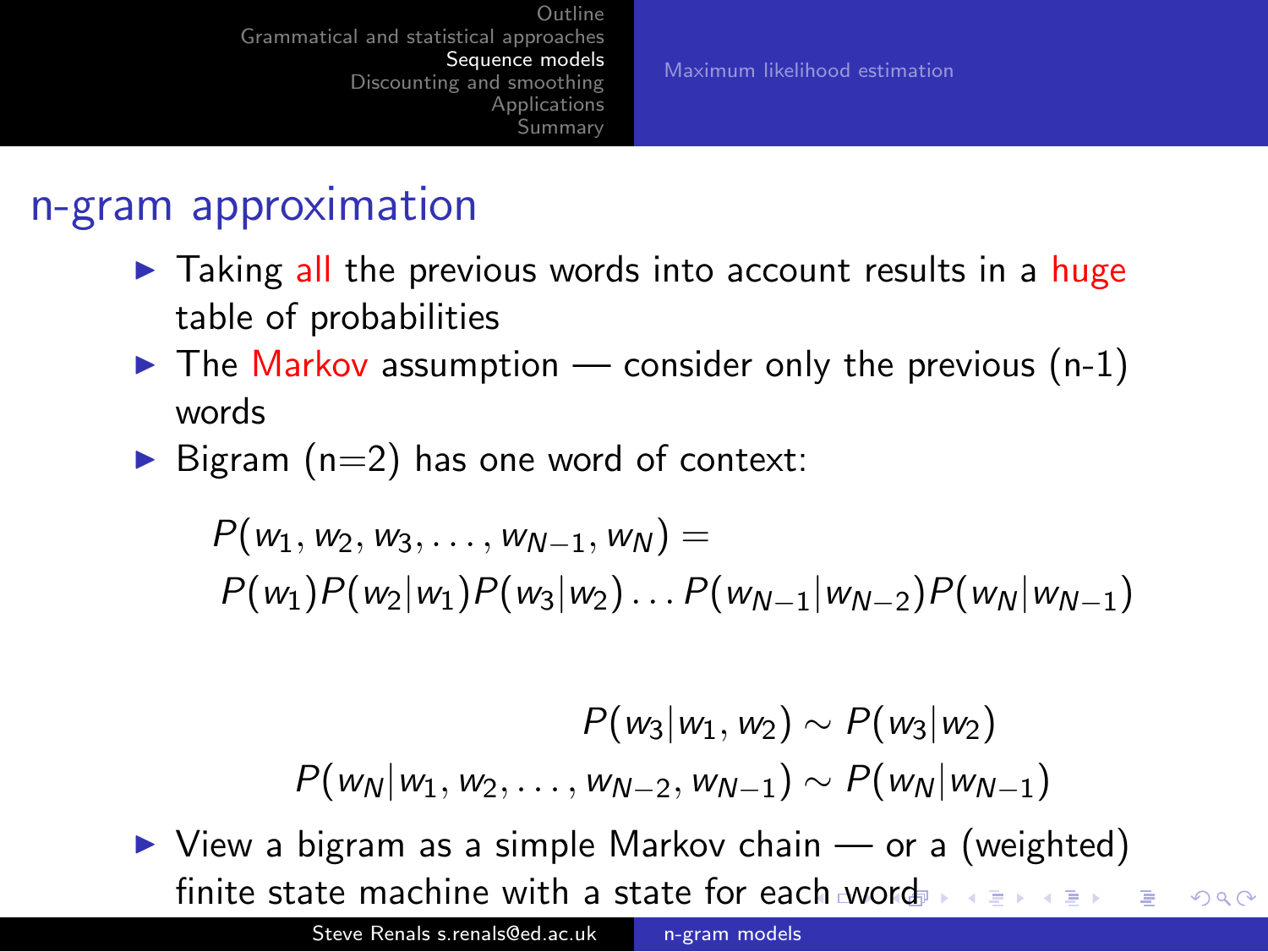[Maximum likelihood estimation](#page-40-0)

**K ロ ▶ K 伊 ▶ K** 

э

 $\rightarrow$  $\rightarrow$ 

重  $\rightarrow$ э <span id="page-38-0"></span> $299$ 

### Example bigrams

 $P(\bullet|$  fast) in the ICSI meetings corpus.

| bigram          | prob  | log(prob) |
|-----------------|-------|-----------|
| fast [end-sent] | 0.202 | $-0.695$  |
| fast enough     | 0.049 | $-1.312$  |
| fast forward    | 0.030 | $-1.530$  |
| fast and        | 0.027 | $-1.571$  |
| fast because    | 0.019 | $-1.723$  |
| fast that       | 0.012 | $-1.934$  |
| fast the        | 0.011 | $-1.952$  |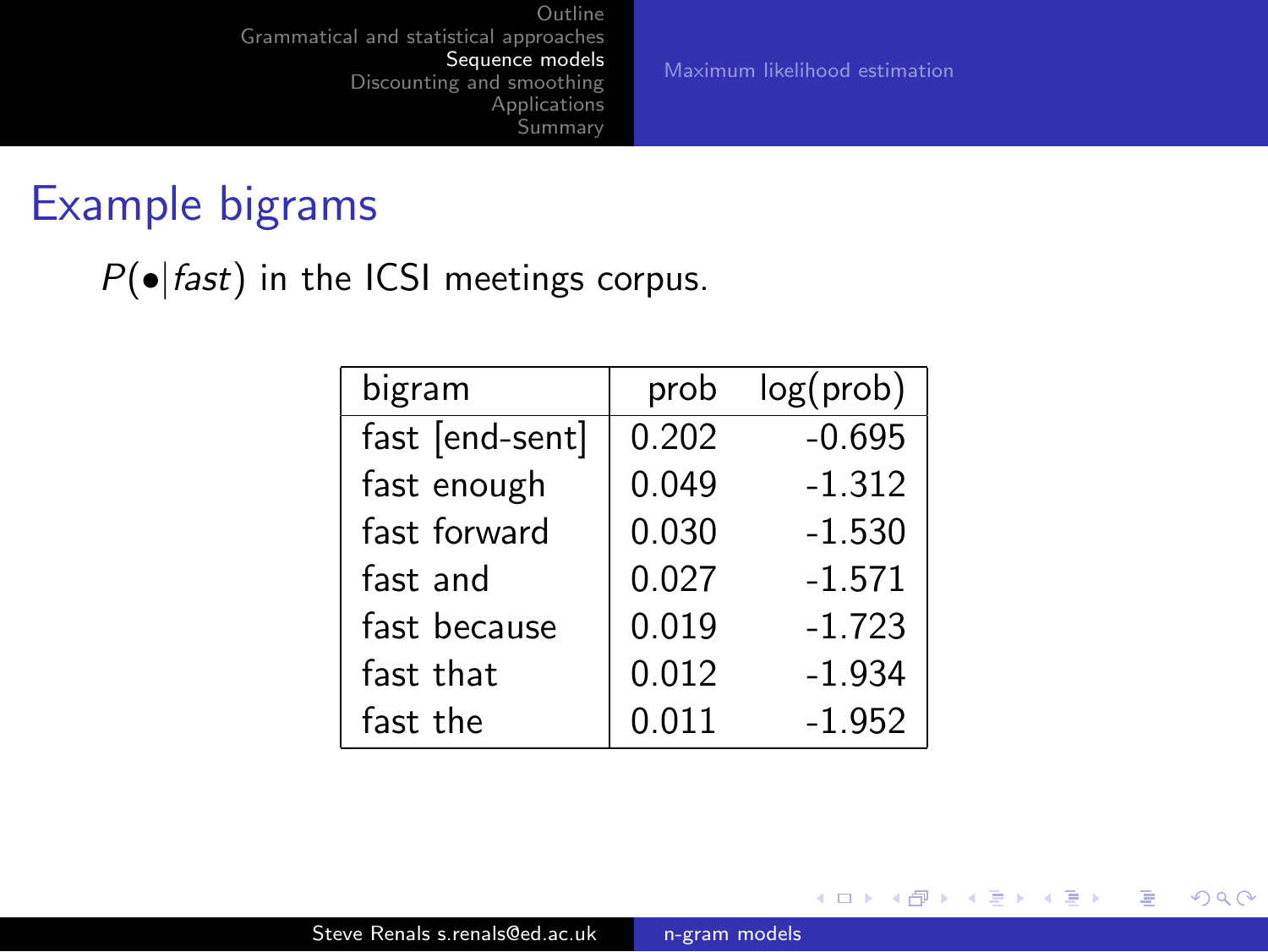[Maximum likelihood estimation](#page-40-0)

**∢ロ ▶ ∢伺 ▶ ∢∃ ▶** 

 $\Omega$ 

### Example bigrams

 $P(\bullet|fast)$  in the ICSI meetings corpus.

| bigram          | prob  | log(prob) |
|-----------------|-------|-----------|
| fast [end-sent] | 0.202 | $-0.695$  |
| fast enough     | 0.049 | $-1.312$  |
| fast forward    | 0.030 | $-1.530$  |
| fast and        | 0.027 | $-1.571$  |
| fast because    | 0.019 | $-1.723$  |
| fast that       | 0.012 | $-1.934$  |
| fast the        | 0.011 | $-1.952$  |

Bigram probabilities are usually very small  $-$  often use  $log(prob)$ to avoid floating point underflow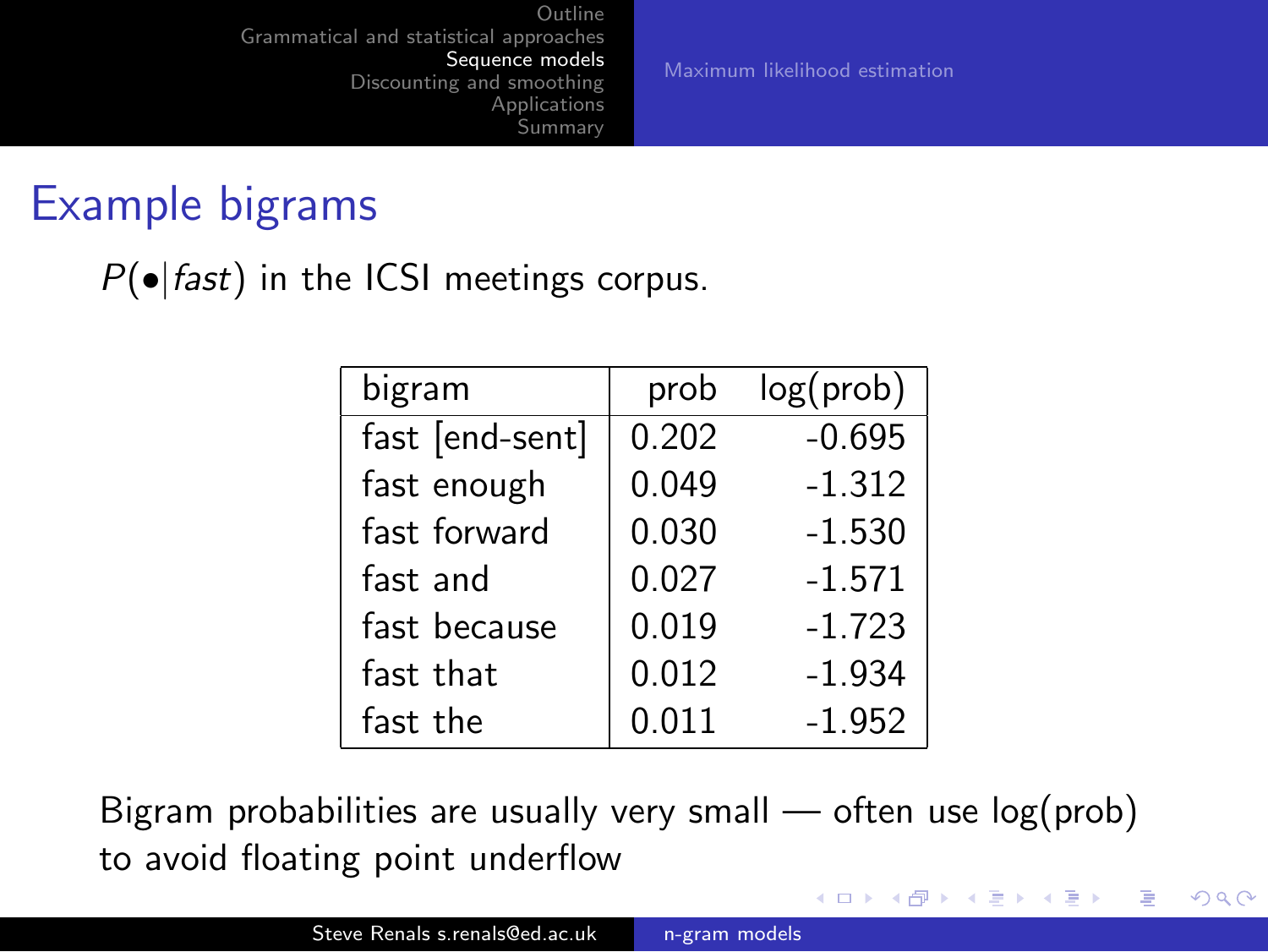[Maximum likelihood estimation](#page-41-0)

a mills

-4596

<span id="page-40-0"></span> $\Omega$ 

### Estimating bigram probabilities

 $\triangleright$  The relative frequency estimate of a bigram is given by:

$$
p(w|v) = \frac{c(v, w)}{\sum_{w'} c(v, w')} = \frac{c(v, w)}{c(v)}
$$

 $c(v, w)$  is the frequency (count) of word pair  $(v, w)$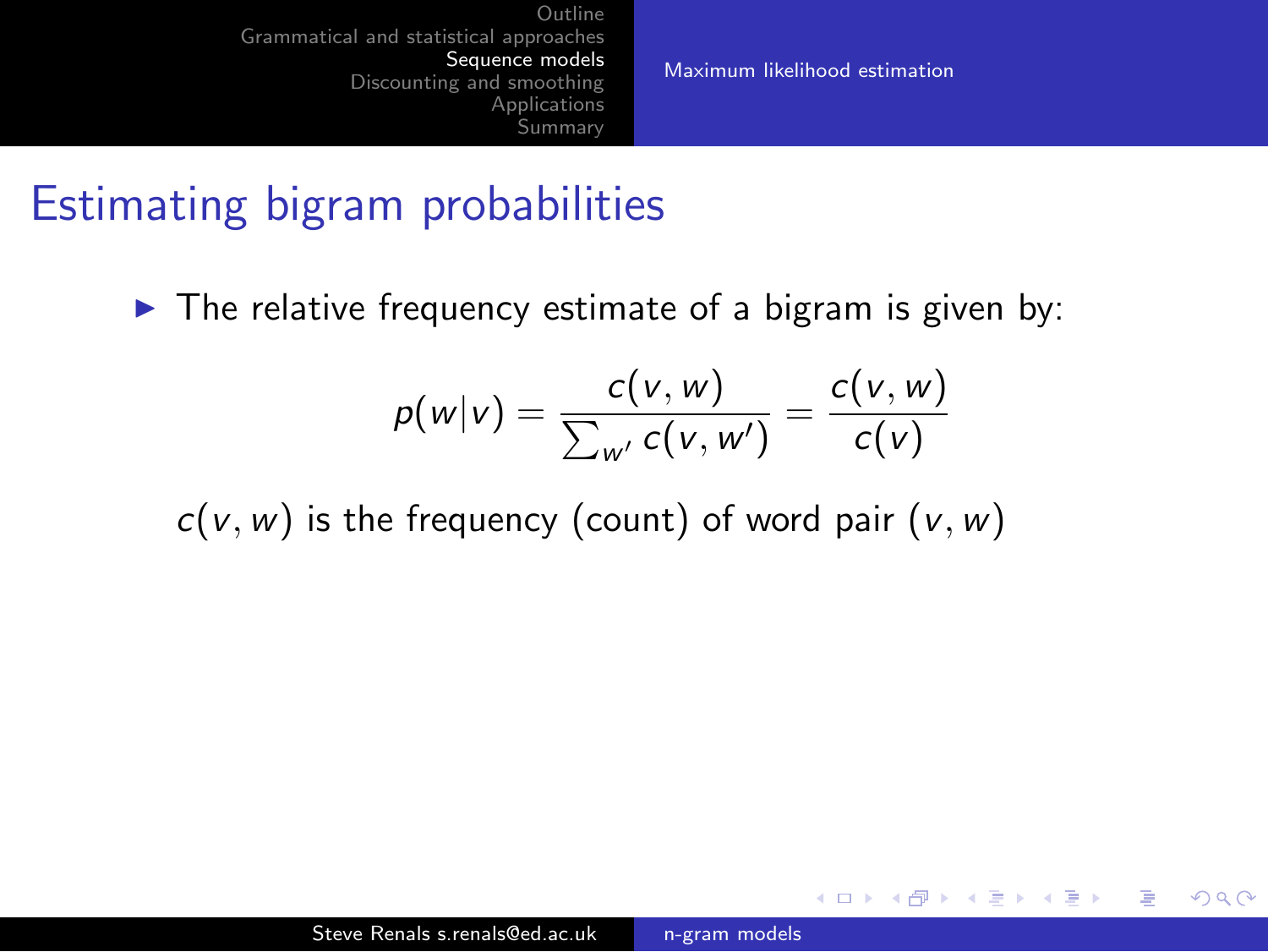[Maximum likelihood estimation](#page-40-0)

<span id="page-41-0"></span>つくい

### Estimating bigram probabilities

 $\triangleright$  The relative frequency estimate of a bigram is given by:

$$
p(w|v) = \frac{c(v, w)}{\sum_{w'} c(v, w')} = \frac{c(v, w)}{c(v)}
$$

 $c(v, w)$  is the frequency (count) of word pair  $(v, w)$ 

- $\triangleright$  Consider a vocabulary of 50 000 words (typical for a speech recognition system):  $2.5 \times 10^9$  possible bigrams;  $1.25 \times 10^{14}$ possible trigrams. Therefore most trigrams and bigrams will not be observed in a given corpus
- For a given corpus,  $c(v, w) = 0$  for most word pairs, hence most n-grams estimated in this way will be 0!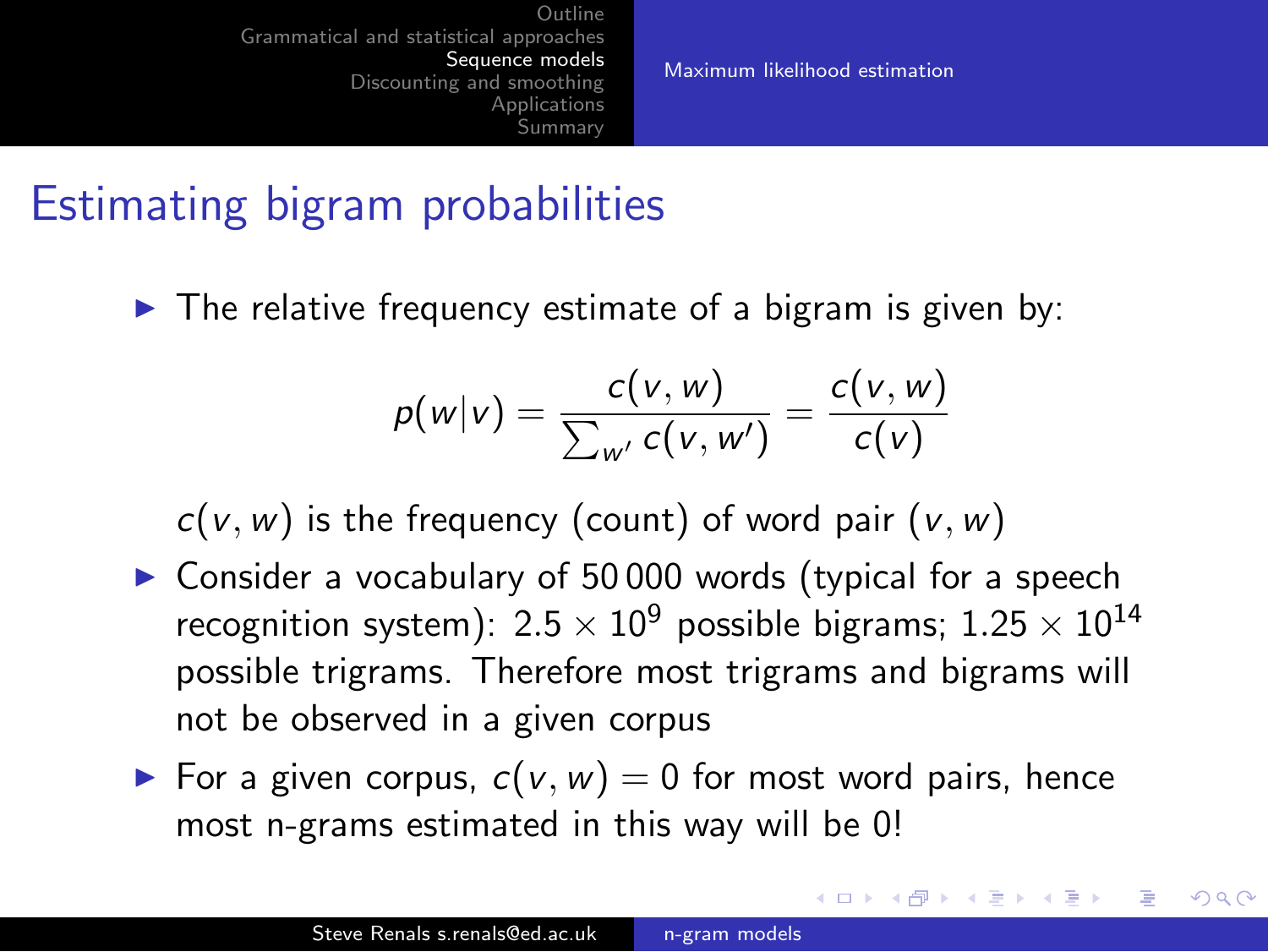[Maximum likelihood estimation](#page-40-0)

メロメ メ母メ メラメ メラメー

重

 $200$ 

#### Estimating n-gram probabilities

▶ Notation:  $w_{N-n+1}^{N-1}$  represents  $(n-1)$  words of context,  $W_{N-(n-1)}, W_{N-(n-2)}, \ldots, W_{N-1}$   $[N-(n-1)=N-n+1]$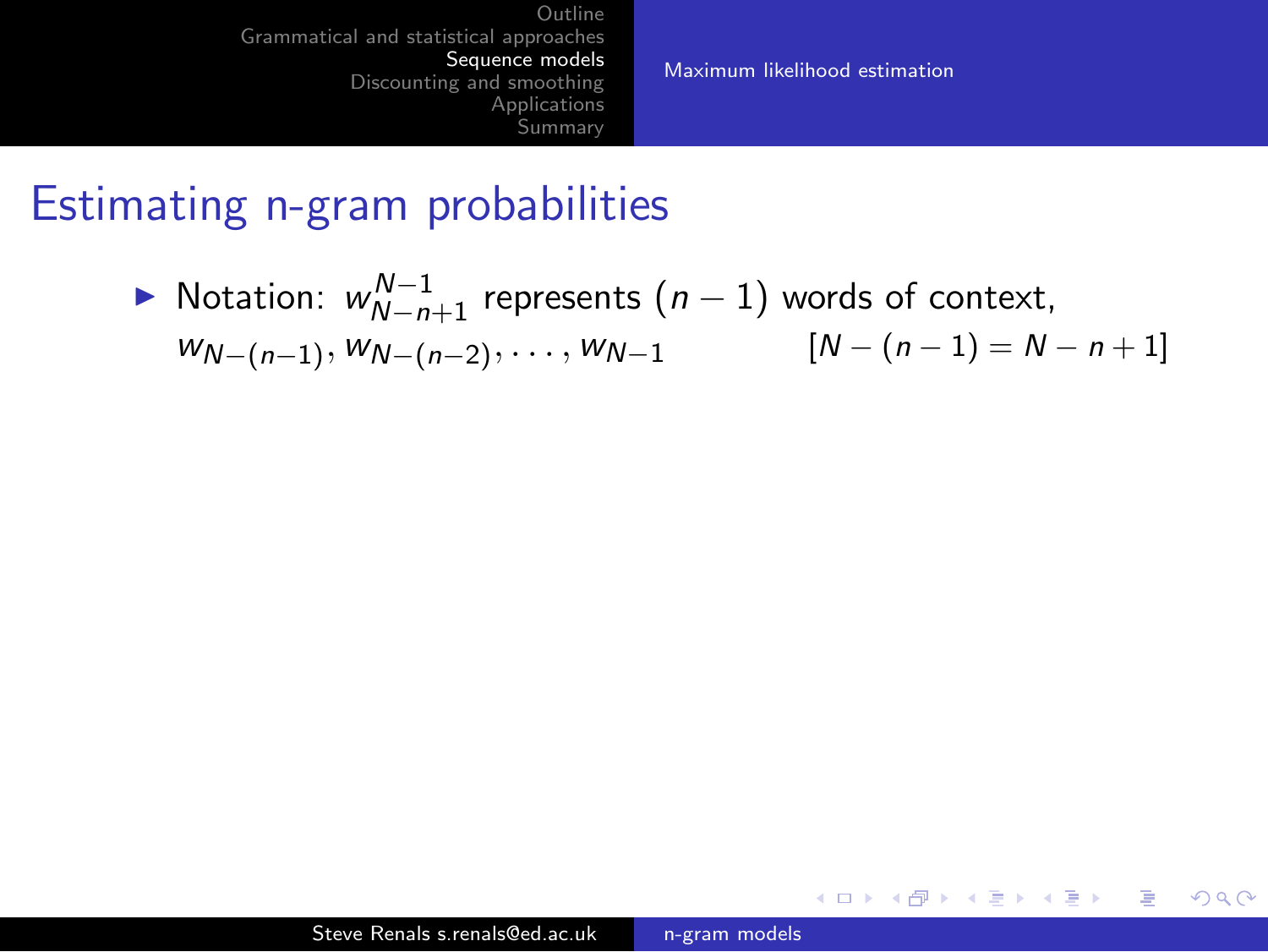[Maximum likelihood estimation](#page-40-0)

イロト イ母 トイヨ トイヨ トー

э

 $\Omega$ 

#### Estimating n-gram probabilities

▶ Notation:  $w_{N-n+1}^{N-1}$  represents  $(n-1)$  words of context,  $W_{N-(n-1)}, W_{N-(n-2)}, \ldots, W_{N-1}$   $[N-(n-1)=N-n+1]$ 

 $\triangleright$  General estimate of n-gram probabilities:

$$
p(w_N|w_{N-n+1}^{N-1}) = \frac{c(w_{N-n+1}^{N-1}, w_N)}{c(w_{N-n+1}^{N-1})}
$$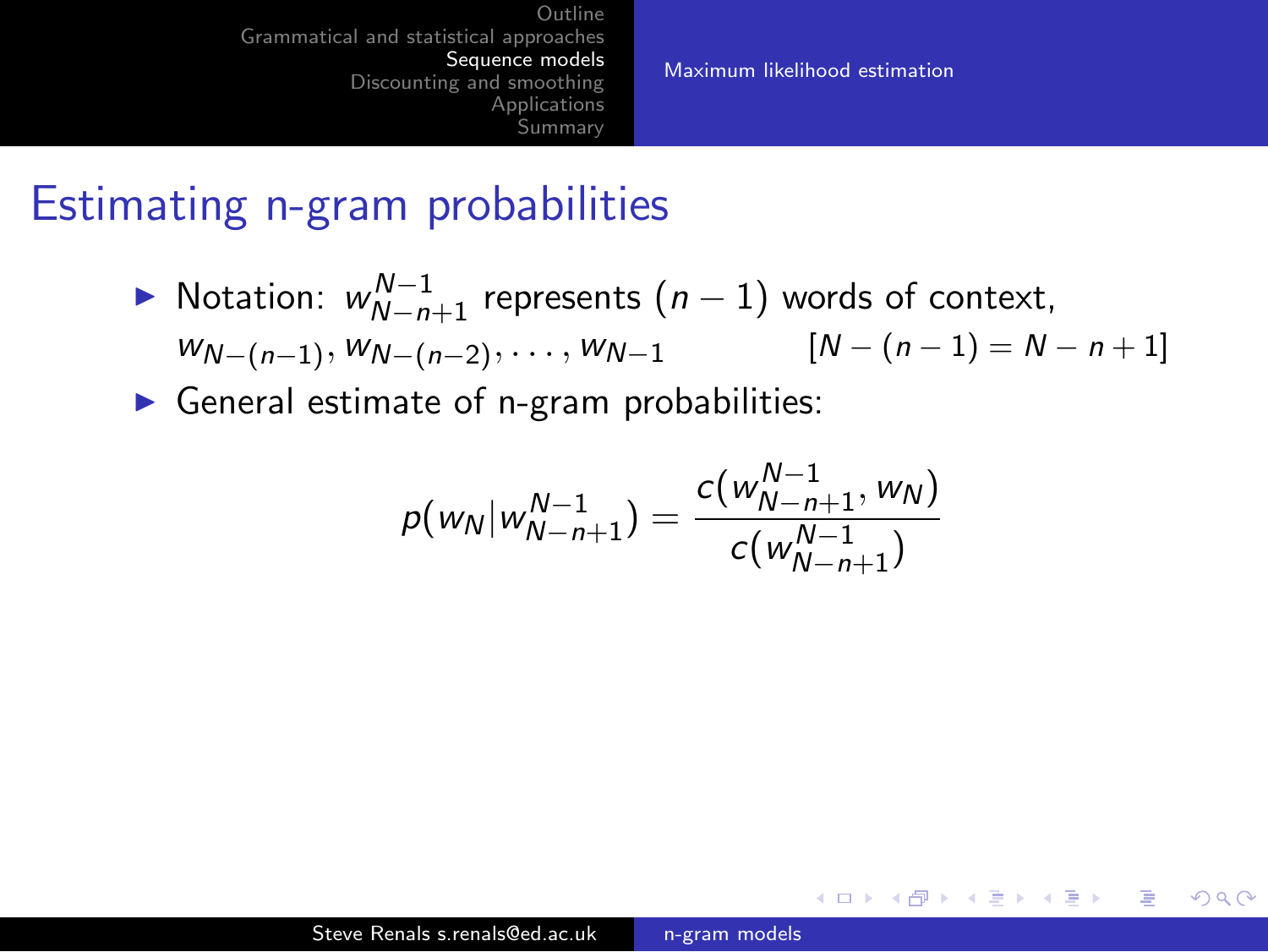[Maximum likelihood estimation](#page-40-0)

イロト イ母 トイヨ トイヨ トー

 $200$ 

#### Estimating n-gram probabilities

- ▶ Notation:  $w_{N-n+1}^{N-1}$  represents  $(n-1)$  words of context,  $W_{N-(n-1)}, W_{N-(n-2)}, \ldots, W_{N-1}$   $[N-(n-1)=N-n+1]$
- $\triangleright$  General estimate of n-gram probabilities:

$$
p(w_N|w_{N-n+1}^{N-1}) = \frac{c(w_{N-n+1}^{N-1}, w_N)}{c(w_{N-n+1}^{N-1})}
$$

- $\triangleright$  This ratio is referred to as the relative frequency
- $\triangleright$  Estimating probabilities with relative frequencies is an example of maximum likelihood estimation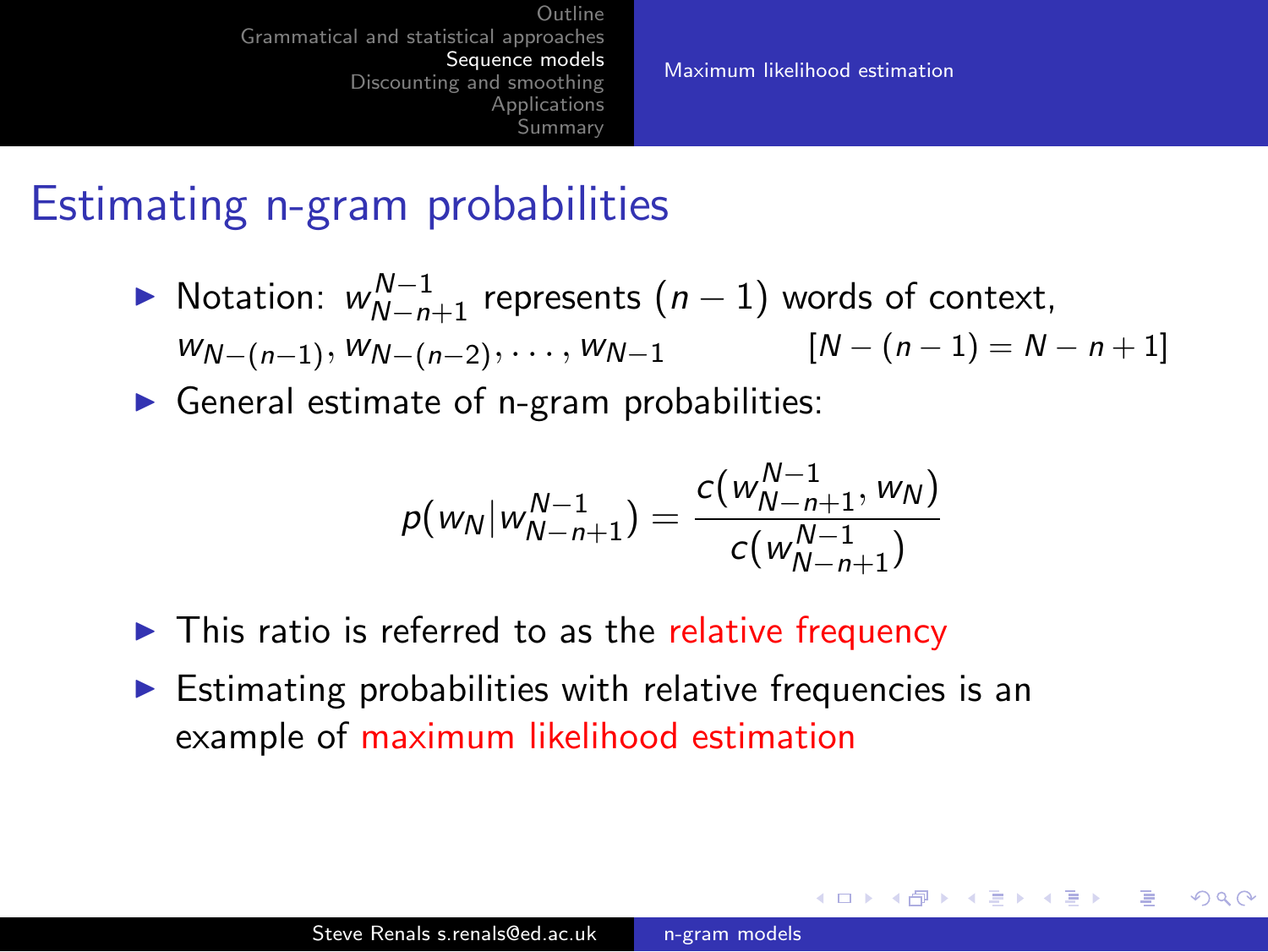[Maximum likelihood estimation](#page-40-0)

∢ ロ ⊁ ( 行) → ( ヨ ) → ( ヨ ) →

<span id="page-45-0"></span> $200$ 

### Estimating n-gram probabilities

- ▶ Notation:  $w_{N-n+1}^{N-1}$  represents  $(n-1)$  words of context,  $W_{N-(n-1)}, W_{N-(n-2)}, \ldots, W_{N-1}$   $[N-(n-1)=N-n+1]$
- $\triangleright$  General estimate of n-gram probabilities:

$$
p(w_N|w_{N-n+1}^{N-1}) = \frac{c(w_{N-n+1}^{N-1}, w_N)}{c(w_{N-n+1}^{N-1})}
$$

- $\triangleright$  This ratio is referred to as the relative frequency
- $\triangleright$  Estimating probabilities with relative frequencies is an example of maximum likelihood estimation
- In Jurafsky and Martin (2nd ed: sec 4.3.1; 1st ed:  $p.202-206$ ) for examples of n-gram generation of text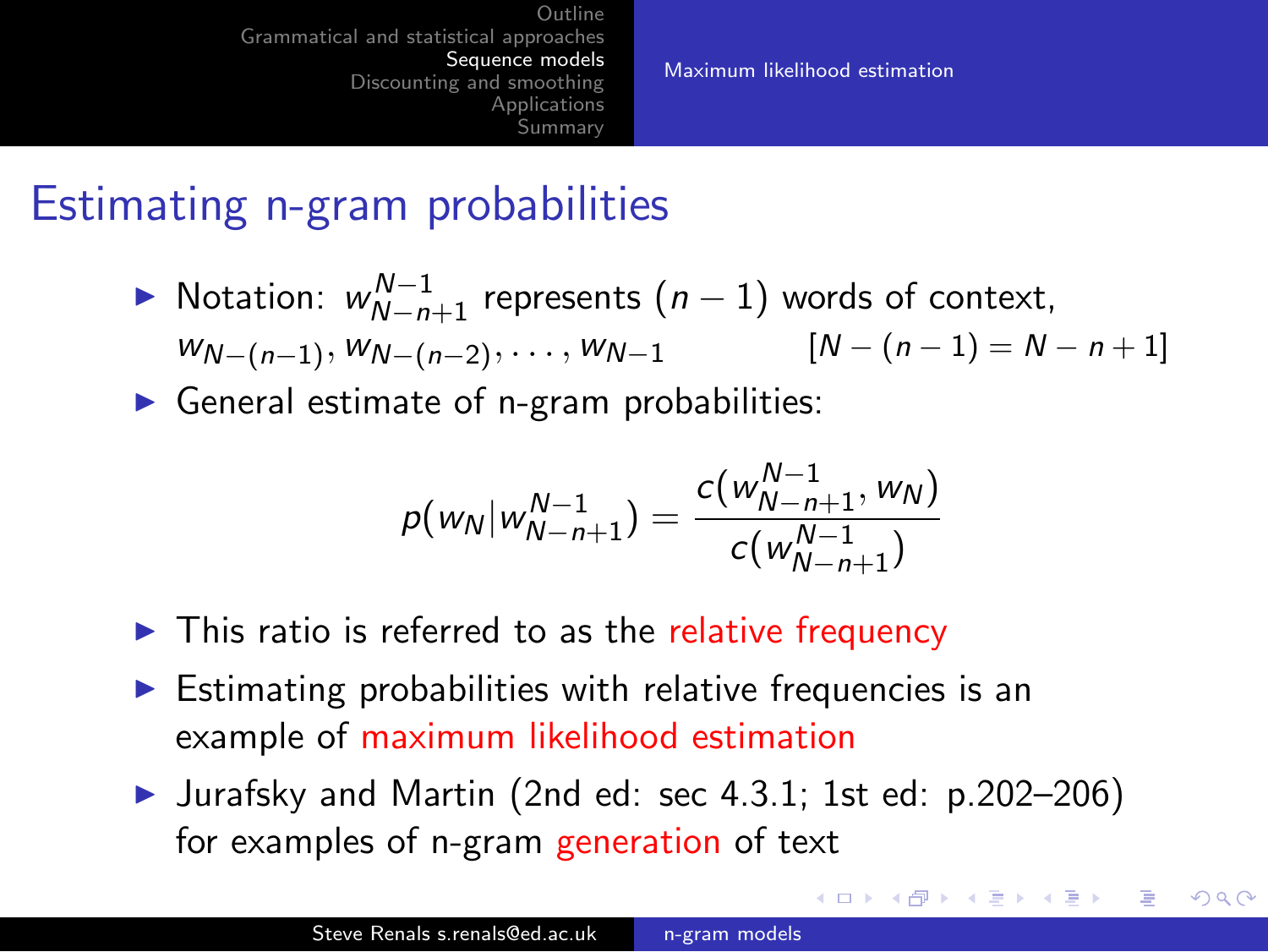### The Zero Probability Problem

- If an event has a zero probability then we are saying it can never occur!
- $\triangleright$  Since probabilities sum to 1 this is equivalent to saying that the probabilities of observed n-grams are over-estimated
- <span id="page-46-0"></span> $\triangleright$  Solution: Smooth the n-gram probabilities so that every event has probability greater than zero
	- $\triangleright$  Discounting reserve some probability for unseen events
	- $\triangleright$  Smoothing with lower-level n-grams use the most precise model allowed by the data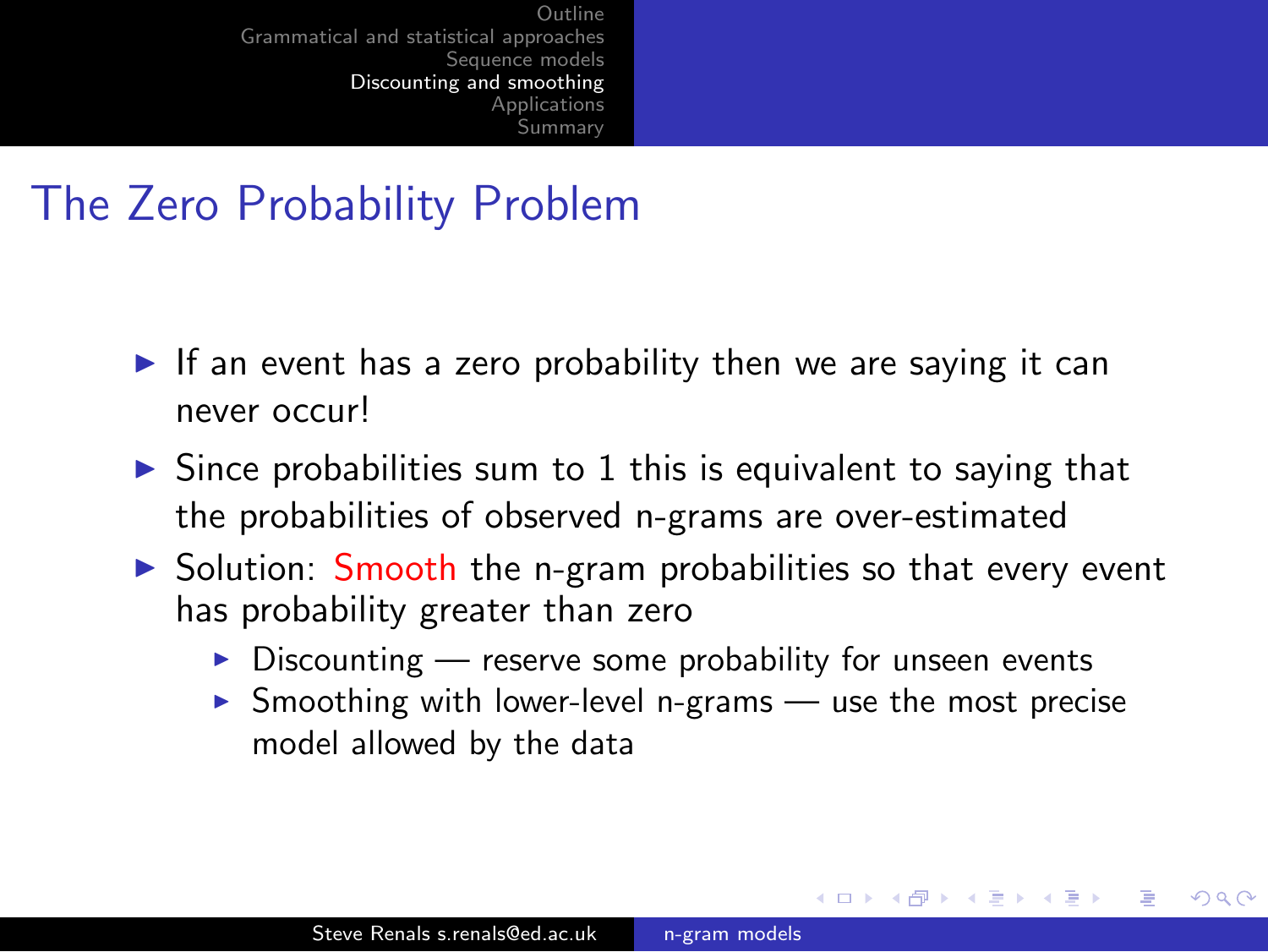### Laplace's law — add one

Consider estimating a unigram probability  $P(w_i)$  (vocabulary size is  $V$ , total number of word tokens is  $M$ ):

 $\blacktriangleright$  Unsmoothed maximum likelihood estimate:

$$
P_{ML}(w_i) = \frac{c(w_i)}{\sum_{x=1}^{V} c(w_x)} = \frac{c(w_i)}{M}
$$

a mills

 $\leftarrow$   $\leftarrow$   $\leftarrow$   $\leftarrow$   $\leftarrow$ 

э

<span id="page-47-0"></span> $\Omega$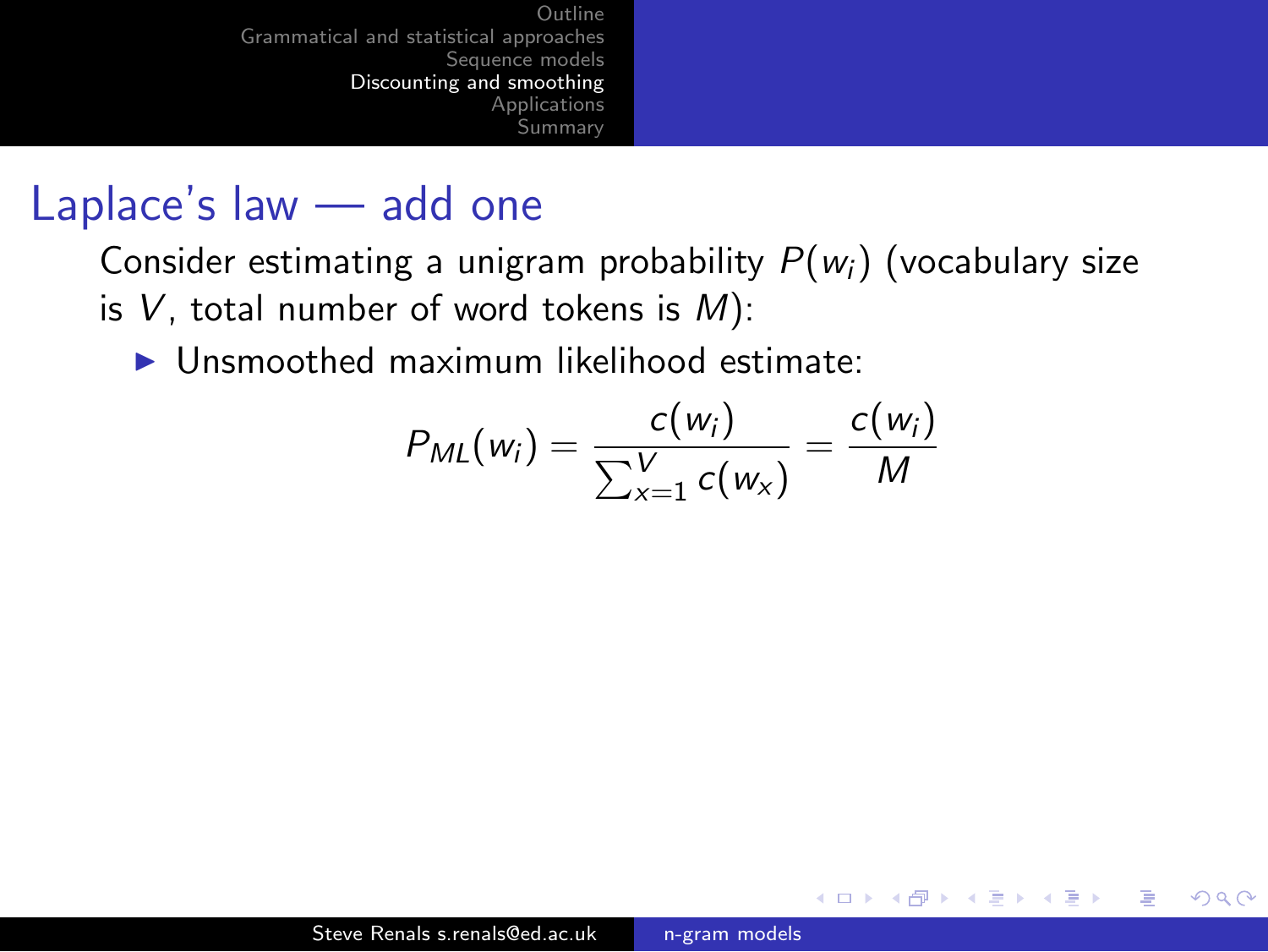### Laplace's law — add one

Consider estimating a unigram probability  $P(w_i)$  (vocabulary size is  $V$ , total number of word tokens is  $M$ ):

 $\blacktriangleright$  Unsmoothed maximum likelihood estimate:

$$
P_{ML}(w_i) = \frac{c(w_i)}{\sum_{x=1}^{V} c(w_x)} = \frac{c(w_i)}{M}
$$

▶ Could just add one to each count (so no more zero counts) and renormalize:

<span id="page-48-0"></span>
$$
P_{LAP}(w_i) = \frac{c(w_i) + 1}{\sum_{x=1}^{V} (c(w_x) + 1)} = \frac{c(w_i) + 1}{M + V}
$$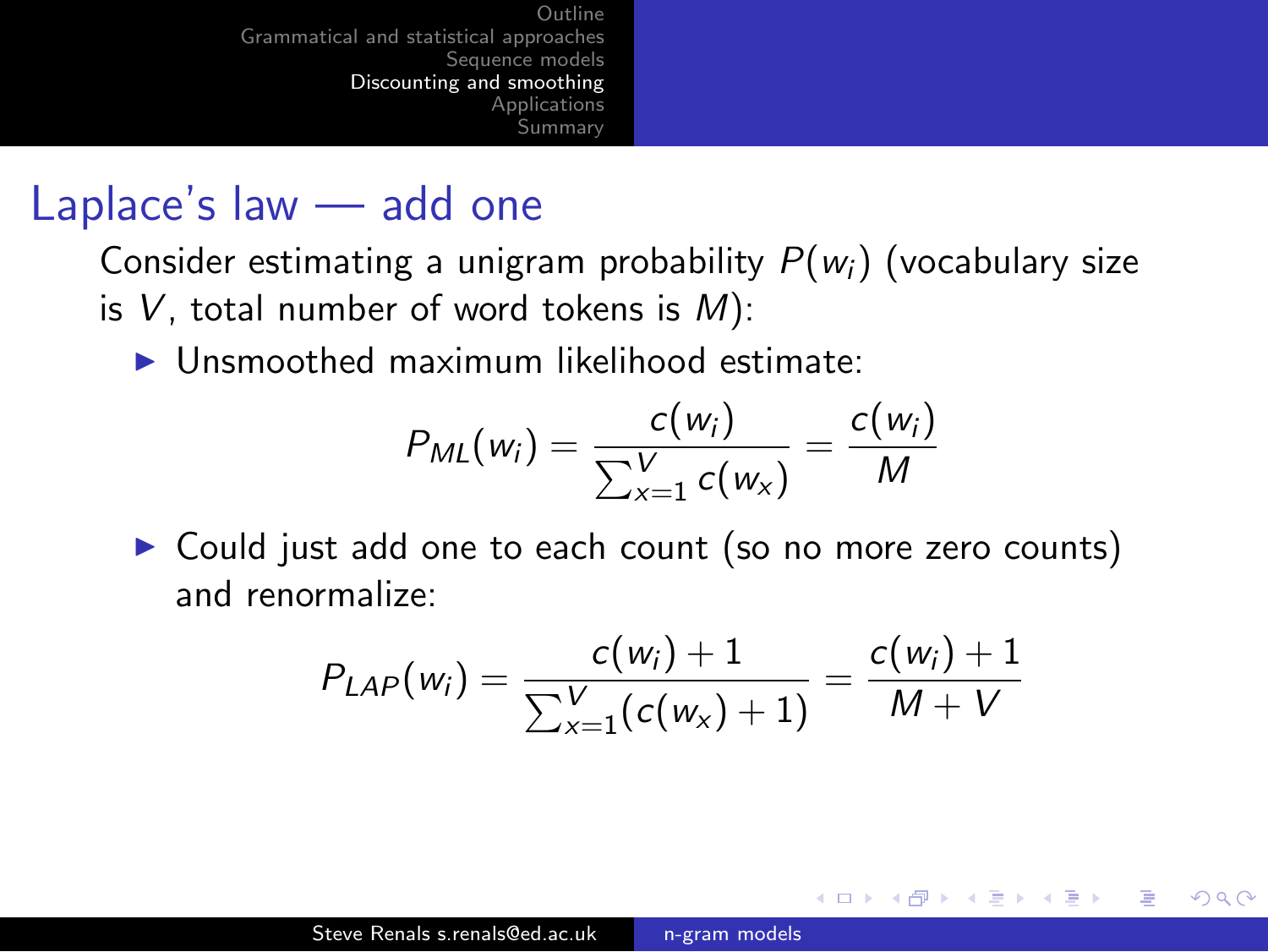### Laplace's law — add one

Consider estimating a unigram probability  $P(w_i)$  (vocabulary size is  $V$ , total number of word tokens is  $M$ ):

 $\blacktriangleright$  Unsmoothed maximum likelihood estimate:

$$
P_{ML}(w_i) = \frac{c(w_i)}{\sum_{x=1}^{V} c(w_x)} = \frac{c(w_i)}{M}
$$

▶ Could just add one to each count (so no more zero counts) and renormalize:

<span id="page-49-0"></span>
$$
P_{LAP}(w_i) = \frac{c(w_i) + 1}{\sum_{x=1}^{V} (c(w_x) + 1)} = \frac{c(w_i) + 1}{M + V}
$$

- $\triangleright$  This does not work very well, particularly if there are a lot of unseen events (eg if applied to bigram or trigram estimation)
- ► Better re[s](#page-46-0)ultsif  $\lambda < 1$  $\lambda < 1$  is added to the [cou](#page-48-0)[nt](#page-50-0)s [\(](#page-47-0)[e](#page-49-0)[g](#page-50-0)  $\lambda = 1/2$  $\lambda = 1/2$  $\lambda = 1/2$  $\lambda = 1/2$  $\lambda = 1/2$ [\)](#page-0-0)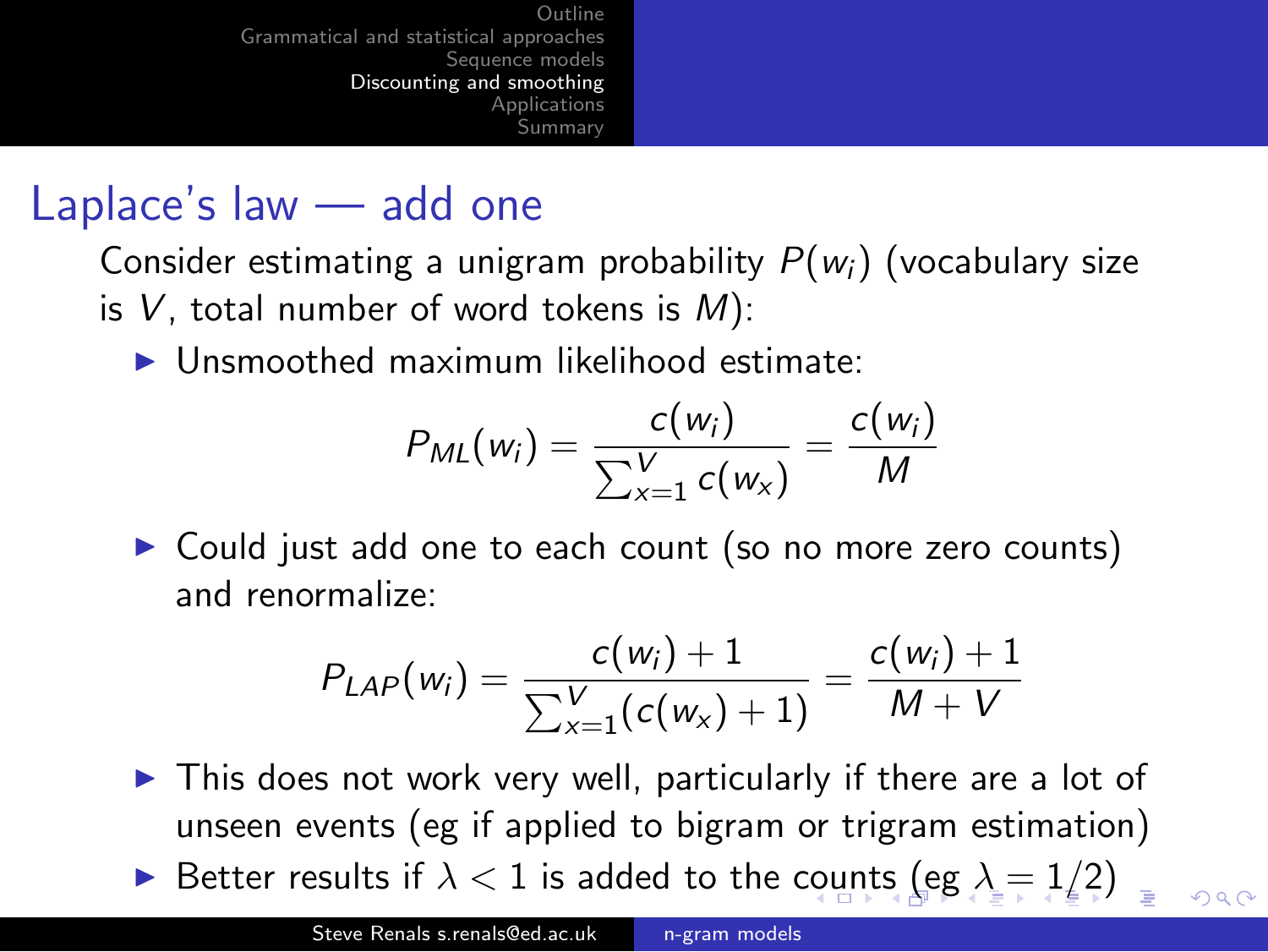# **Discounting**

- $\triangleright$  Discounting schemes reduce, or discount, the probability estimates of observed events
- $\blacktriangleright$  The freed probability mass is used for unseen events

4 0 8 4 伊

**SIL** 

э

Пb.

<span id="page-50-0"></span>э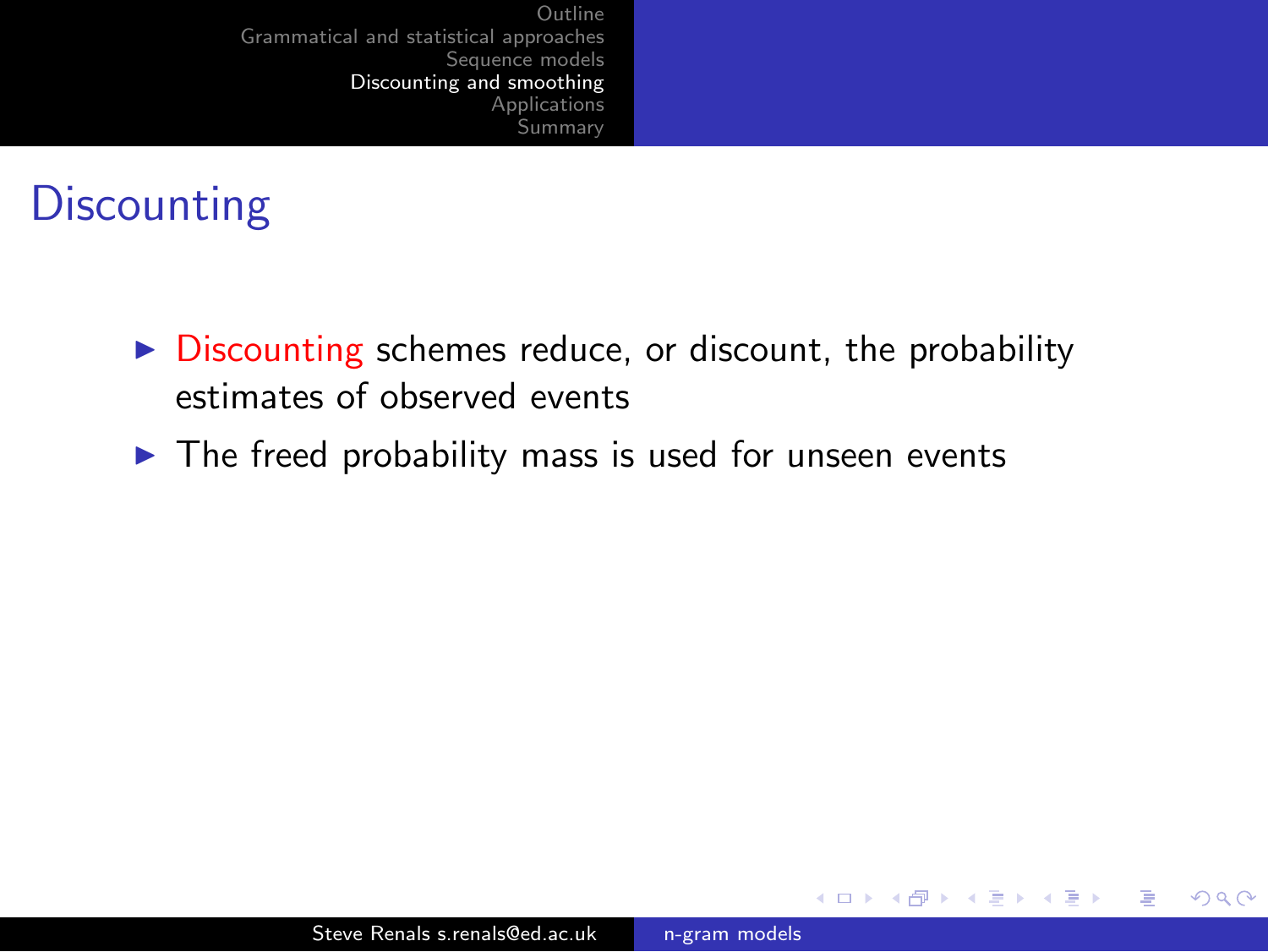# **Discounting**

- $\triangleright$  Discounting schemes reduce, or discount, the probability estimates of observed events
- $\blacktriangleright$  The freed probability mass is used for unseen events
- $\triangleright$  What is the best way to estimate the probability of an unseen event? — Look at the distribution of events seen precisely once!

**4 点 下** 

 $\Omega$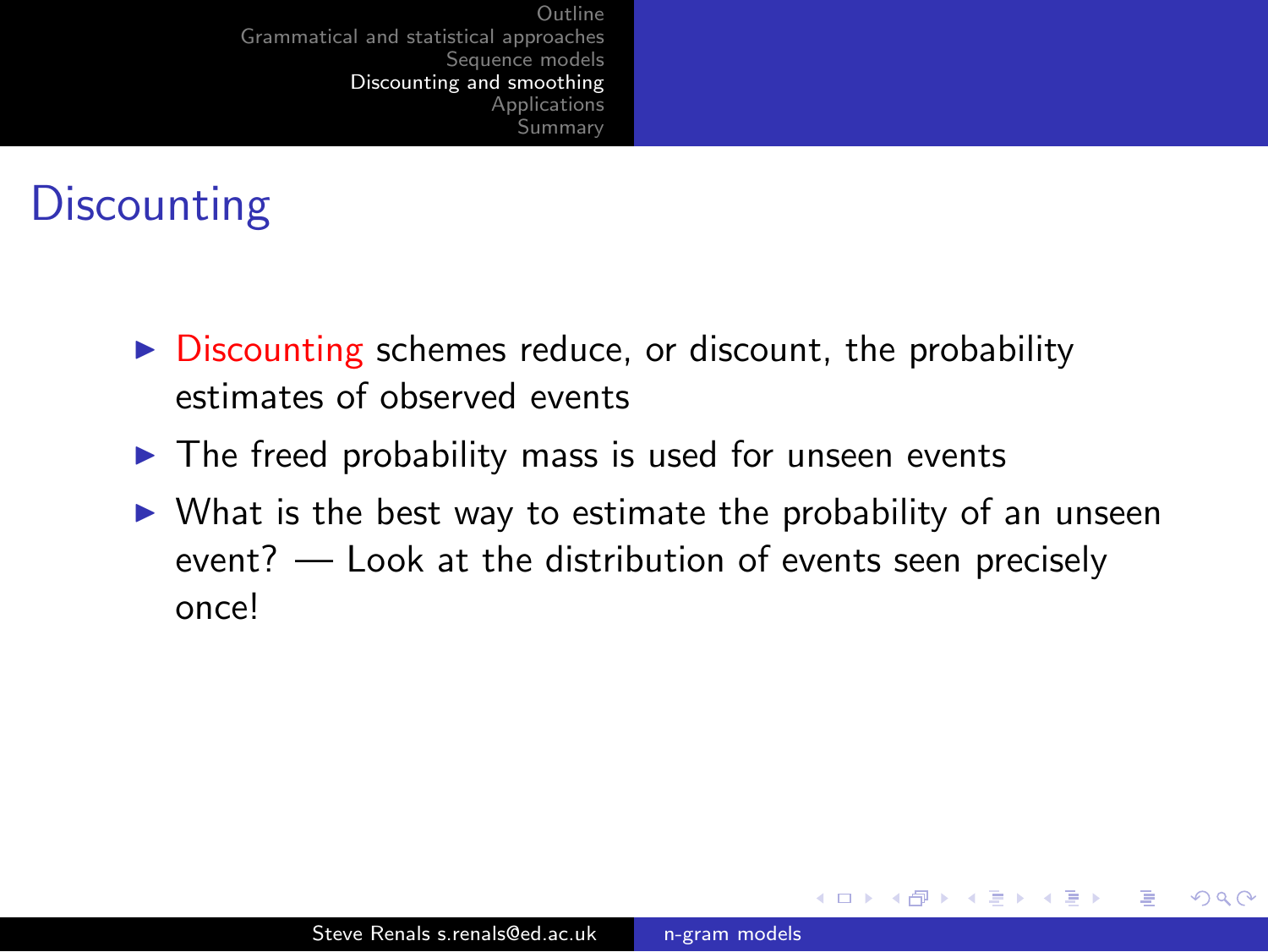# **Discounting**

- $\triangleright$  Discounting schemes reduce, or discount, the probability estimates of observed events
- $\blacktriangleright$  The freed probability mass is used for unseen events
- $\triangleright$  What is the best way to estimate the probability of an unseen event? — Look at the distribution of events seen precisely once!
- $\triangleright$  Many discounting schemes: Good-Turing, Witten-Bell, Absolute. All work similarly in practice (although there are some sophistications in their exact implementation).

イロメ イ母メ イヨメー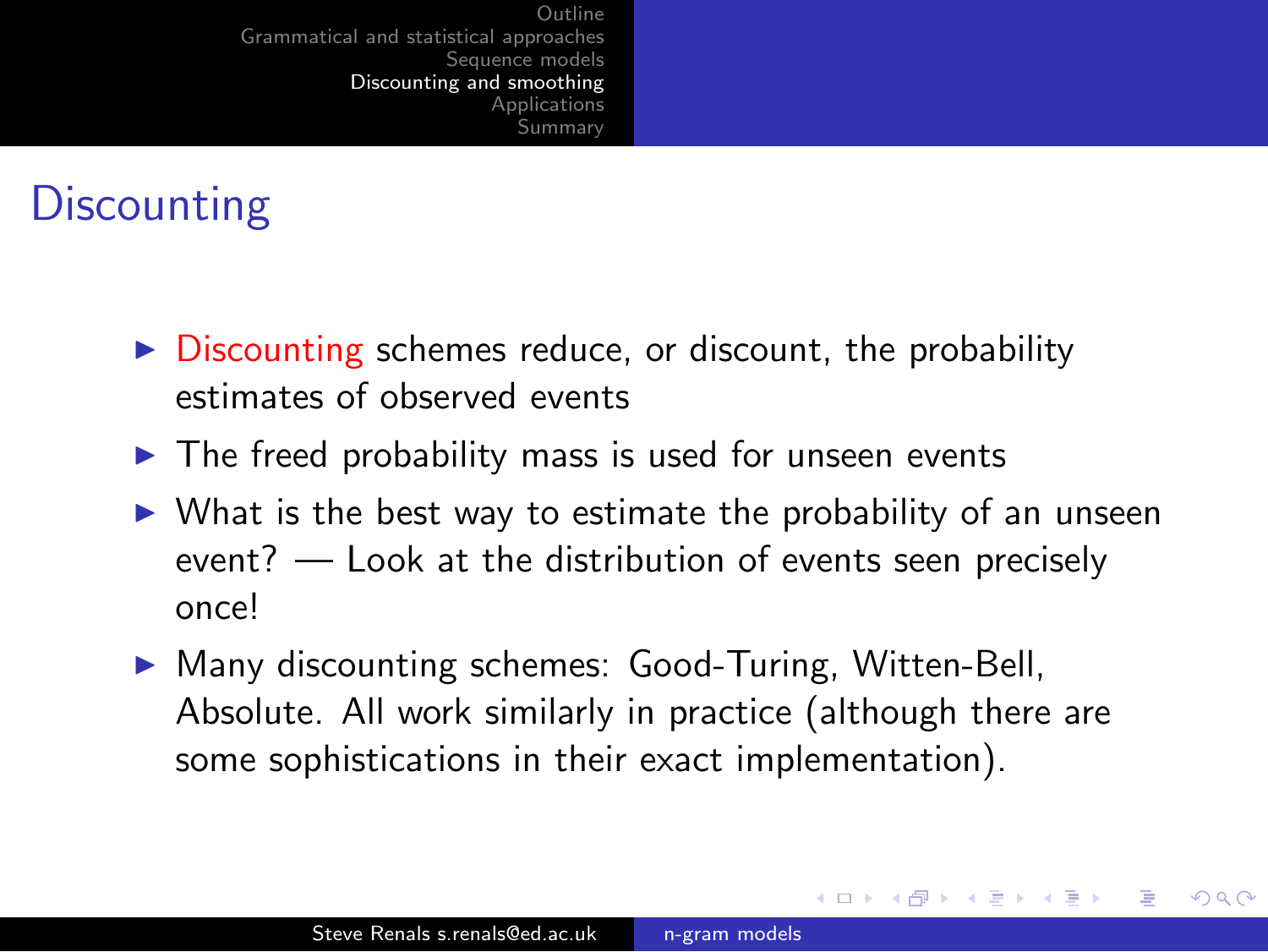### Absolute discounting

 $\triangleright$  Subtract a constant k from each non-zero count and redistribute over unseen events (zero counts)

4 0 8 ∢母 ∍

 $\sim$ 

 $\sim$ 

э **B** э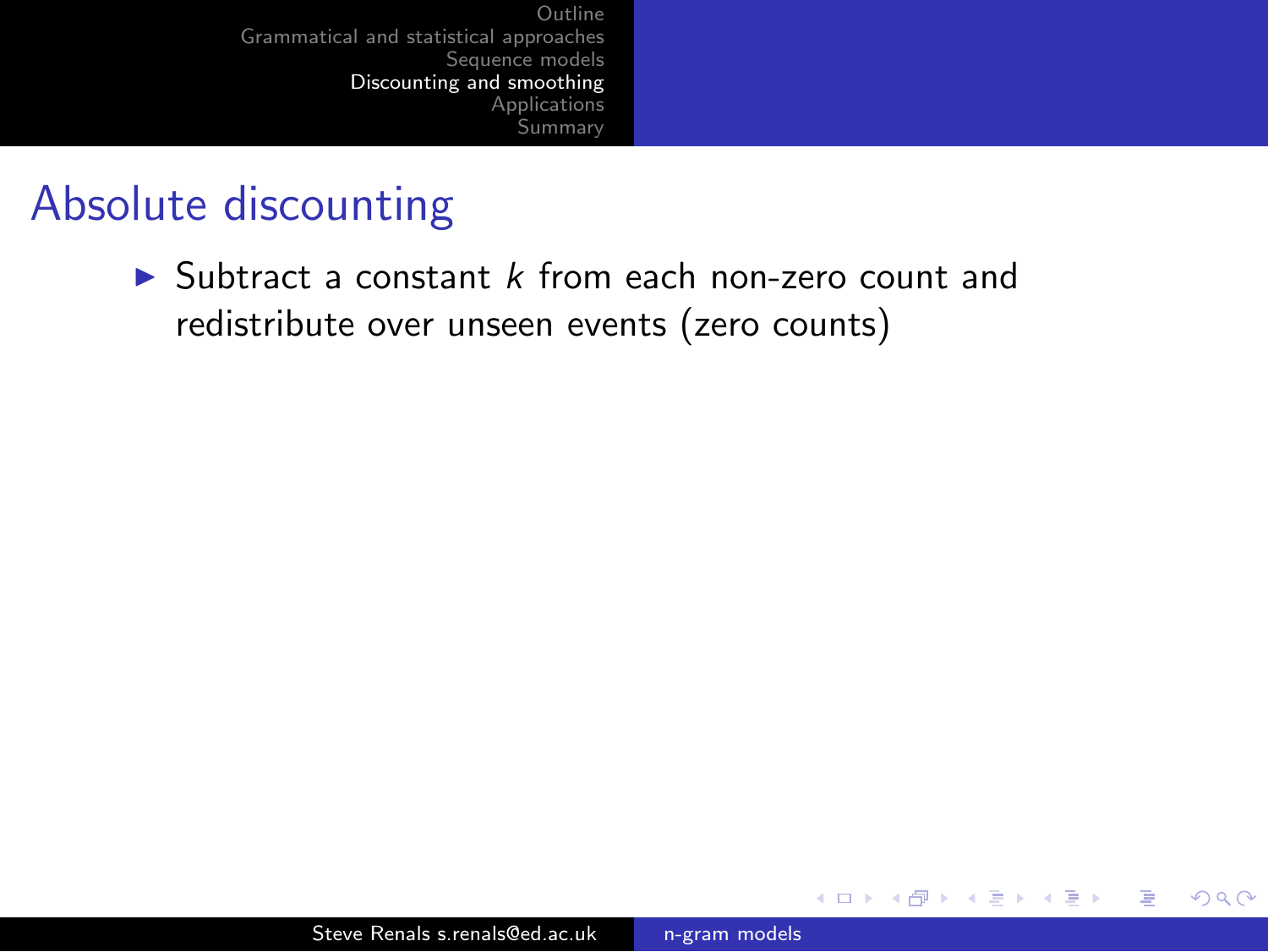## Absolute discounting

- $\triangleright$  Subtract a constant k from each non-zero count and redistribute over unseen events (zero counts)
- In Let  $c(e)$  be the count of event e, and  $\hat{c}(e)$  be the discounted count:

$$
\hat{c}(e) = \begin{cases}\n c(e) - k & \text{if } c(e) > 0 \\
\frac{k}{u_0} \times \sum_r u_r & \text{if } c(e) = 0\n\end{cases}
$$

<span id="page-54-0"></span> $200$ 

where  $u_i$  is the number of events with a count of  $i$ .

 $\blacktriangleright$  The value of k is typically based on  $u_1$  and  $u_2$ , eg  $k \sim u_1/(u_1 + 2u_2)$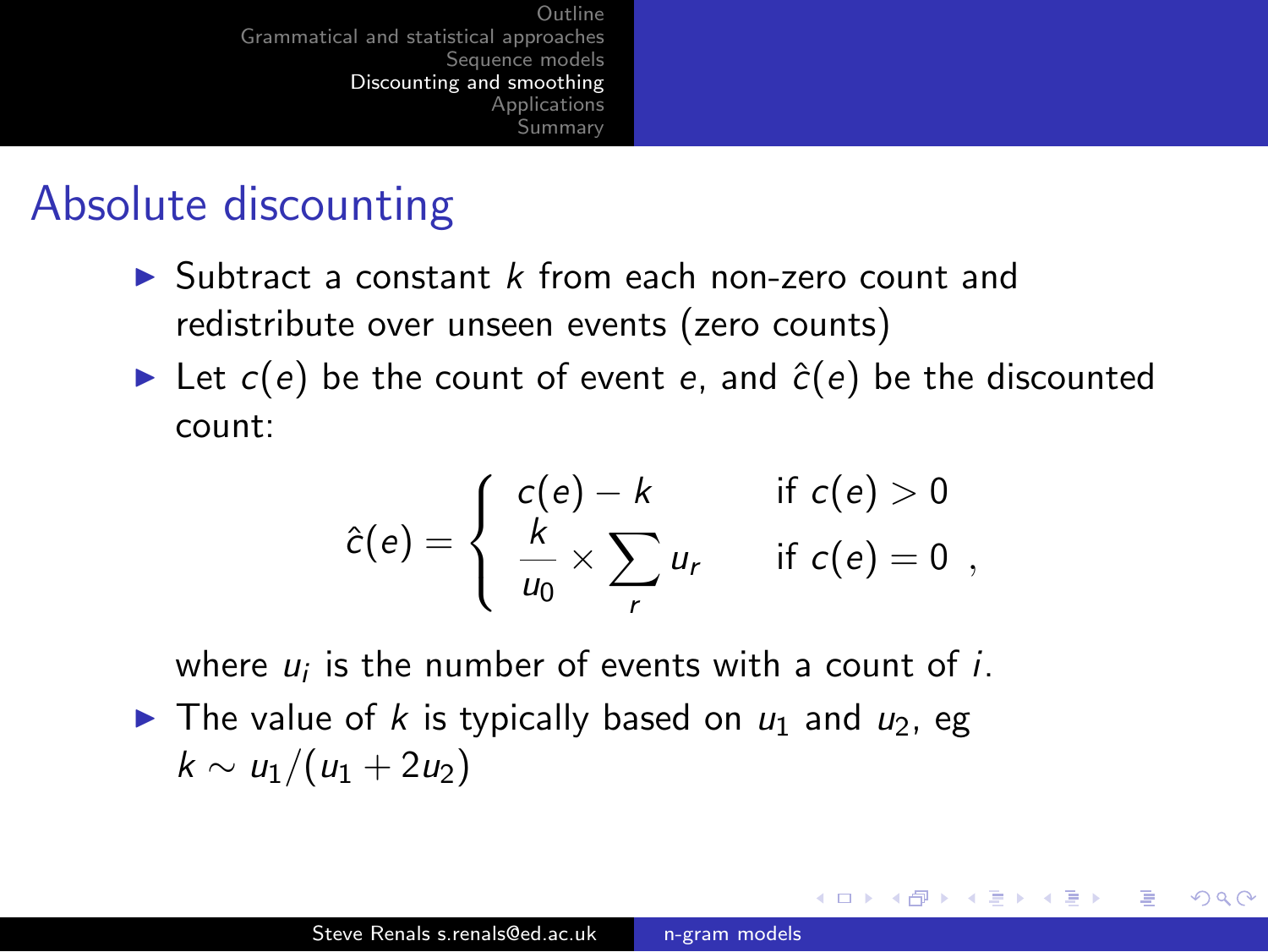## Absolute discounting

- $\triangleright$  Subtract a constant k from each non-zero count and redistribute over unseen events (zero counts)
- In Let  $c(e)$  be the count of event e, and  $\hat{c}(e)$  be the discounted count:

$$
\hat{c}(e) = \begin{cases}\n c(e) - k & \text{if } c(e) > 0 \\
\frac{k}{u_0} \times \sum_r u_r & \text{if } c(e) = 0\n\end{cases}
$$

where  $u_i$  is the number of events with a count of  $i$ .

- $\blacktriangleright$  The value of k is typically based on  $u_1$  and  $u_2$ , eg  $k \sim u_1/(u_1 + 2u_2)$
- $\triangleright$  Forms the basis of Kneser-Ney discounting (widely used in machine translation and speech recogni[tio](#page-54-0)[n\)](#page-56-0)

<span id="page-55-0"></span>つくい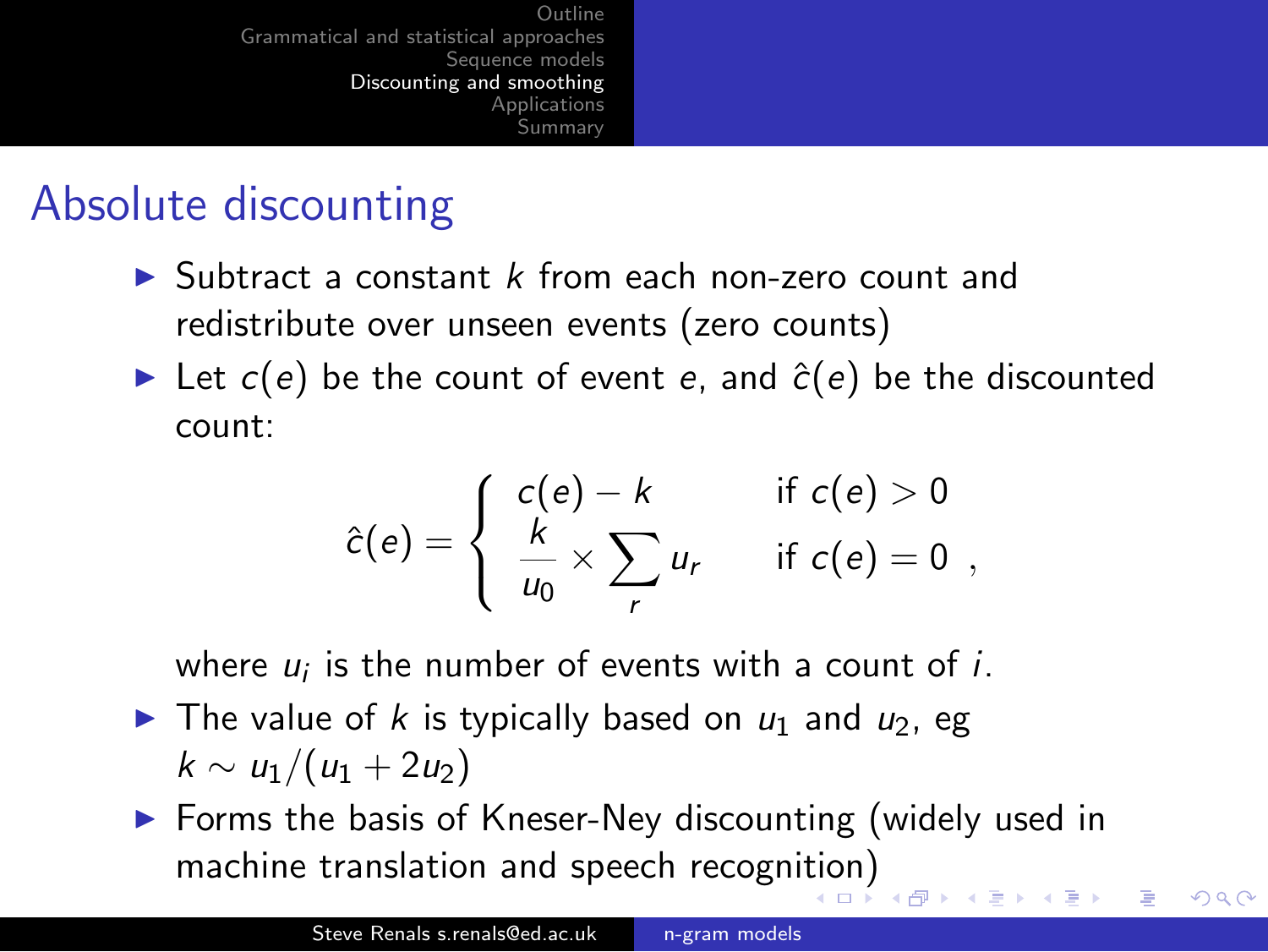## Interpolation

 $\triangleright$  Linearly combine n-gram models — discounted estimates of lower-order n-grams more reliable than directly estimating probabilities of unseen higher-order n-grams.

<span id="page-56-0"></span>4 0 8  $\overline{A}$ **SIL**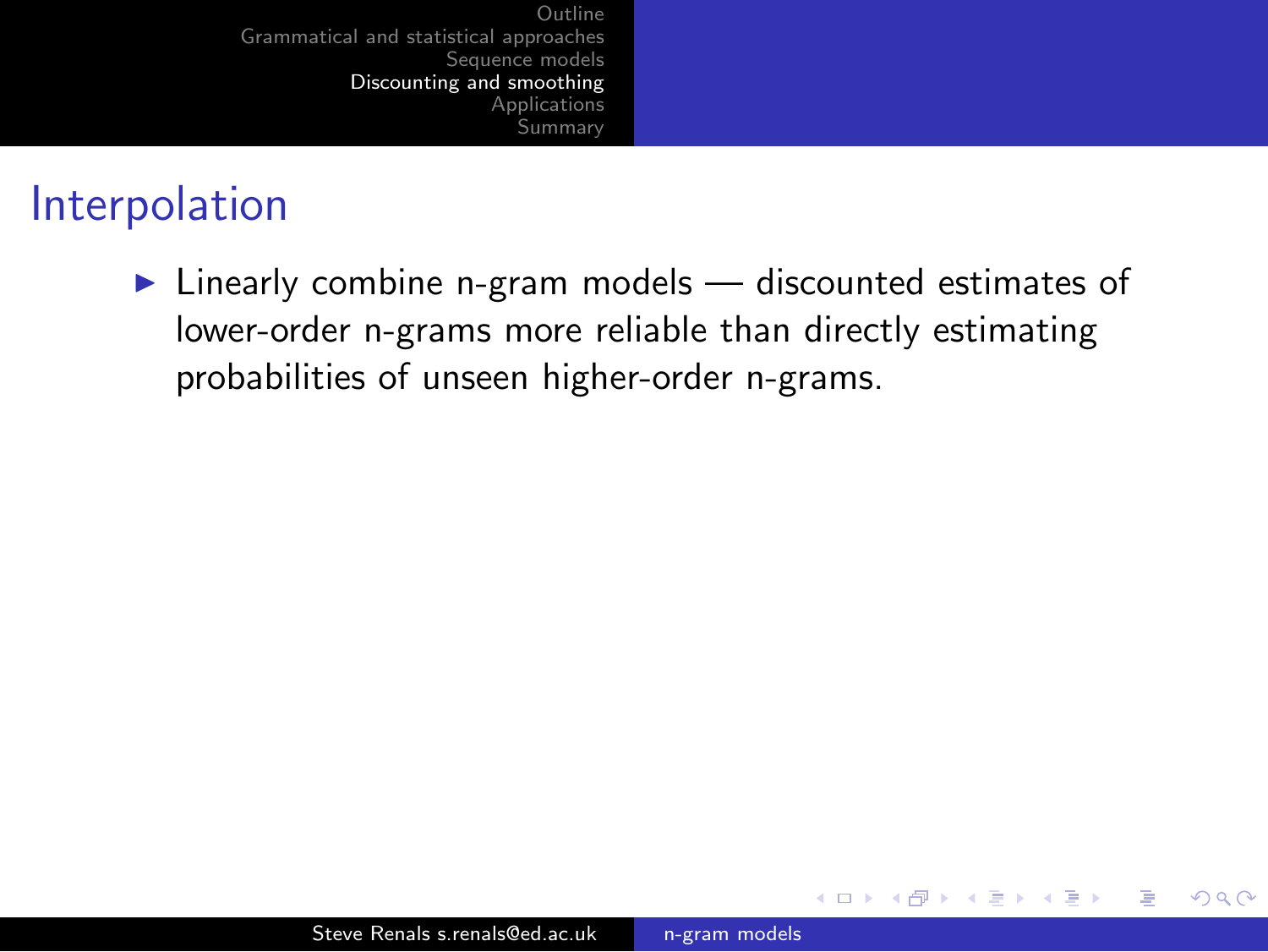## Interpolation

- $\triangleright$  Linearly combine n-gram models discounted estimates of lower-order n-grams more reliable than directly estimating probabilities of unseen higher-order n-grams.
- For a trigram  $(u, v, w)$ , smoothly estimate  $p(w|u, v)$  as:

$$
p_{int}(w|u,v) = \lambda_3 \hat{p}(w|u,v) + \lambda_2 \hat{p}(w|v) + \lambda_1 \hat{p}(w) + \lambda_0
$$

Such that

<span id="page-57-0"></span>
$$
\sum_i \lambda_i = 1
$$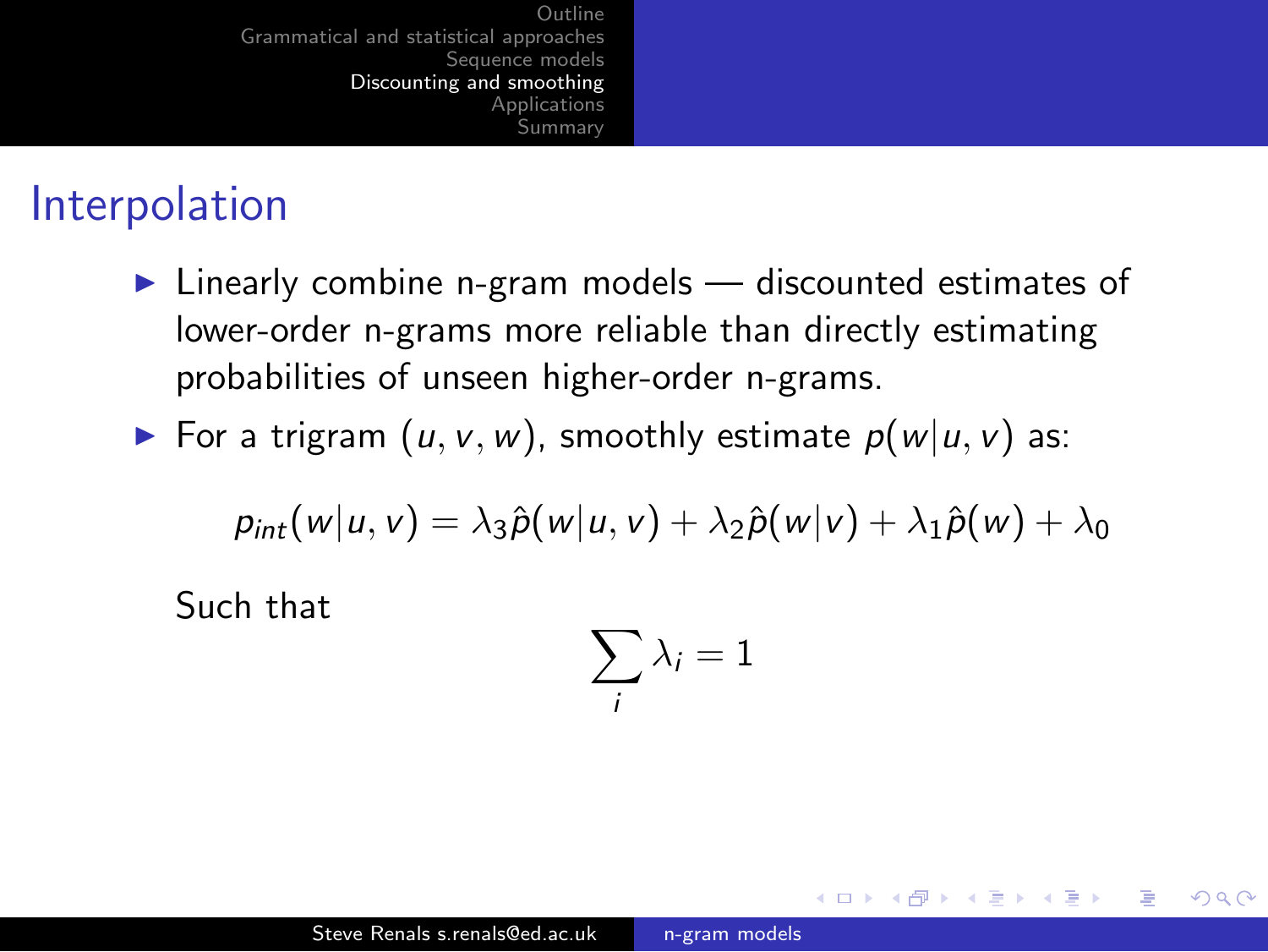# Interpolation

- $\triangleright$  Linearly combine n-gram models discounted estimates of lower-order n-grams more reliable than directly estimating probabilities of unseen higher-order n-grams.
- For a trigram  $(u, v, w)$ , smoothly estimate  $p(w|u, v)$  as:

$$
p_{int}(w|u,v) = \lambda_3 \hat{p}(w|u,v) + \lambda_2 \hat{p}(w|v) + \lambda_1 \hat{p}(w) + \lambda_0
$$

Such that

<span id="page-58-0"></span>
$$
\sum_i \lambda_i = 1
$$

- Estimate  $\lambda$  to maximize the likelihood of a held-out corpus (separate from the main training corpus)
- $\blacktriangleright$  $\blacktriangleright$  $\blacktriangleright$  $\blacktriangleright$  $\blacktriangleright$  $\lambda$  can be context-independent or a func[tio](#page-57-0)n [o](#page-55-0)[f](#page-56-0) [t](#page-58-0)h[e](#page-45-0) [hi](#page-59-0)[s](#page-60-0)[to](#page-45-0)[r](#page-46-0)[y](#page-59-0)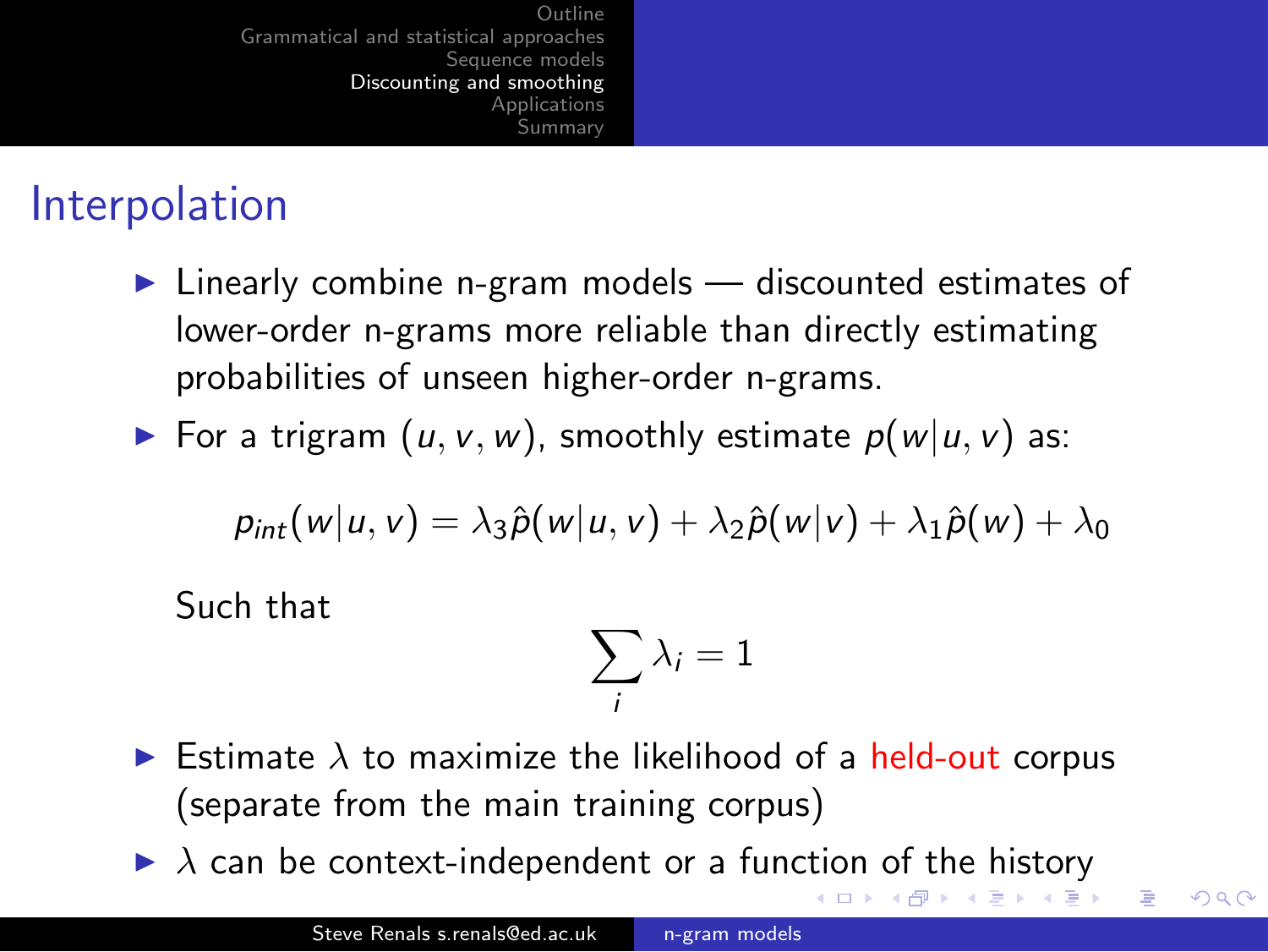# Backing off

- $\blacktriangleright$  Rather than combining different order models, choose the most appropriate n-gram level
- $\triangleright$  Probability mass reserved from discounting is then partitioned among lower-order n-grams (and so on, recursively)
- $\blacktriangleright$  In interpolation always use lower order n-gram information
- <span id="page-59-0"></span>In backoff if the trigram counts are above a threshold (eg 1) only use the trigram estimates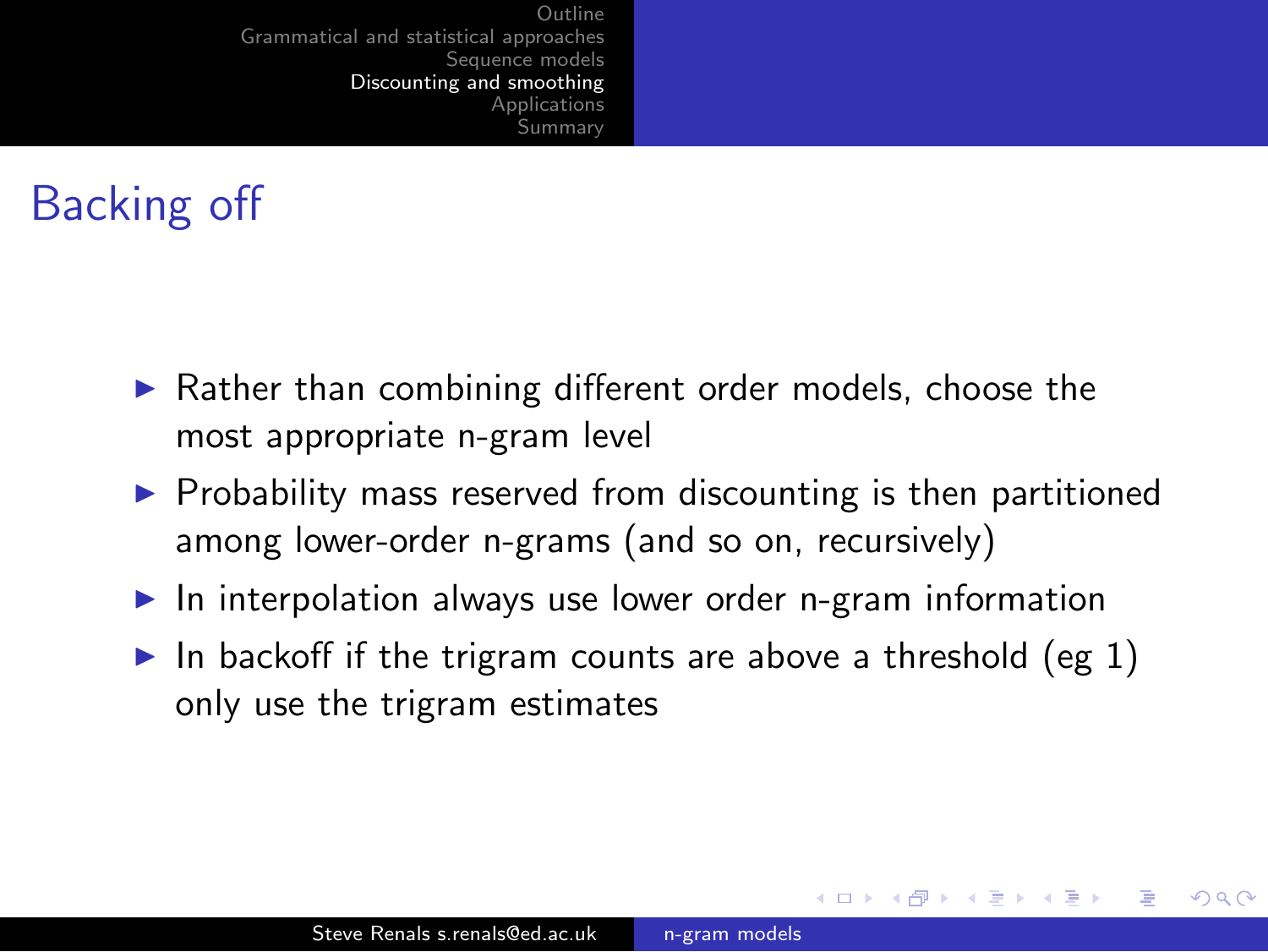## Language modelling

- $\blacktriangleright$  In speech recognition, many word sequences can match the acoustics reasonably well (especially in noisy conditions)
- $\triangleright$  Can constrain the problem by giving more weight to more probable word sequences
- $\triangleright$  Combine acoustic model (matching word sequence with the acoustics) with language model (probability of a word sequence).

- **In** Language model: estimate  $P(w_1, \ldots, w_n)$  using n-grams
- <span id="page-60-0"></span> $\triangleright$  This component is used in all large vocabulary speech recognition systems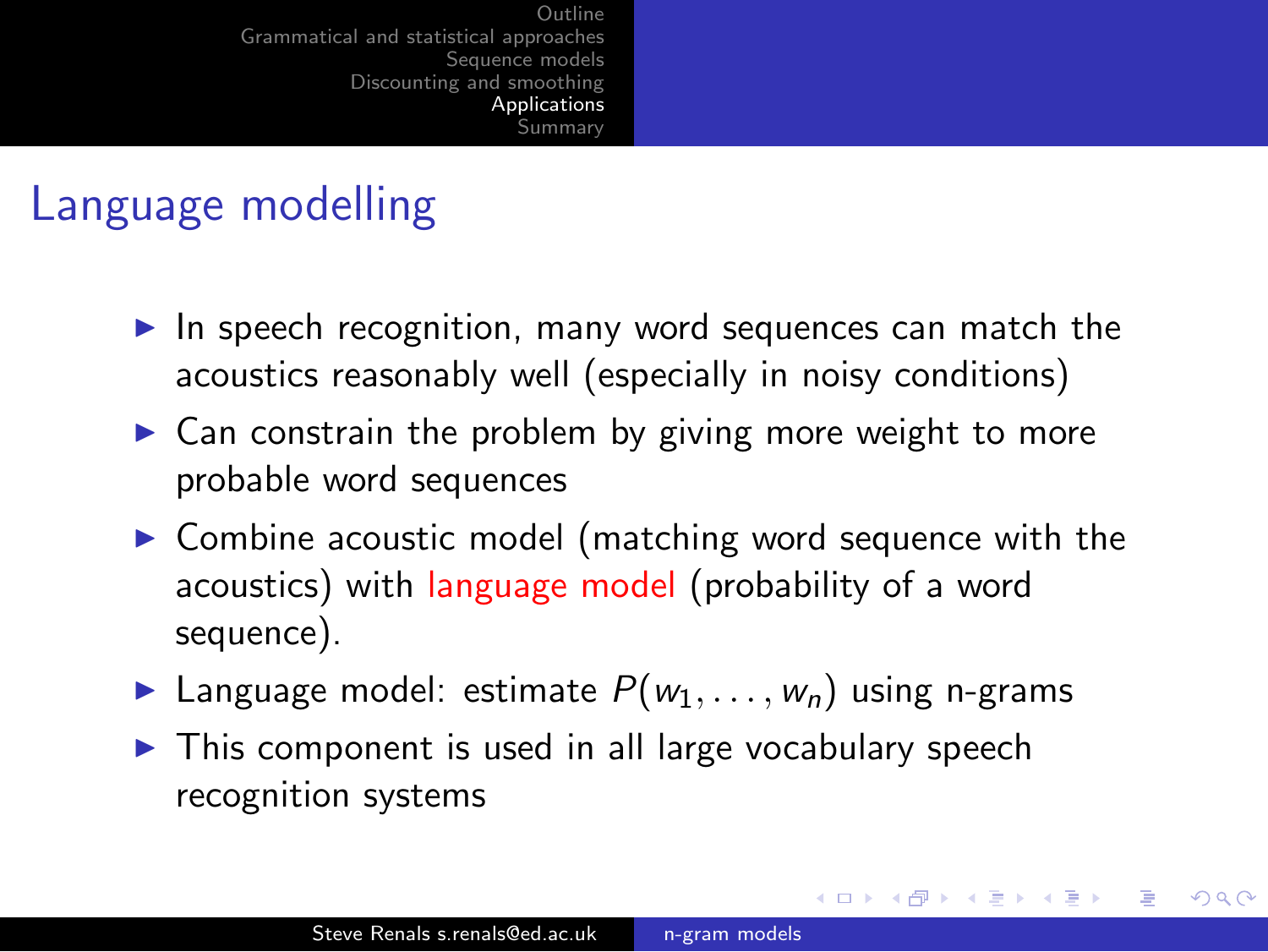## Context-sensitive spelling correction

- $\blacktriangleright$  Homophones: Their is a house in New Orleans
- $\triangleright$  Typos: Three is a house in New Orleans
- $\triangleright$  An n-gram model is likely to have:

 $P($  is  $|$  there  $)$   $>$   $P($  is  $|$  their $)$  $P(is|there) > P(is|three)$ 

 $200$ 

 $\triangleright$  Use this intuition to design a context-sensitive spelling corrector